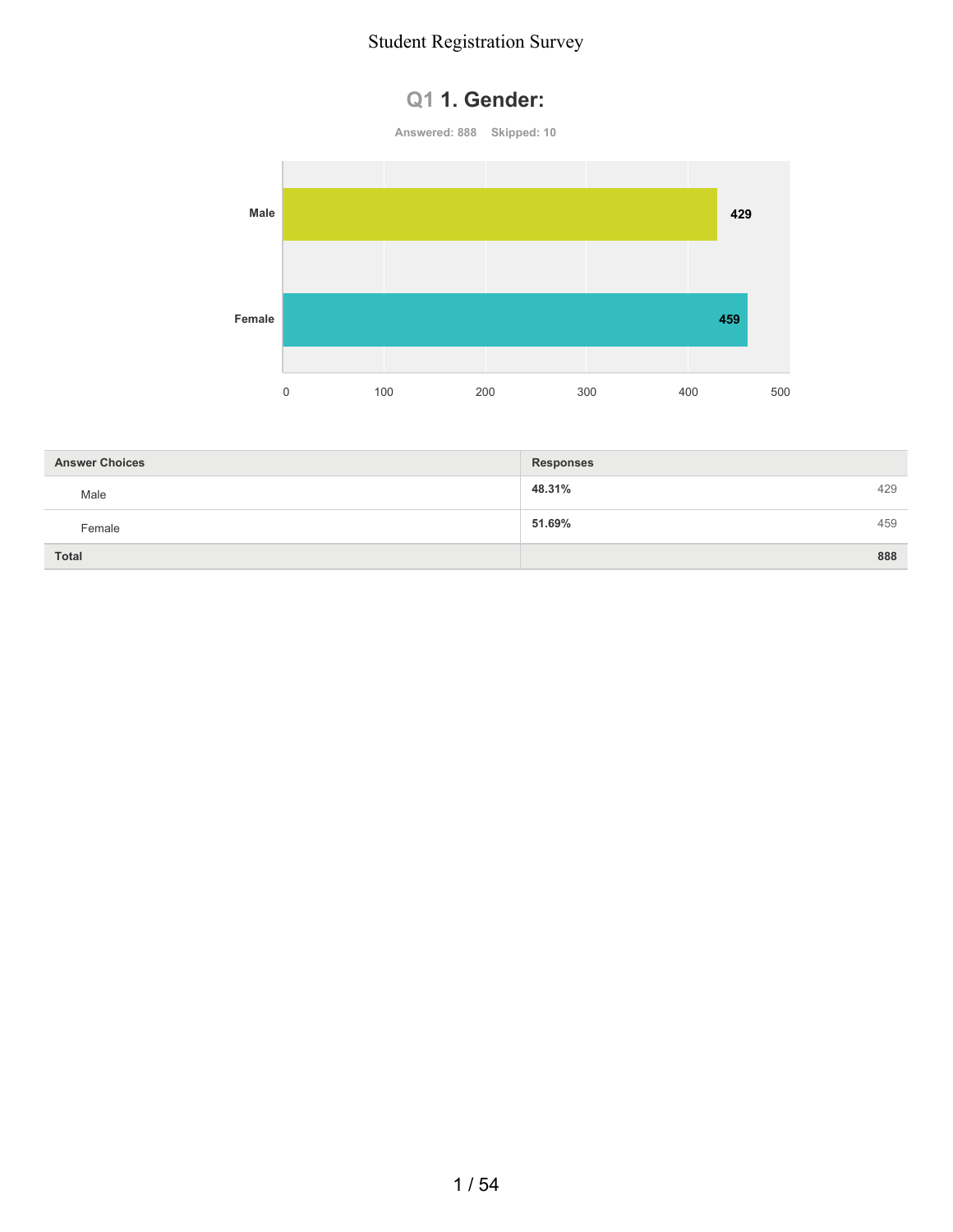

## **Q2 2. The campus I am / will be attending is:**

| <b>Answer Choices</b>  | <b>Responses</b>         |
|------------------------|--------------------------|
| <b>National Campus</b> | 32.51%<br>288            |
| Chuuk Campus           | 3.72%<br>33              |
| Kosrae Campus          | 4.63%<br>41              |
| Pohnpei Campus         | 41.20%<br>365            |
| Yap Campus             | 17.95%<br>159            |
| FSM FMI Campus         | $0.00\%$<br>$\mathbf{0}$ |
| <b>Total</b>           | 886                      |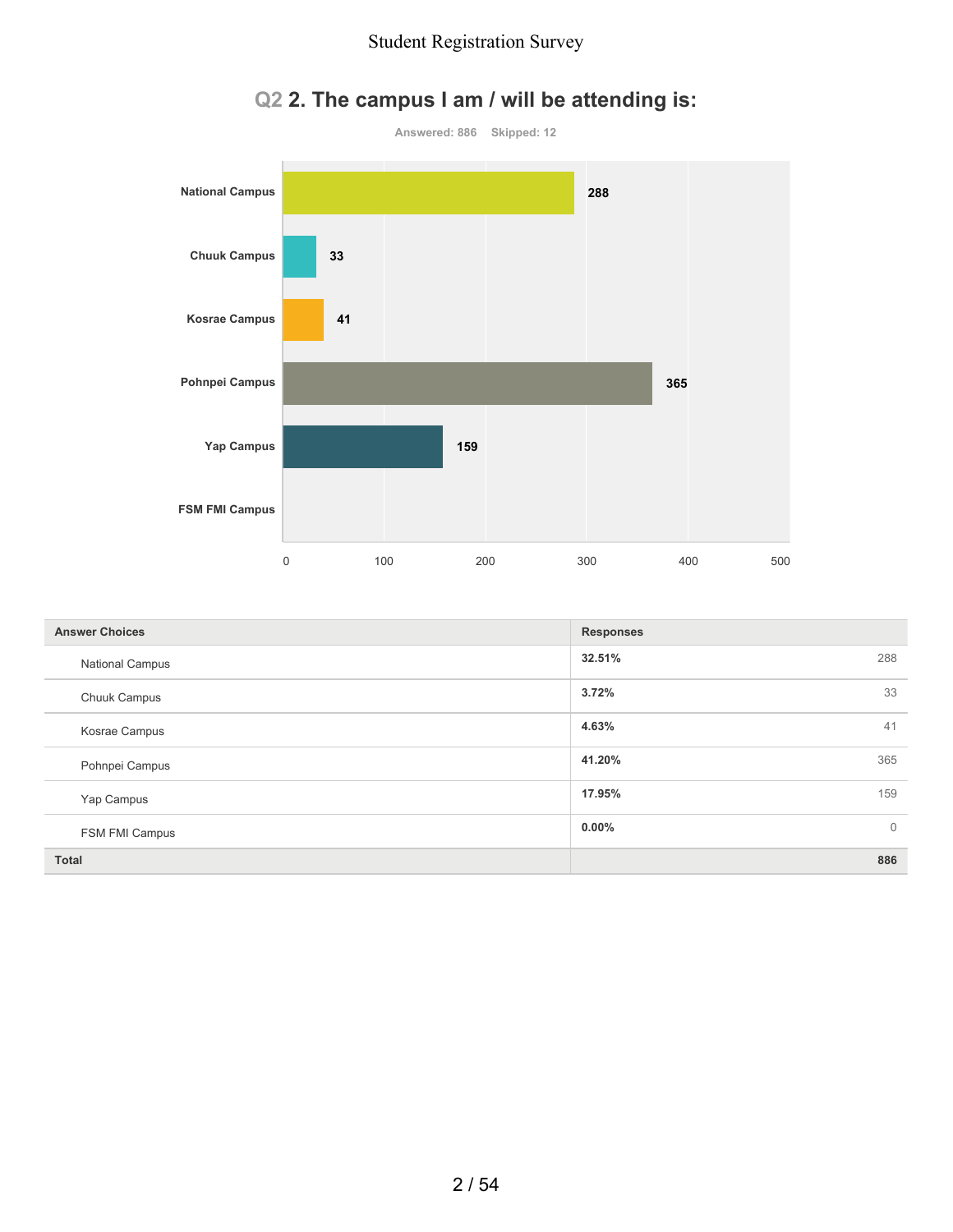### **Q3 3. Classification:**

**Answered: 836 Skipped: 62**



| <b>Answer Choices</b> | <b>Responses</b> |  |
|-----------------------|------------------|--|
| Freshmen              | 46.41%<br>388    |  |
| Sophomore             | 41.87%<br>350    |  |
| 3rd Year Student      | 85<br>10.17%     |  |
| 4th Year Student      | 13<br>1.56%      |  |
| <b>Total</b>          | 836              |  |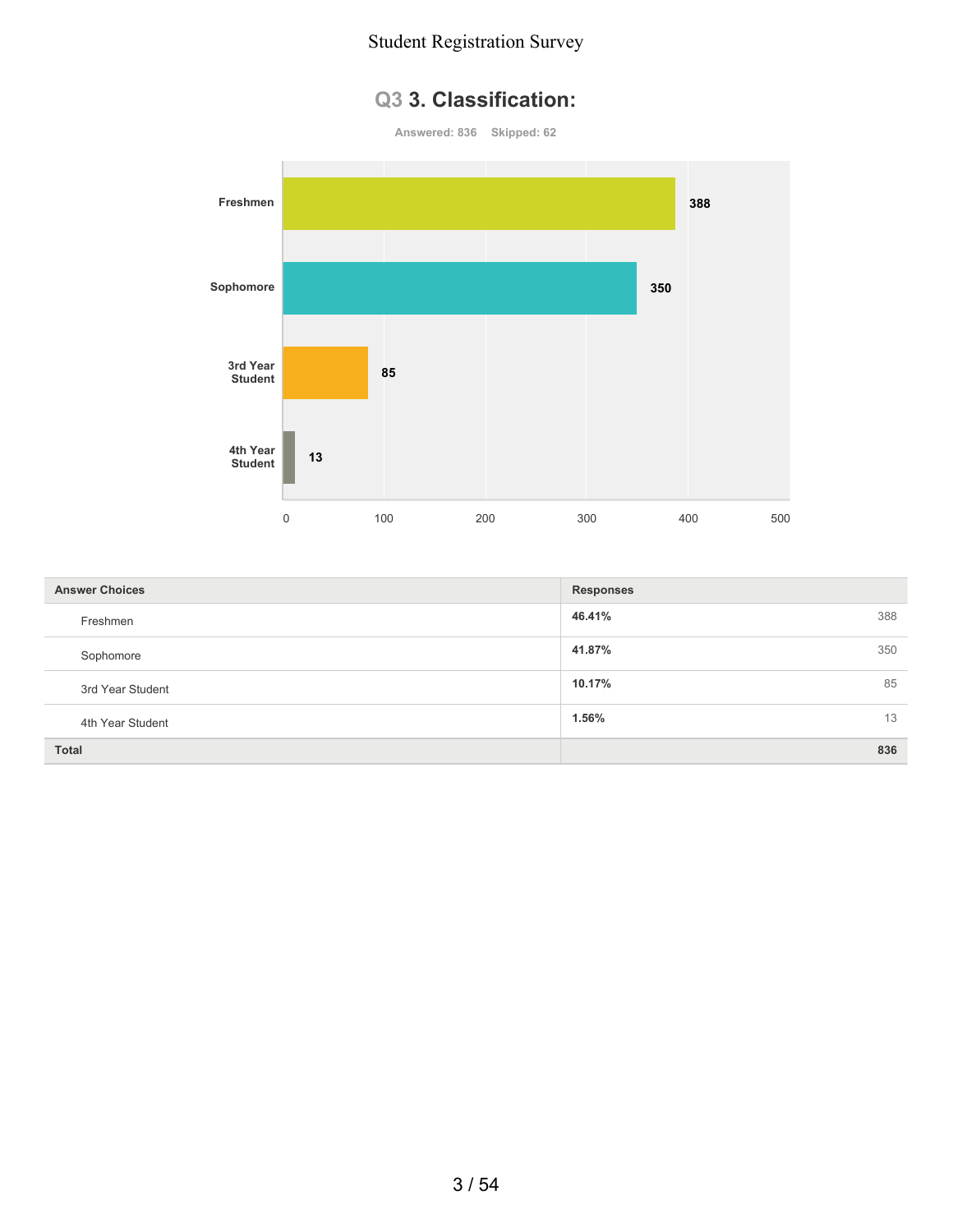## **Q4 4. Registration Status:**

**Answered: 868 Skipped: 30 New Continuing Transfer Returning** 0 100 200 300 400 500 600 700 800 900 1000 **113 680 13 62**

| <b>Answer Choices</b> | <b>Responses</b> |
|-----------------------|------------------|
| <b>New</b>            | 13.02%<br>113    |
| Continuing            | 78.34%<br>680    |
| Transfer              | 13<br>1.50%      |
| Returning             | 62<br>7.14%      |
| <b>Total</b>          | 868              |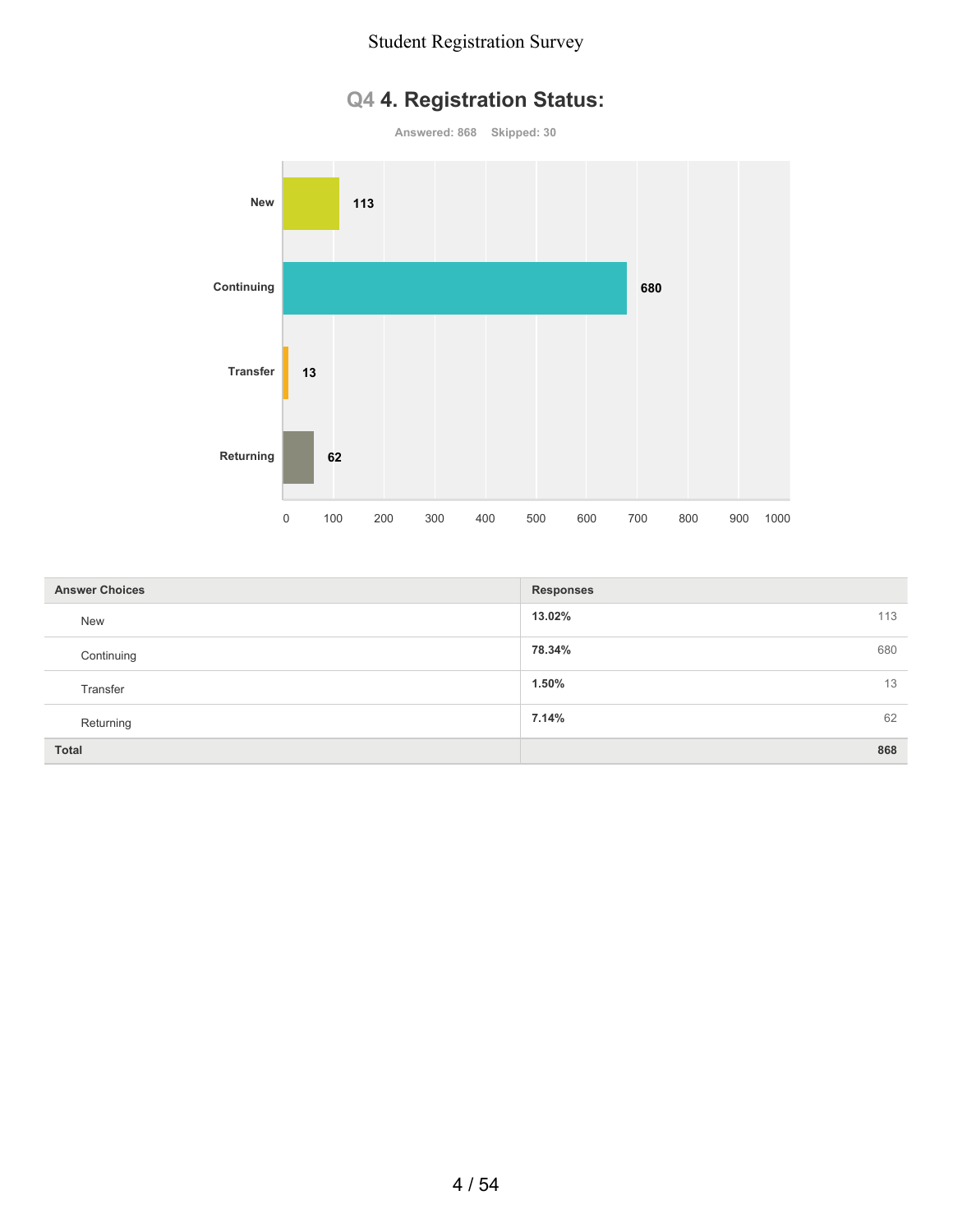### **Q5 5. Please indicate your major / program below:**

**Answered: 803 Skipped: 95**

| #  | <b>Responses</b>                              | <b>Date</b>        |
|----|-----------------------------------------------|--------------------|
| 1  | (AAS) Telecommunication                       | 3/3/2015 9:47 AM   |
| 2  | Construction electricity/Certificate          | 3/2/2015 1:52 PM   |
| 3  | <b>ELECTRICAL</b>                             | 3/2/2015 1:31 PM   |
| 4  | Nursing                                       | 3/2/2015 12:58 PM  |
| 5  | LA                                            | 3/2/2015 12:28 PM  |
| 6  | <b>Teacher Prep</b>                           | 3/2/2015 11:43 AM  |
| 7  | Teacher Preparation-Education                 | 3/2/2015 11:05 AM  |
| 8  | Teacher Preparation-Education                 | 3/2/2015 11:04 AM  |
| 9  | electronic engineering technology/certificate | 3/2/2015 9:27 AM   |
| 10 | Teacher Preparation (Education)               | 3/1/2015 7:34 PM   |
| 11 | business administration                       | 3/1/2015 3:27 PM   |
| 12 | <b>Business</b>                               | 3/1/2015 12:19 PM  |
| 13 | <b>Teacher Preparation</b>                    | 3/1/2015 10:28 AM  |
| 14 | bookkeeping/certificate program               | 2/28/2015 10:40 PM |
| 15 | <b>Computer Information System</b>            | 2/28/2015 1:53 PM  |
| 16 | marine science                                | 2/28/2015 1:50 PM  |
| 17 | building technology                           | 2/27/2015 3:48 PM  |
| 18 | Agriculture                                   | 2/27/2015 2:58 PM  |
| 19 | Agriculture                                   | 2/27/2015 2:57 PM  |
| 20 | <b>AFT</b>                                    | 2/27/2015 2:55 PM  |
| 21 | <b>AFT</b>                                    | 2/27/2015 2:48 PM  |
| 22 | <b>AFT</b>                                    | 2/27/2015 2:48 PM  |
| 23 | AFT(AGRICULTURE AND FOOD TECHNOLOGY           | 2/27/2015 2:08 PM  |
| 24 | agriculture                                   | 2/27/2015 1:21 PM  |
| 25 | <b>Liberal Arts</b>                           | 2/27/2015 12:56 PM |
| 26 | <b>Construction Electricity/Certificate</b>   | 2/27/2015 12:05 PM |
| 27 | Micronesian Studies                           | 2/27/2015 11:41 AM |
| 28 | CA/CM                                         | 2/27/2015 11:36 AM |
| 29 | <b>Liberal Arts</b>                           | 2/27/2015 10:35 AM |
| 30 | <b>Secretarial Science</b>                    | 2/27/2015 10:33 AM |
| 31 | ET/CERTIFICATE                                | 2/27/2015 8:02 AM  |
| 32 | <b>Computer Information System</b>            | 2/26/2015 9:52 PM  |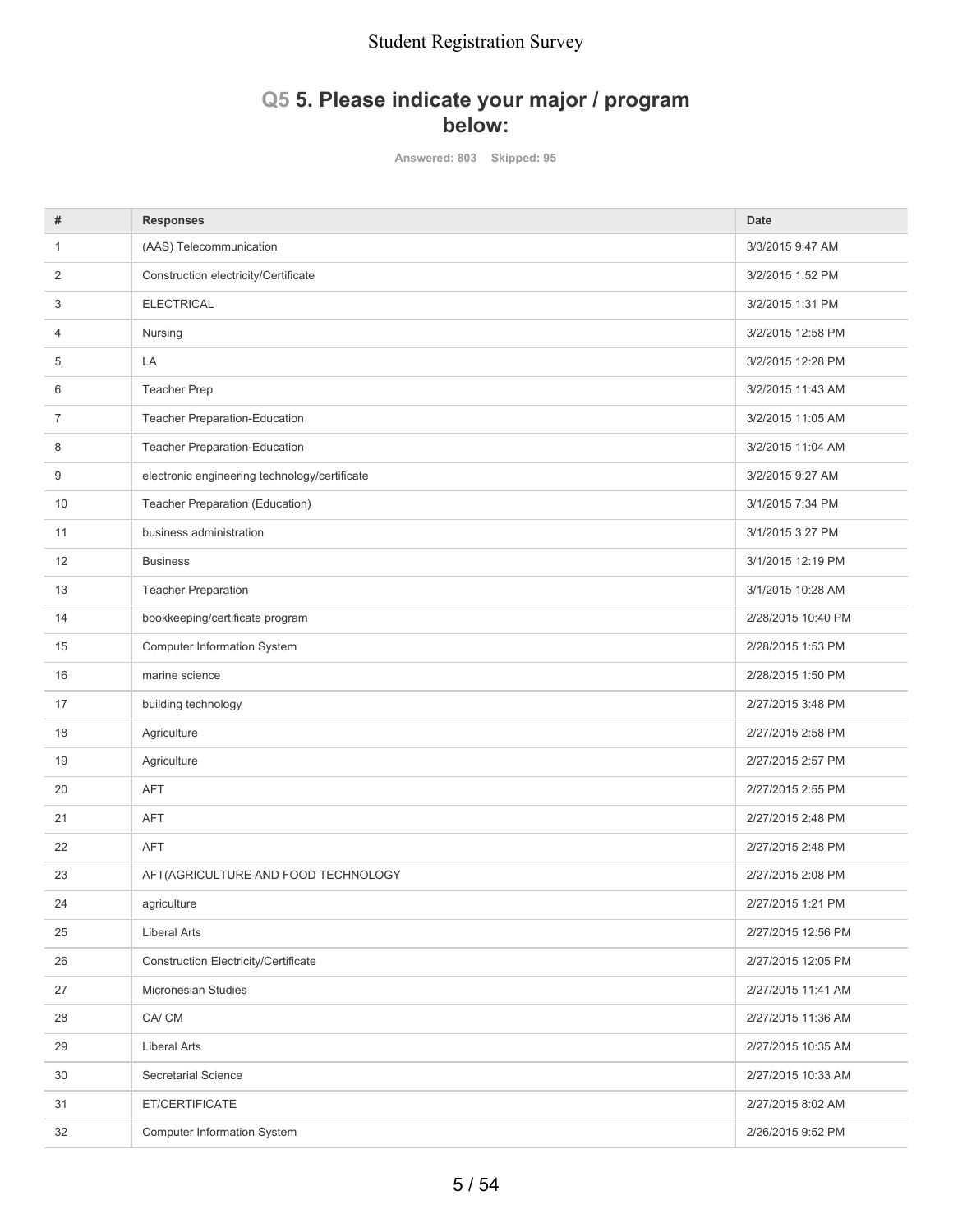| 33 | carpentry                               | 2/26/2015 11:50 AM |
|----|-----------------------------------------|--------------------|
| 34 | Teacher Prep. Education                 | 2/26/2015 10:52 AM |
| 35 | Teacher Prep. Education                 | 2/26/2015 10:52 AM |
| 36 | AS in Ag. & Natural Resource Management | 2/25/2015 9:55 PM  |
| 37 | agriculture and food technology         | 2/25/2015 4:56 PM  |
| 38 | agriculture and food technology         | 2/25/2015 4:56 PM  |
| 39 | <b>Teacher Preperation</b>              | 2/25/2015 4:33 PM  |
| 40 | Agriculture                             | 2/25/2015 4:22 PM  |
| 41 | SS                                      | 2/25/2015 4:08 PM  |
| 42 | <b>Teacher Preparation</b>              | 2/25/2015 4:02 PM  |
| 43 | <b>RAC</b>                              | 2/25/2015 3:57 PM  |
| 44 | agreculter                              | 2/25/2015 3:38 PM  |
| 45 | nursing                                 | 2/25/2015 3:27 PM  |
| 46 | <b>Business Administration</b>          | 2/25/2015 2:26 PM  |
| 47 | AFT(AGRICULTURE AND FOOD TECHNOLOGY     | 2/25/2015 1:19 PM  |
| 48 | Teacher;s Prep                          | 2/25/2015 11:59 AM |
| 49 | <b>HCOP</b>                             | 2/25/2015 11:51 AM |
| 50 | nursing                                 | 2/25/2015 11:40 AM |
| 51 | C.A Community Health Science            | 2/25/2015 10:32 AM |
| 52 | <b>Business of Administration</b>       | 2/25/2015 10:20 AM |
| 53 | carpentry electicity                    | 2/25/2015 9:32 AM  |
| 54 | <b>HCOP</b>                             | 2/25/2015 9:07 AM  |
| 55 | <b>Micronesian Studies</b>              | 2/25/2015 8:44 AM  |
| 56 | Micronesian Studies                     | 2/25/2015 8:44 AM  |
| 57 | Accounting                              | 2/24/2015 6:12 PM  |
| 58 | TYC-Teacher Preparation/Elementary      | 2/24/2015 5:12 PM  |
| 59 | Liberal Arts Degree Program             | 2/24/2015 4:05 PM  |
| 60 | Agriculture Food Technology             | 2/24/2015 3:26 PM  |
| 61 | Teacher prep                            | 2/24/2015 3:11 PM  |
| 62 | <b>HCOP</b>                             | 2/24/2015 3:09 PM  |
| 63 | AA/ Liberal Arts                        | 2/24/2015 2:54 PM  |
| 64 | HTM/Degree                              | 2/24/2015 2:12 PM  |
| 65 | <b>HTM</b>                              | 2/24/2015 1:51 PM  |
| 66 | teacher preparation                     | 2/24/2015 1:36 PM  |
| 67 | nursing assistant/certificate           | 2/24/2015 12:34 PM |
| 68 | Education-TP                            | 2/24/2015 12:30 PM |
| 69 | business adiministration                | 2/24/2015 12:20 PM |
| 70 | <b>Teacher Preparation</b>              | 2/24/2015 12:08 PM |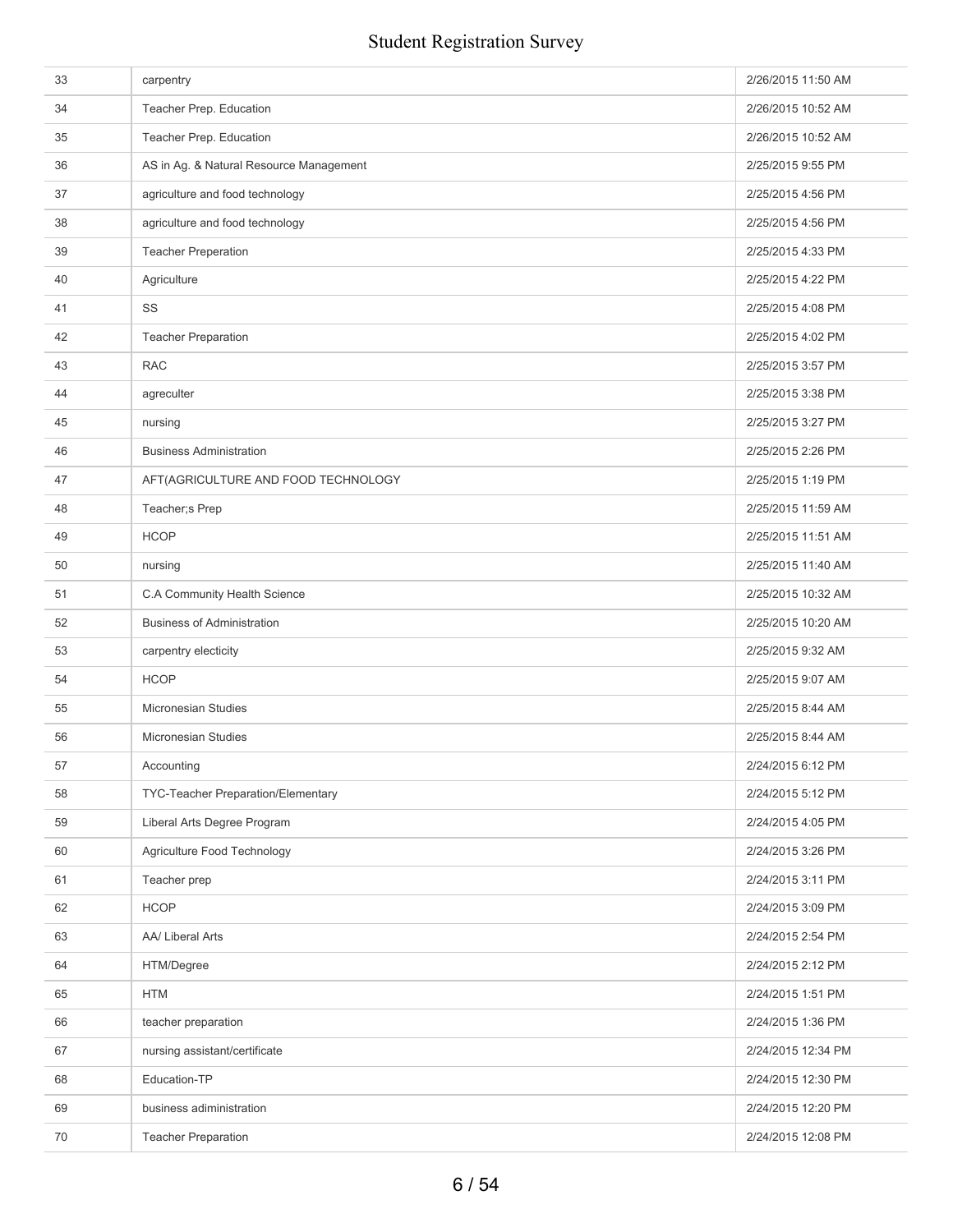| 71  | <b>Liberal Arts</b>               | 2/24/2015 11:56 AM |
|-----|-----------------------------------|--------------------|
| 72  | teacher (prep)                    | 2/24/2015 11:37 AM |
| 73  | secretarial science/certificate   | 2/24/2015 10:20 AM |
| 74  | Teacher Preperation in 3rd year   | 2/24/2015 10:09 AM |
| 75  | Teacher Preperation in 3rd year   | 2/24/2015 10:05 AM |
| 76  | Teacher Prep.in 3rd year          | 2/24/2015 10:03 AM |
| 77  | basic public health               | 2/24/2015 9:01 AM  |
| 78  | <b>HCOP</b>                       | 2/23/2015 6:43 PM  |
| 79  | <b>CIS</b>                        | 2/23/2015 6:43 PM  |
| 80  | <b>Liberal Arts</b>               | 2/23/2015 5:19 PM  |
| 81  | <b>Liberal Arts</b>               | 2/23/2015 5:13 PM  |
| 82  | liberal art                       | 2/23/2015 2:45 PM  |
| 83  | <b>CIS</b>                        | 2/23/2015 2:09 PM  |
| 84  | nursing                           | 2/23/2015 1:26 PM  |
| 85  | micronesian studies               | 2/23/2015 1:24 PM  |
| 86  | micronesian studies               | 2/23/2015 1:19 PM  |
| 87  | Bookkeping                        | 2/23/2015 12:24 PM |
| 88  | Bookkeping                        | 2/23/2015 12:23 PM |
| 89  | <b>Teacher Preparation</b>        | 2/23/2015 12:15 PM |
| 90  | <b>Trial Counselor Program</b>    | 2/23/2015 12:02 PM |
| 91  | <b>Business Administration</b>    | 2/23/2015 11:35 AM |
| 92  | 3rd year Public Health            | 2/23/2015 11:19 AM |
| 93  | AS CIS major                      | 2/23/2015 10:20 AM |
| 94  | AA/ LA HCOP                       | 2/23/2015 9:34 AM  |
| 95  | constration electrical            | 2/23/2015 9:19 AM  |
| 96  | liberal arts                      | 2/23/2015 9:15 AM  |
| 97  | AFT                               | 2/23/2015 9:13 AM  |
| 98  | teacher prep.                     | 2/23/2015 9:06 AM  |
| 99  | micronesian studies               | 2/23/2015 8:46 AM  |
| 100 | Micronesian Studies               | 2/23/2015 8:24 AM  |
| 101 | teacher preparation               | 2/23/2015 3:03 AM  |
| 102 | Nursing                           | 2/23/2015 3:01 AM  |
| 103 | Computer Information System (CIS) | 2/22/2015 10:01 PM |
| 104 | Secreterial Science/ Certificate  | 2/22/2015 9:31 PM  |
| 105 | LA                                | 2/22/2015 7:23 PM  |
| 106 | <b>Liberal Arts</b>               | 2/22/2015 6:58 PM  |
| 107 | Liberal Arts (LA)                 | 2/22/2015 5:43 PM  |
| 108 | <b>Liberal Arts</b>               | 2/21/2015 6:20 PM  |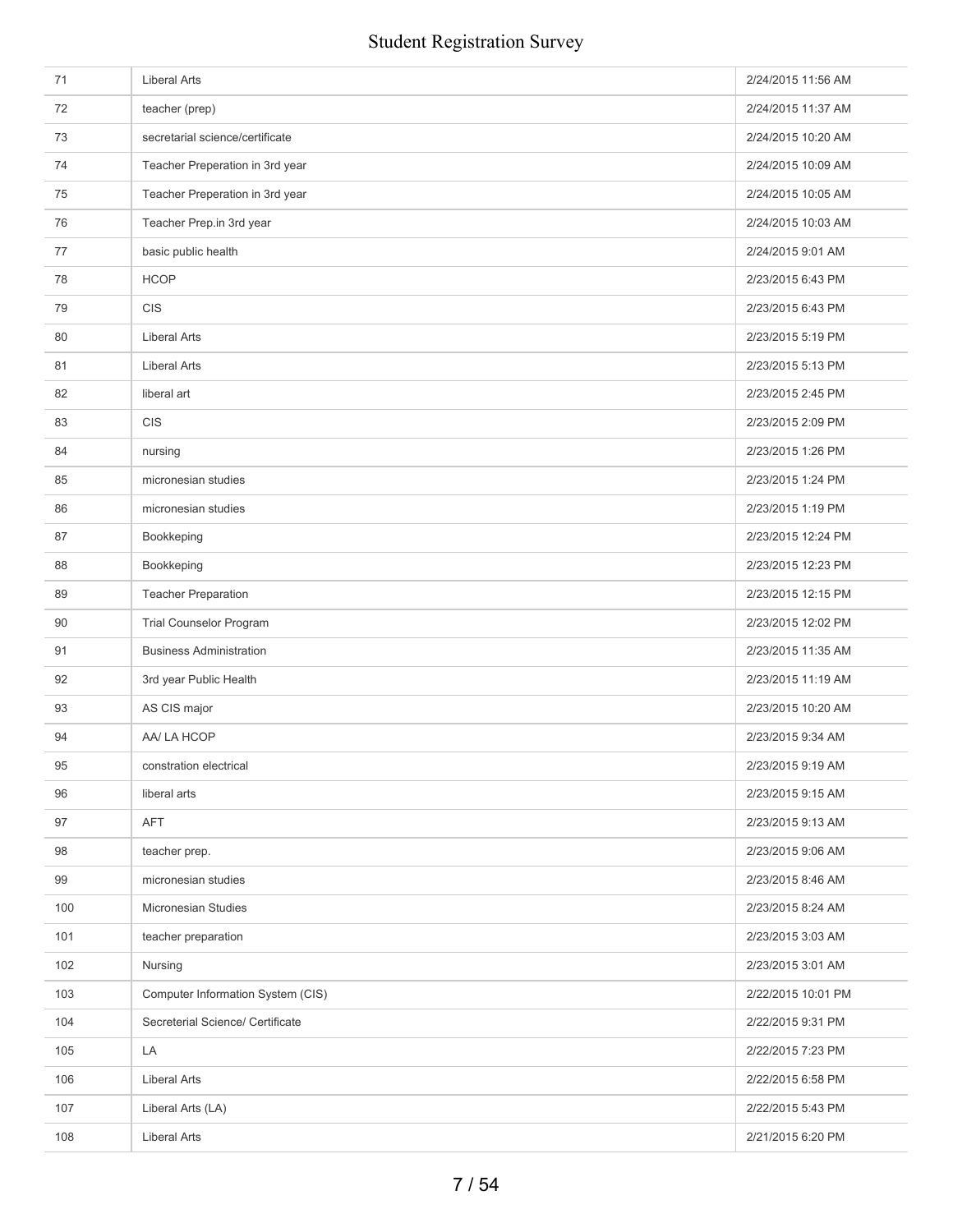| 109 | <b>Liberal Arts</b>                   | 2/21/2015 6:16 PM  |
|-----|---------------------------------------|--------------------|
| 110 | <b>Teacher Preparationg</b>           | 2/21/2015 1:22 PM  |
| 111 | public health admin                   | 2/21/2015 11:23 AM |
| 112 | Teacher Prep. Elementary Education    | 2/20/2015 8:58 PM  |
| 113 | $H / \text{cop}$                      | 2/20/2015 5:15 PM  |
| 114 | cis                                   | 2/20/2015 4:20 PM  |
| 115 | cis                                   | 2/20/2015 4:20 PM  |
| 116 | <b>Teachers Preparation</b>           | 2/20/2015 4:16 PM  |
| 117 | AS in Ag.& natural resource Managment | 2/20/2015 4:10 PM  |
| 118 | Liberal Art                           | 2/20/2015 4:10 PM  |
| 119 | Agriculture and Food Technology       | 2/20/2015 3:40 PM  |
| 120 | <b>HCOP</b>                           | 2/20/2015 3:35 PM  |
| 121 | <b>RAC</b>                            | 2/20/2015 3:29 PM  |
| 122 | bookkeeping                           | 2/20/2015 3:25 PM  |
| 123 | constraction electrical               | 2/20/2015 3:24 PM  |
| 124 | hcop                                  | 2/20/2015 3:07 PM  |
| 125 | public health                         | 2/20/2015 2:49 PM  |
| 126 | Agriculture                           | 2/20/2015 2:29 PM  |
| 127 | Bookkeeping / Certificate             | 2/20/2015 2:26 PM  |
| 128 | Teacher Preparation (AS Degree)       | 2/20/2015 2:15 PM  |
| 129 | Bookkeeping                           | 2/20/2015 1:58 PM  |
| 130 | <b>RAC</b>                            | 2/20/2015 1:41 PM  |
| 131 | <b>RAC</b>                            | 2/20/2015 1:41 PM  |
| 132 | <b>RAC</b>                            | 2/20/2015 1:40 PM  |
| 133 | RAC                                   | 2/20/2015 1:40 PM  |
| 134 | AFT                                   | 2/20/2015 1:38 PM  |
| 135 | Teacher Pre.                          | 2/20/2015 1:35 PM  |
| 136 | <b>Building Technology</b>            | 2/20/2015 1:32 PM  |
| 137 | accounting                            | 2/20/2015 1:29 PM  |
| 138 | Marine Scince                         | 2/20/2015 1:24 PM  |
| 139 | Secretarial Science                   | 2/20/2015 1:22 PM  |
| 140 | <b>Building Technology</b>            | 2/20/2015 1:21 PM  |
| 141 | AFT                                   | 2/20/2015 12:50 PM |
| 142 | bookeeping                            | 2/20/2015 12:49 PM |
| 143 | <b>AFT</b>                            | 2/20/2015 12:47 PM |
| 144 | agriculture food technology           | 2/20/2015 12:40 PM |
| 145 | <b>AFT</b>                            | 2/20/2015 12:33 PM |
| 146 | AFT                                   | 2/20/2015 12:29 PM |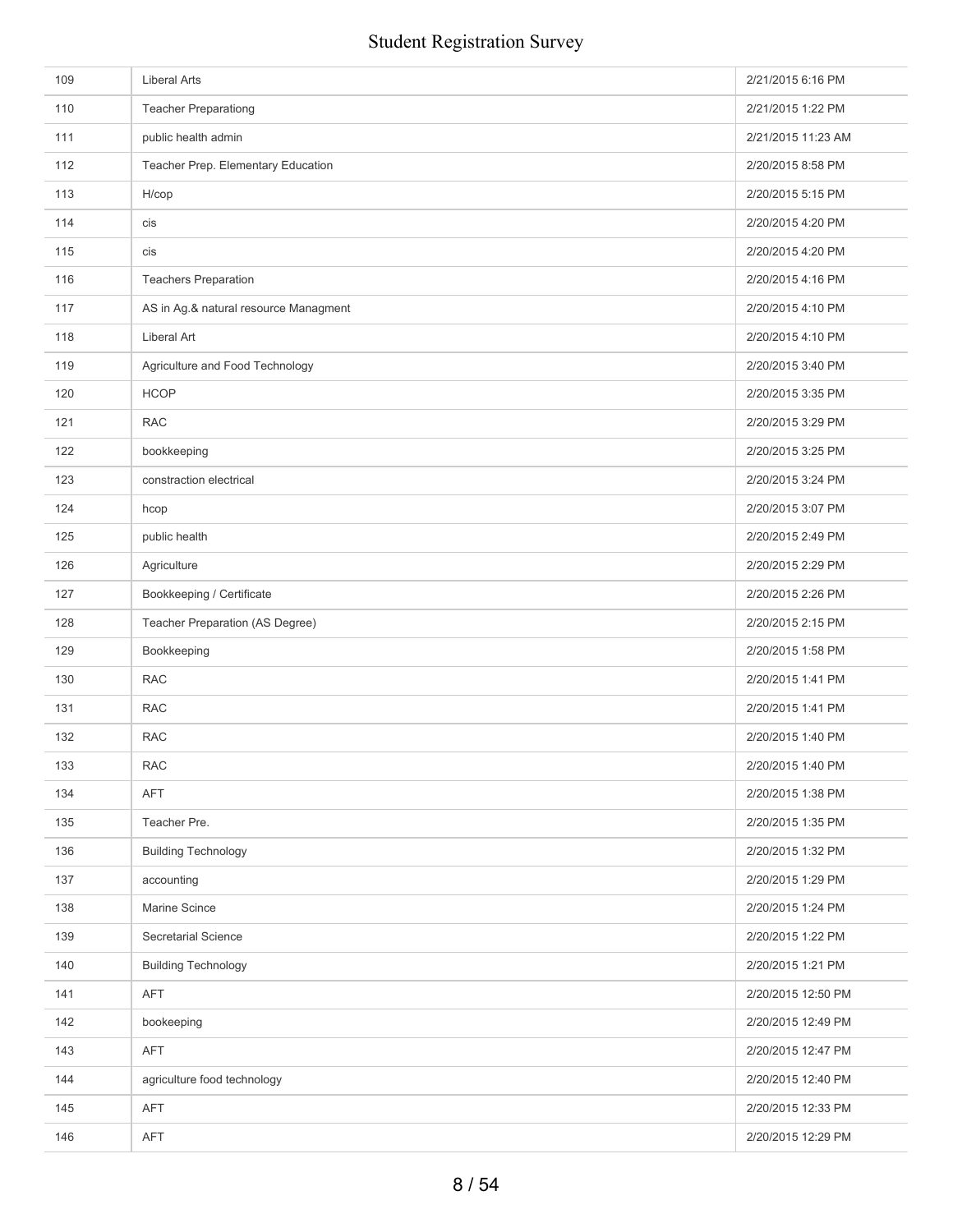| 147 | Micronesian Studies                         | 2/20/2015 12:18 PM |
|-----|---------------------------------------------|--------------------|
| 148 | Bookkeeping/ Certificate Pragram            | 2/20/2015 12:03 PM |
| 149 | Agriculture and natural resouces management | 2/20/2015 11:36 AM |
| 150 | argiculture and natural resources           | 2/20/2015 10:56 AM |
| 151 | Nursing/Degree                              | 2/20/2015 10:43 AM |
| 152 | <b>CA/Nursing Assistant</b>                 | 2/20/2015 10:28 AM |
| 153 | Teacher Preparation(A.S Degree)             | 2/20/2015 9:58 AM  |
| 154 | <b>Liberal Arts</b>                         | 2/20/2015 9:42 AM  |
| 155 | <b>HCOP</b>                                 | 2/20/2015 9:39 AM  |
| 156 | Associate of Arts in Teacher Preparation    | 2/20/2015 9:38 AM  |
| 157 | <b>HCOP</b>                                 | 2/20/2015 9:32 AM  |
| 158 | <b>Teacher Preparation</b>                  | 2/20/2015 9:23 AM  |
| 159 | <b>Teacher Preparation</b>                  | 2/20/2015 8:48 AM  |
| 160 | Health Career Oportunity Program            | 2/20/2015 8:39 AM  |
| 161 | Liberal Art                                 | 2/20/2015 7:26 AM  |
| 162 | H-COP                                       | 2/19/2015 7:21 PM  |
| 163 | accountant                                  | 2/19/2015 6:22 PM  |
| 164 | <b>TYC General Business</b>                 | 2/19/2015 6:16 PM  |
| 165 | accounting                                  | 2/19/2015 5:48 PM  |
| 166 | <b>Business Administration</b>              | 2/19/2015 5:18 PM  |
| 167 | Health Career Opportunity Program           | 2/19/2015 5:16 PM  |
| 168 | carpentry                                   | 2/19/2015 4:18 PM  |
| 169 | <b>Liberal Arts</b>                         | 2/19/2015 4:15 PM  |
| 170 | <b>AFT</b>                                  | 2/19/2015 3:57 PM  |
| 171 | AFT                                         | 2/19/2015 3:57 PM  |
| 172 | certificate program                         | 2/19/2015 3:42 PM  |
| 173 | <b>ANRM</b>                                 | 2/19/2015 2:37 PM  |
| 174 | Bookkeeping, Certificate                    | 2/19/2015 2:35 PM  |
| 175 | Bookkeeping, Certificate                    | 2/19/2015 2:35 PM  |
| 176 | public health/third year                    | 2/19/2015 2:34 PM  |
| 177 | liberal Art                                 | 2/19/2015 2:21 PM  |
| 178 | AFT program                                 | 2/19/2015 2:16 PM  |
| 179 | Nursing                                     | 2/19/2015 2:06 PM  |
| 180 | business                                    | 2/19/2015 1:55 PM  |
| 181 | CA in Business Administative                | 2/19/2015 1:47 PM  |
| 182 | <b>Teacher Preparation-Elementary</b>       | 2/19/2015 1:39 PM  |
| 183 | nursing program, RN                         | 2/19/2015 1:26 PM  |
| 184 | electronic technology                       | 2/19/2015 12:55 PM |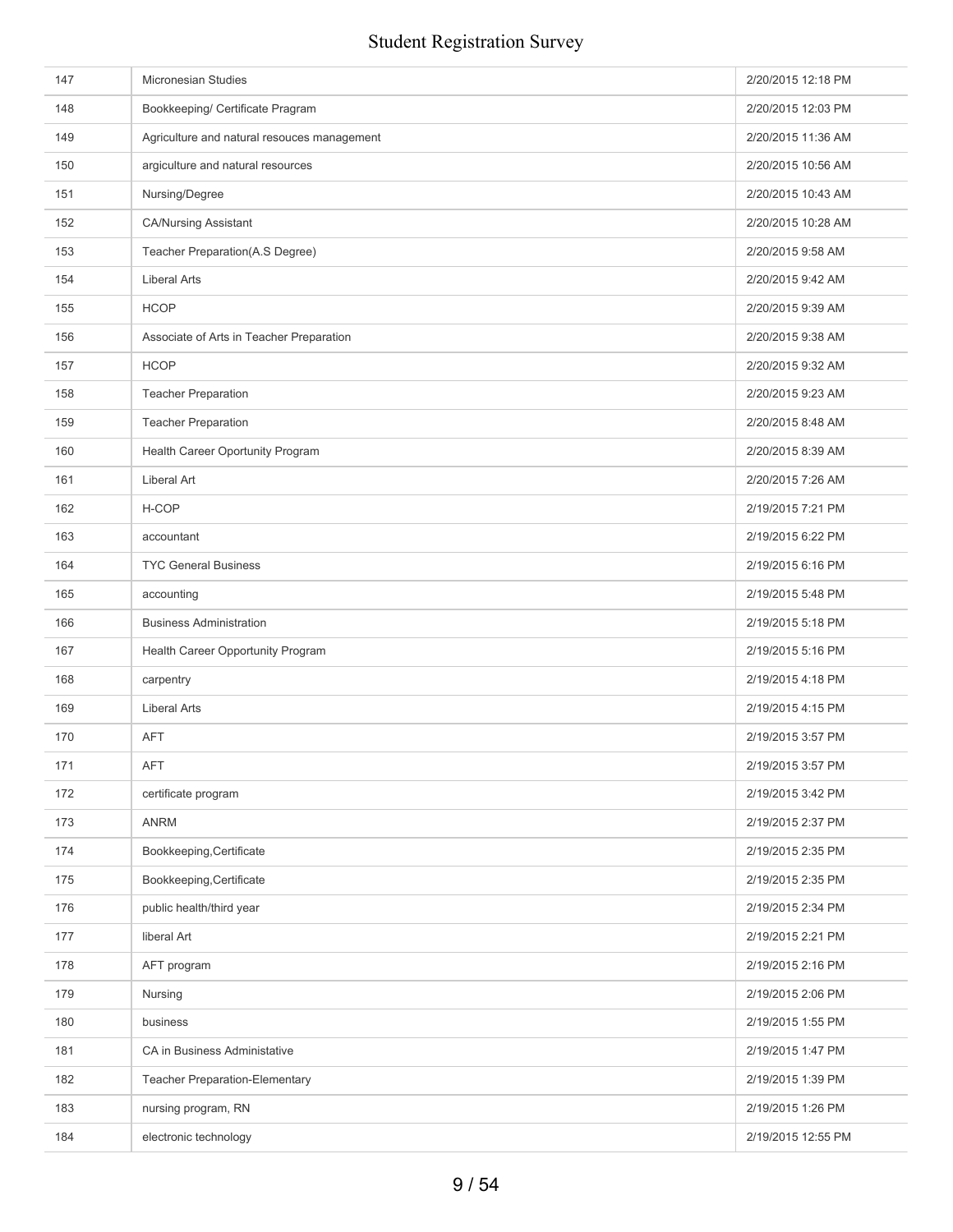| 185 | agriculture and food technology                     | 2/19/2015 12:41 PM |
|-----|-----------------------------------------------------|--------------------|
| 186 | A'S Nursing                                         | 2/19/2015 12:26 PM |
| 187 | Marine Science Program                              | 2/19/2015 12:17 PM |
| 188 | AA MICRONESIAN STUDY                                | 2/19/2015 12:06 PM |
| 189 | Associate of Arts in Teacher Preparation            | 2/19/2015 12:02 PM |
| 190 | businesss                                           | 2/19/2015 11:54 AM |
| 191 | Nursing                                             | 2/19/2015 11:14 AM |
| 192 | bussiness administration                            | 2/19/2015 11:12 AM |
| 193 | education/teacher preperation                       | 2/19/2015 11:01 AM |
| 194 | Bookkeepeing/Certificate                            | 2/19/2015 10:12 AM |
| 195 | Teacher Preparation-Elementary                      | 2/19/2015 10:05 AM |
| 196 | teacher preperation                                 | 2/19/2015 9:57 AM  |
| 197 | Degree/Electronics                                  | 2/19/2015 9:42 AM  |
| 198 | Degree/Electronics                                  | 2/19/2015 9:41 AM  |
| 199 | Agriculture                                         | 2/19/2015 9:13 AM  |
| 200 | nursing                                             | 2/19/2015 9:01 AM  |
| 201 | nursing program                                     | 2/19/2015 8:31 AM  |
| 202 | rac                                                 | 2/18/2015 11:33 PM |
| 203 | <b>Liberal Arts</b>                                 | 2/18/2015 9:52 PM  |
| 204 | <b>Business</b>                                     | 2/18/2015 5:04 PM  |
| 205 | <b>AFT</b>                                          | 2/18/2015 4:50 PM  |
| 206 | SECRETERIAL SCIENCE                                 | 2/18/2015 4:39 PM  |
| 207 | SECRETERIAL SCIENCE                                 | 2/18/2015 4:37 PM  |
| 208 | Teacher preparation                                 | 2/18/2015 4:36 PM  |
| 209 | <b>Computer Information System</b>                  | 2/18/2015 4:28 PM  |
| 210 | CE                                                  | 2/18/2015 4:23 PM  |
| 211 | <b>Construction Electricity</b>                     | 2/18/2015 4:18 PM  |
| 212 | Busniess Admin.                                     | 2/18/2015 4:11 PM  |
| 213 | <b>Public Health</b>                                | 2/18/2015 3:44 PM  |
| 214 | teacher preparation                                 | 2/18/2015 3:36 PM  |
| 215 | cunstruction to electricity/certicate of achivement | 2/18/2015 3:30 PM  |
| 216 | Bookkeeping                                         | 2/18/2015 3:22 PM  |
| 217 | construction electricity / certificate              | 2/18/2015 3:22 PM  |
| 218 | certificate/program                                 | 2/18/2015 2:57 PM  |
| 219 | Agriculture                                         | 2/18/2015 2:50 PM  |
| 220 | <b>Trial Councilor</b>                              | 2/18/2015 2:38 PM  |
| 221 | Liberal Art                                         | 2/18/2015 2:28 PM  |
| 222 | AFT                                                 | 2/18/2015 2:28 PM  |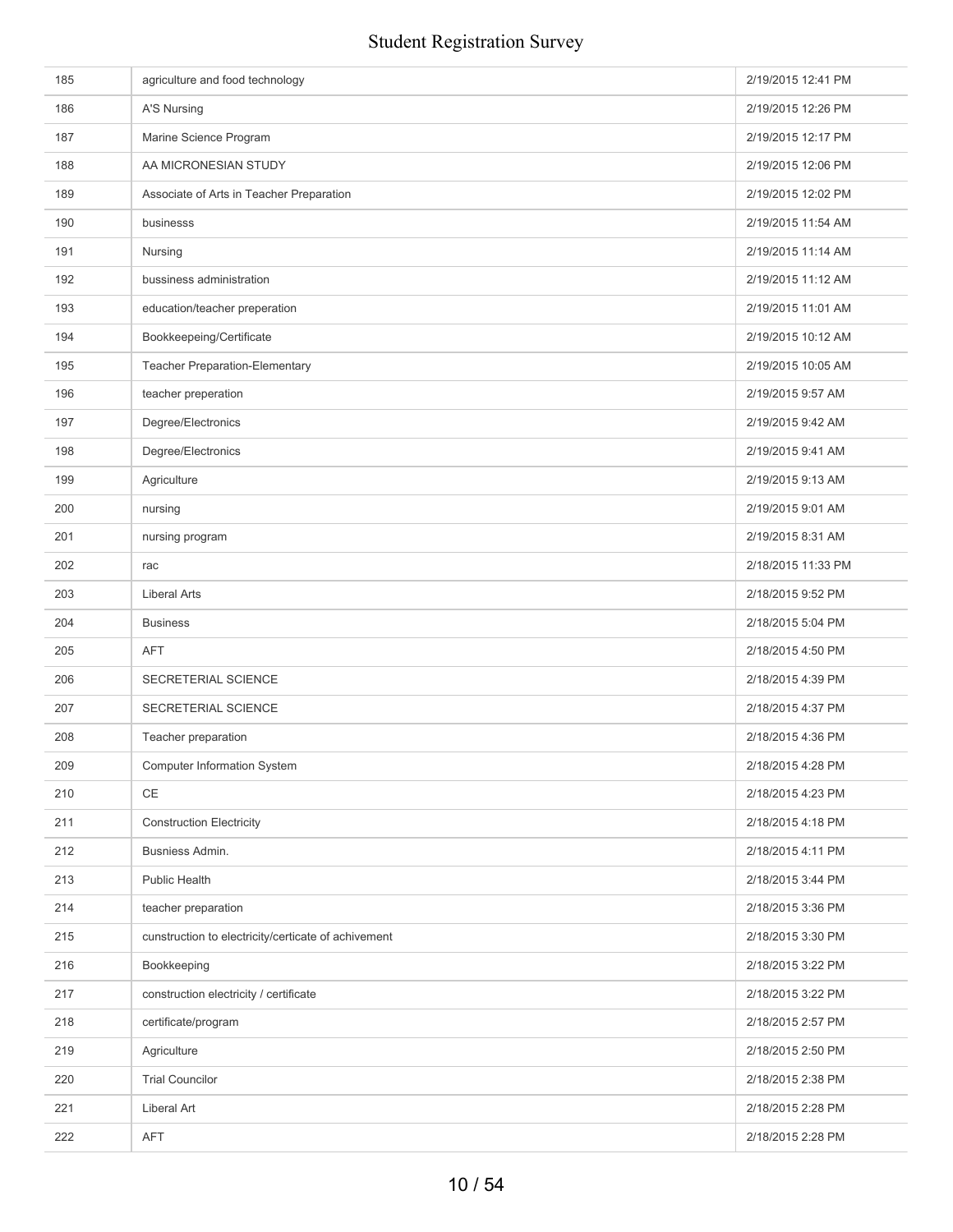| 223 | micronesian history                      | 2/18/2015 2:26 PM  |
|-----|------------------------------------------|--------------------|
| 224 | agriculture                              | 2/18/2015 2:26 PM  |
| 225 | Agriculture                              | 2/18/2015 2:24 PM  |
| 226 | Building technology                      | 2/18/2015 2:22 PM  |
| 227 | business administration                  | 2/18/2015 2:21 PM  |
| 228 | <b>HTM</b>                               | 2/18/2015 2:14 PM  |
| 229 | liberal arts                             | 2/18/2015 2:14 PM  |
| 230 | <b>Teacher Preparation</b>               | 2/18/2015 2:13 PM  |
| 231 | <b>HTM</b>                               | 2/18/2015 2:12 PM  |
| 232 | <b>Liberal Arts</b>                      | 2/18/2015 2:10 PM  |
| 233 | Electronic                               | 2/18/2015 1:58 PM  |
| 234 | electrical                               | 2/18/2015 1:43 PM  |
| 235 | <b>Business</b>                          | 2/18/2015 1:41 PM  |
| 236 | <b>Business</b>                          | 2/18/2015 1:40 PM  |
| 237 | <b>Business</b>                          | 2/18/2015 1:39 PM  |
| 238 | As in hospitality and tourism management | 2/18/2015 1:33 PM  |
| 239 | Teacher Pre.                             | 2/18/2015 1:32 PM  |
| 240 | Health Career Opportunity Program (HCOP) | 2/18/2015 1:18 PM  |
| 241 | Health Career Opportunity Program (HCOP) | 2/18/2015 1:17 PM  |
| 242 | <b>Secretarial Science</b>               | 2/18/2015 1:15 PM  |
| 243 | business administration                  | 2/18/2015 1:05 PM  |
| 244 | business administratuon                  | 2/18/2015 1:05 PM  |
| 245 | business administratuon                  | 2/18/2015 1:05 PM  |
| 246 | marine science                           | 2/18/2015 1:03 PM  |
| 247 | LA/AA                                    | 2/18/2015 12:59 PM |
| 248 | AS Business Administration               | 2/18/2015 12:58 PM |
| 249 | <b>Teacher Preperation</b>               | 2/18/2015 12:58 PM |
| 250 | teacher preperation                      | 2/18/2015 12:56 PM |
| 251 | LA                                       | 2/18/2015 12:49 PM |
| 252 | <b>Public Health</b>                     | 2/18/2015 12:37 PM |
| 253 | Electronics/Degree                       | 2/18/2015 12:25 PM |
| 254 | Associate of Science in Nursing          | 2/18/2015 12:23 PM |
| 255 | <b>Business Administration</b>           | 2/18/2015 12:21 PM |
| 256 | <b>CIS</b>                               | 2/18/2015 12:20 PM |
| 257 | <b>Business Administration</b>           | 2/18/2015 12:20 PM |
| 258 | <b>Business Administration</b>           | 2/18/2015 12:20 PM |
| 259 | <b>HCOP</b>                              | 2/18/2015 12:19 PM |
| 260 | AS in Hospitality and Tourism Management | 2/18/2015 12:11 PM |
|     |                                          |                    |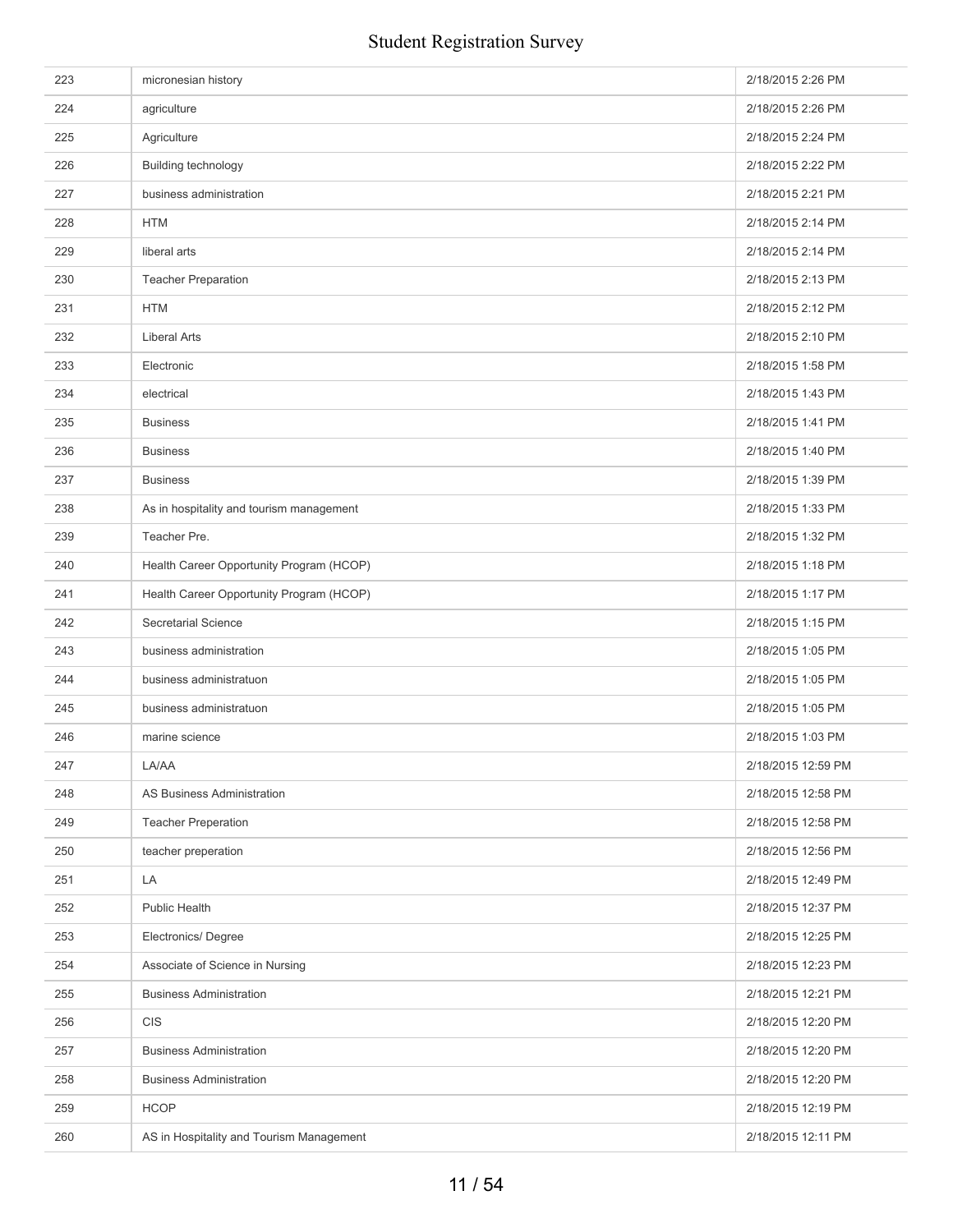| 261 | <b>Libral Arts</b>                   | 2/18/2015 11:55 AM |
|-----|--------------------------------------|--------------------|
| 262 | Liberal Arts/ Associate of Arts      | 2/18/2015 11:44 AM |
| 263 | secratarial science                  | 2/18/2015 11:42 AM |
| 264 | <b>AFT PROGRAM</b>                   | 2/18/2015 11:39 AM |
| 265 | <b>Business Administration</b>       | 2/18/2015 11:29 AM |
| 266 | certificate/program                  | 2/18/2015 11:28 AM |
| 267 | <b>Business Admistration</b>         | 2/18/2015 11:20 AM |
| 268 | <b>Business Admistration</b>         | 2/18/2015 11:19 AM |
| 269 | Associate of Arts in Liberal Arts    | 2/18/2015 11:09 AM |
| 270 | micronesian studies                  | 2/18/2015 11:07 AM |
| 271 | micronesian studies                  | 2/18/2015 11:07 AM |
| 272 | h/cop                                | 2/18/2015 11:03 AM |
| 273 | Agriculture and Natural Resources    | 2/18/2015 11:00 AM |
| 274 | Tercher Prep.                        | 2/18/2015 10:51 AM |
| 275 | AFT /CA                              | 2/18/2015 10:33 AM |
| 276 | furniture making program             | 2/18/2015 10:28 AM |
| 277 | construction electicity              | 2/18/2015 10:27 AM |
| 278 | <b>Businss Administration</b>        | 2/18/2015 10:24 AM |
| 279 | <b>Liberal Arts</b>                  | 2/18/2015 10:15 AM |
| 280 | AA in Liberal Arts                   | 2/18/2015 9:12 AM  |
| 281 | business admin. Associate of science | 2/18/2015 9:07 AM  |
| 282 | <b>Teacher Preparation</b>           | 2/18/2015 9:01 AM  |
| 283 | <b>Micronesian Studies</b>           | 2/18/2015 8:25 AM  |
| 284 | Micronesian Studies                  | 2/18/2015 8:25 AM  |
| 285 | Micronesian Studies                  | 2/18/2015 8:10 AM  |
| 286 | <b>Business Administration</b>       | 2/18/2015 1:35 AM  |
| 287 | Health Career Opportunity Program    | 2/17/2015 10:56 PM |
| 288 | <b>Business Administration</b>       | 2/17/2015 10:13 PM |
| 289 | <b>Business Administration</b>       | 2/17/2015 10:12 PM |
| 290 | Teacher Preparation/ AA              | 2/17/2015 8:21 PM  |
| 291 | <b>Elementary Education</b>          | 2/17/2015 7:38 PM  |
| 292 | Liberal Arts/AA                      | 2/17/2015 7:19 PM  |
| 293 | <b>Computer Information System</b>   | 2/17/2015 7:07 PM  |
| 294 | <b>ANRM</b>                          | 2/17/2015 7:00 PM  |
| 295 | Public Health                        | 2/17/2015 6:11 PM  |
| 296 | teacher preperation                  | 2/17/2015 5:20 PM  |
| 297 | secretarial science(certificate)     | 2/17/2015 4:46 PM  |
| 298 | <b>Liberal Arts</b>                  | 2/17/2015 4:23 PM  |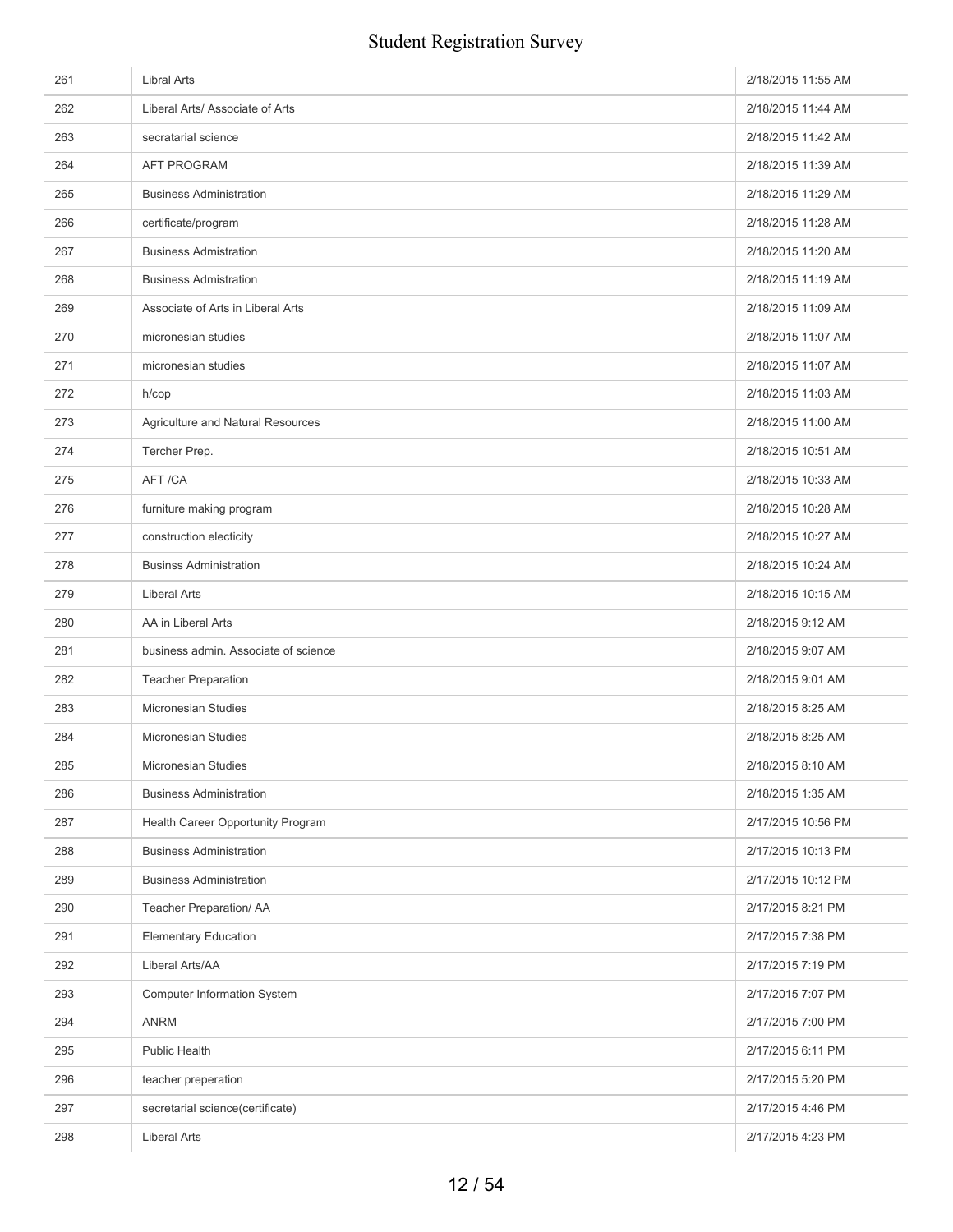| 299 | Health Assistance Training Program/ Ace | 2/17/2015 4:03 PM  |
|-----|-----------------------------------------|--------------------|
| 300 | business administration                 | 2/17/2015 3:55 PM  |
| 301 | Teacher Preparation for Elementary      | 2/17/2015 3:41 PM  |
| 302 | Micronesian Studies                     | 2/17/2015 3:15 PM  |
| 303 | <b>AFT</b>                              | 2/17/2015 3:09 PM  |
| 304 | <b>AFD</b>                              | 2/17/2015 3:02 PM  |
| 305 | <b>AFD</b>                              | 2/17/2015 3:02 PM  |
| 306 | <b>AFT</b>                              | 2/17/2015 2:59 PM  |
| 307 | TYC-Teacher Prep                        | 2/17/2015 2:42 PM  |
| 308 | ca in carpentry                         | 2/17/2015 2:18 PM  |
| 309 | ca in carpentry                         | 2/17/2015 2:18 PM  |
| 310 | education/ AA teacher prep              | 2/17/2015 2:11 PM  |
| 311 | education/ AA teacher prep              | 2/17/2015 2:11 PM  |
| 312 | <b>HCOP</b>                             | 2/17/2015 1:28 PM  |
| 313 | BK, CERTIFICATE                         | 2/17/2015 1:23 PM  |
| 314 | <b>Business</b>                         | 2/17/2015 12:57 PM |
| 315 | AG/agriculture                          | 2/17/2015 12:52 PM |
| 316 | teacher prep                            | 2/17/2015 12:38 PM |
| 317 | <b>Liberal Arts</b>                     | 2/17/2015 12:35 PM |
| 318 | AA in Teacher Preparation               | 2/17/2015 12:17 PM |
| 319 | <b>HCOP Major</b>                       | 2/17/2015 12:11 PM |
| 320 | <b>AFT</b>                              | 2/17/2015 12:09 PM |
| 321 | TYC Teacher Prep                        | 2/17/2015 12:02 PM |
| 322 | teacher preparation                     | 2/17/2015 11:45 AM |
| 323 | <b>Construction Electricity</b>         | 2/17/2015 11:26 AM |
| 324 | LA                                      | 2/17/2015 11:23 AM |
| 325 | AS in Nursing Program                   | 2/17/2015 11:19 AM |
| 326 | CA electronics                          | 2/17/2015 11:07 AM |
| 327 | <b>HCOP</b>                             | 2/17/2015 11:07 AM |
| 328 | Computer Information System (CIS)       | 2/17/2015 11:03 AM |
| 329 | Liberal Arts/Degree Program             | 2/17/2015 10:39 AM |
| 330 | education teacher preperation           | 2/17/2015 10:09 AM |
| 331 | <b>Teacher Preparation-Education</b>    | 2/17/2015 10:02 AM |
| 332 | <b>CIS</b>                              | 2/17/2015 9:40 AM  |
| 333 | E.E.T                                   | 2/17/2015 9:21 AM  |
| 334 | AA                                      | 2/17/2015 9:18 AM  |
| 335 | liberal arts                            | 2/17/2015 9:15 AM  |
| 336 | <b>Teacher Preparation</b>              | 2/17/2015 9:12 AM  |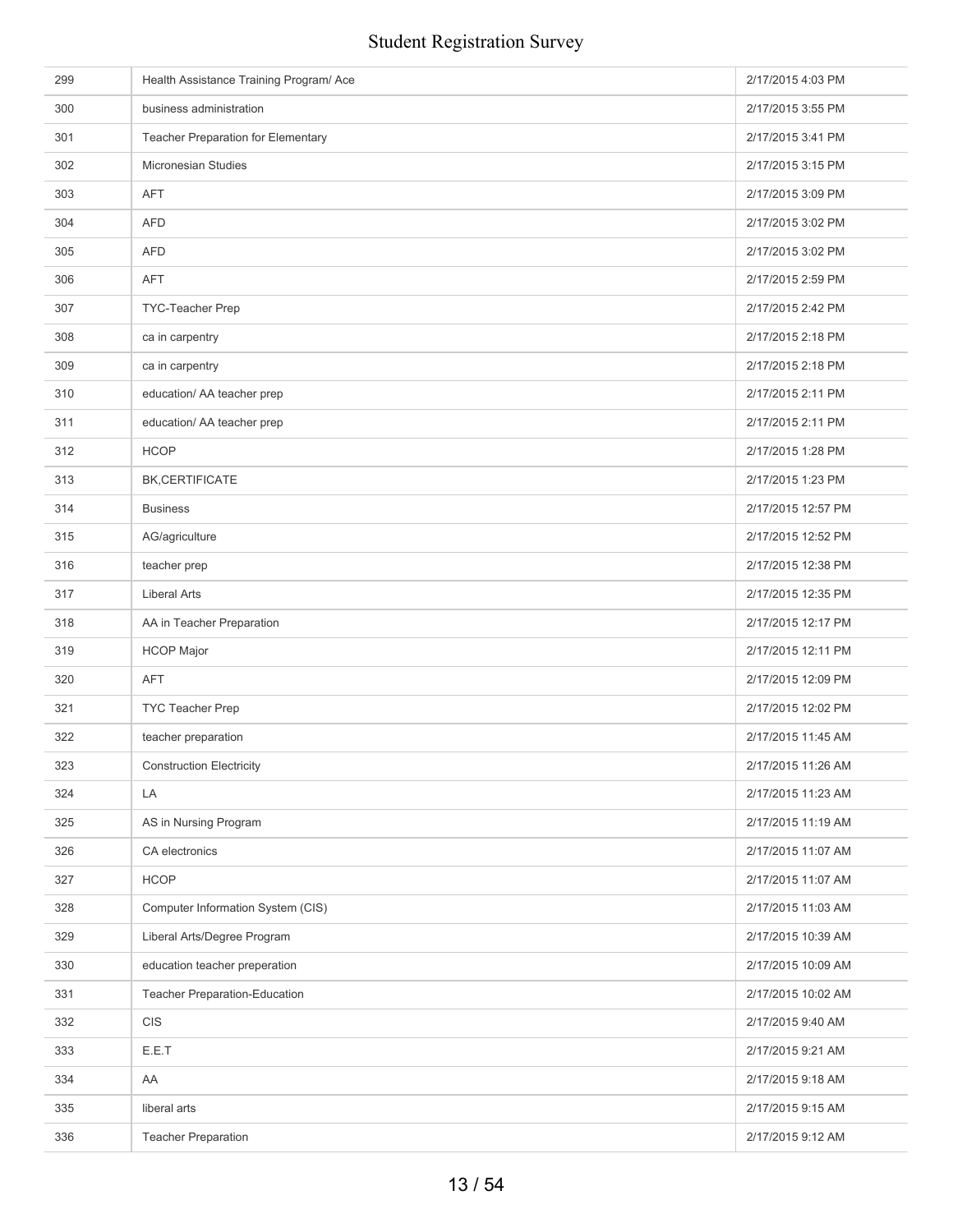| 337 | <b>Computer Information System</b>              | 2/17/2015 9:11 AM |
|-----|-------------------------------------------------|-------------------|
| 338 | <b>Teacher Preparation</b>                      | 2/17/2015 9:10 AM |
| 339 | <b>Liberal Arts</b>                             | 2/17/2015 9:04 AM |
| 340 | <b>Liberal Atr</b>                              | 2/17/2015 8:36 AM |
| 341 | <b>Computer Information System</b>              | 2/17/2015 8:35 AM |
| 342 | <b>Teacher Preparation</b>                      | 2/17/2015 8:27 AM |
| 343 | <b>Business Administration</b>                  | 2/17/2015 8:10 AM |
| 344 | <b>Business administration</b>                  | 2/17/2015 4:32 AM |
| 345 | <b>AFT</b>                                      | 2/16/2015 9:06 PM |
| 346 | <b>AFT</b>                                      | 2/16/2015 9:02 PM |
| 347 | Electronics Technology Degree Program           | 2/16/2015 7:46 PM |
| 348 | Accounting                                      | 2/16/2015 6:17 PM |
| 349 | teacher preparation                             | 2/16/2015 5:39 PM |
| 350 | <b>Public Health</b>                            | 2/16/2015 5:06 PM |
| 351 | <b>BOOKKEEPING</b>                              | 2/16/2015 5:00 PM |
| 352 | <b>HCOP</b>                                     | 2/16/2015 4:45 PM |
| 353 | <b>HCOP</b>                                     | 2/16/2015 4:39 PM |
| 354 | Teachers Preparation/ AA                        | 2/16/2015 4:35 PM |
| 355 | business administration                         | 2/16/2015 4:23 PM |
| 356 | nursing assistant                               | 2/16/2015 4:08 PM |
| 357 | Computer Information System                     | 2/16/2015 3:52 PM |
| 358 | <b>CIS</b>                                      | 2/16/2015 3:51 PM |
| 359 | Agriculture & Natural Resource Management       | 2/16/2015 3:50 PM |
| 360 | Agriculture and Food Technology                 | 2/16/2015 3:42 PM |
| 361 | <b>Computer Information System</b>              | 2/16/2015 3:33 PM |
| 362 | teacher prep.                                   | 2/16/2015 3:20 PM |
| 363 | associate of science in Business Administration | 2/16/2015 3:16 PM |
| 364 | Teacher Prep. / Liberal Arts                    | 2/16/2015 3:14 PM |
| 365 | ace 2                                           | 2/16/2015 3:07 PM |
| 366 | ace 2                                           | 2/16/2015 3:07 PM |
| 367 | ace 2                                           | 2/16/2015 3:07 PM |
| 368 | Degree/Electronics                              | 2/16/2015 3:02 PM |
| 369 | <b>AFT</b>                                      | 2/16/2015 3:00 PM |
| 370 | Heatlh Career Opportunity Programs              | 2/16/2015 2:57 PM |
| 371 | associate of applied science                    | 2/16/2015 2:50 PM |
| 372 | associate of applied science                    | 2/16/2015 2:50 PM |
| 373 | ACE 2 program/HTM                               | 2/16/2015 2:35 PM |
| 374 | <b>Business Administration</b>                  | 2/16/2015 2:32 PM |
|     |                                                 |                   |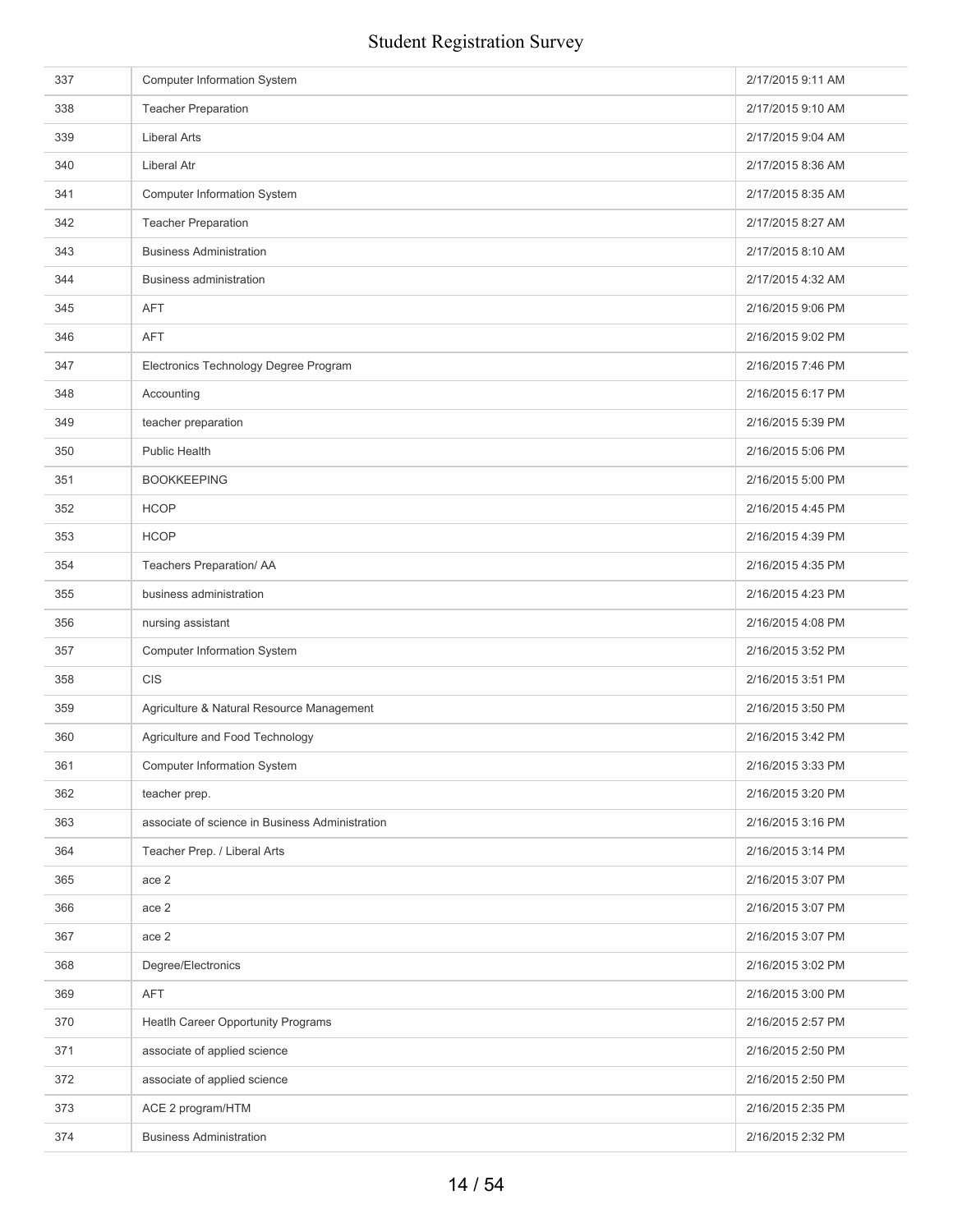| 375 | liberal arts                                          | 2/16/2015 2:25 PM  |
|-----|-------------------------------------------------------|--------------------|
| 376 | CIS(computer Information System)                      | 2/16/2015 2:20 PM  |
| 377 | <b>Teacher Preparation</b>                            | 2/16/2015 2:15 PM  |
| 378 | Micronesian Study                                     | 2/16/2015 2:08 PM  |
| 379 | <b>Third Year Accounting</b>                          | 2/16/2015 2:05 PM  |
| 380 | Mechanic                                              | 2/16/2015 2:02 PM  |
| 381 | <b>Construction Electricity</b>                       | 2/16/2015 2:01 PM  |
| 382 | Accounting                                            | 2/16/2015 1:42 PM  |
| 383 | Hcop/degree                                           | 2/16/2015 1:41 PM  |
| 384 | AS in Computer Information Science                    | 2/16/2015 1:40 PM  |
| 385 | Liberal Arts AA Degree                                | 2/16/2015 1:29 PM  |
| 386 | Teacher preparation                                   | 2/16/2015 1:29 PM  |
| 387 | ACE II PROGRAM/ CIS                                   | 2/16/2015 1:25 PM  |
| 388 | <b>ACE II PROGRAM/ HTM</b>                            | 2/16/2015 1:24 PM  |
| 389 | teacher prepation                                     | 2/16/2015 1:23 PM  |
| 390 | Liberal Arts AA Degree                                | 2/16/2015 1:23 PM  |
| 391 | teacher prepation                                     | 2/16/2015 1:23 PM  |
| 392 | teacher preparation                                   | 2/16/2015 1:15 PM  |
| 393 | teacher preparation                                   | 2/16/2015 1:14 PM  |
| 394 | Secreterial science                                   | 2/16/2015 1:10 PM  |
| 395 | <b>Teacher Prepration</b>                             | 2/16/2015 1:08 PM  |
| 396 | nursing assistnant                                    | 2/16/2015 12:57 PM |
| 397 | nursing assistnant                                    | 2/16/2015 12:57 PM |
| 398 | Electronics/AAS                                       | 2/16/2015 12:46 PM |
| 399 | <b>HCOP</b>                                           | 2/16/2015 12:35 PM |
| 400 | teacher preparation                                   | 2/16/2015 12:30 PM |
| 401 | LA / Degree                                           | 2/16/2015 12:30 PM |
| 402 | association of science in Computer Informstion dydtem | 2/16/2015 12:30 PM |
| 403 | association of science in Computer Informstion dydtem | 2/16/2015 12:29 PM |
| 404 | agriculture                                           | 2/16/2015 12:03 PM |
| 405 | trial counseling                                      | 2/16/2015 12:03 PM |
| 406 | <b>HTM</b>                                            | 2/16/2015 11:57 AM |
| 407 | Liberal Arts/ Associate of arts                       | 2/16/2015 11:49 AM |
| 408 | construction electrycity                              | 2/16/2015 11:31 AM |
| 409 | Liberal Arts/ AA                                      | 2/16/2015 11:26 AM |
| 410 | Certificate in Bookkeeping                            | 2/16/2015 11:26 AM |
| 411 | HCOP program                                          | 2/16/2015 11:25 AM |
| 412 | <b>HTM</b>                                            | 2/16/2015 11:25 AM |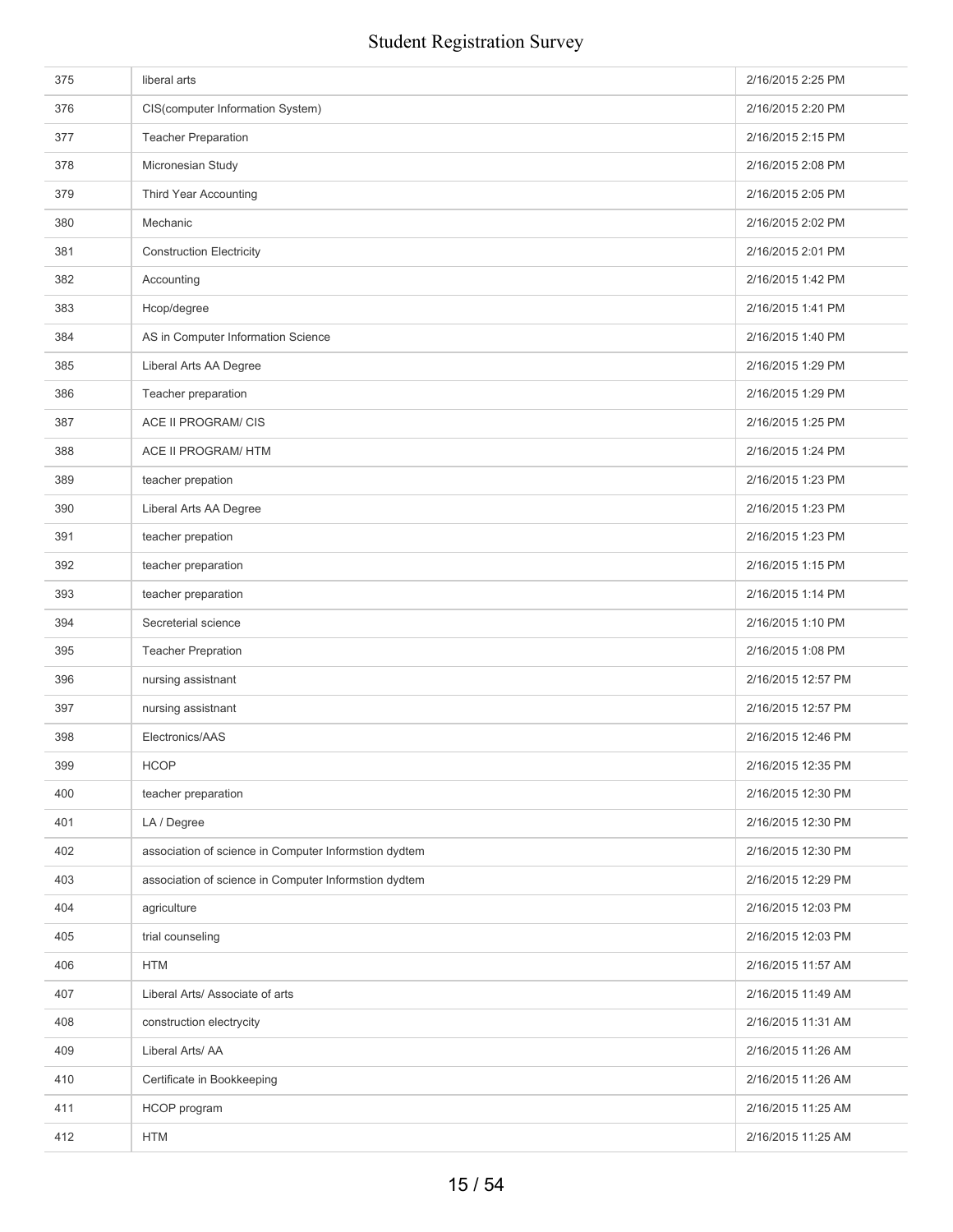| 413 | <b>Bussiness Administration</b>                  | 2/16/2015 11:24 AM |
|-----|--------------------------------------------------|--------------------|
| 414 | agriculture/AG                                   | 2/16/2015 11:21 AM |
| 415 | Micronesian studies/Ace                          | 2/16/2015 11:20 AM |
| 416 | Ace 1 HTM                                        | 2/16/2015 11:18 AM |
| 417 | Micronesian Study                                | 2/16/2015 11:16 AM |
| 418 | bookkeeping                                      | 2/16/2015 11:15 AM |
| 419 | h-cop                                            | 2/16/2015 11:14 AM |
| 420 | Bookkeeping/ Certificate                         | 2/16/2015 11:13 AM |
| 421 | Agriculture/certificate                          | 2/16/2015 11:10 AM |
| 422 | AFT CERTIFICATE PROGRAM                          | 2/16/2015 11:09 AM |
| 423 | Bookkeeping/ Certificate                         | 2/16/2015 11:09 AM |
| 424 | agriculture/AG                                   | 2/16/2015 11:05 AM |
| 425 | Nursing                                          | 2/16/2015 11:05 AM |
| 426 | sectretarial science certificate                 | 2/16/2015 10:57 AM |
| 427 | bookkeeping                                      | 2/16/2015 10:54 AM |
| 428 | <b>Liberal Arts</b>                              | 2/16/2015 10:54 AM |
| 429 | secratarial science certificate program          | 2/16/2015 10:51 AM |
| 430 | <b>Liberal Arts</b>                              | 2/16/2015 10:44 AM |
| 431 | Ace                                              | 2/16/2015 10:43 AM |
| 432 | teacher preparation                              | 2/16/2015 10:42 AM |
| 433 | computer information system (CIS)                | 2/16/2015 10:42 AM |
| 434 | <b>ARNM</b>                                      | 2/16/2015 10:39 AM |
| 435 | PH                                               | 2/16/2015 10:27 AM |
| 436 | AA in Teacher Preparation                        | 2/16/2015 10:22 AM |
| 437 | <b>CIS</b>                                       | 2/16/2015 10:17 AM |
| 438 | Bookkeeping                                      | 2/16/2015 10:15 AM |
| 439 | nursing                                          | 2/16/2015 10:14 AM |
| 440 | business                                         | 2/16/2015 10:11 AM |
| 441 | cis                                              | 2/16/2015 10:05 AM |
| 442 | <b>Computer Information System</b>               | 2/16/2015 9:48 AM  |
| 443 | <b>Computer Information System</b>               | 2/16/2015 9:48 AM  |
| 444 | <b>Teacher Prep</b>                              | 2/16/2015 9:44 AM  |
| 445 | <b>BUSINESS</b>                                  | 2/16/2015 9:37 AM  |
| 446 | <b>Liberal Arts</b>                              | 2/16/2015 9:36 AM  |
| 447 | <b>Teacher Preperation</b>                       | 2/16/2015 9:26 AM  |
| 448 | computer information system/associate of science | 2/16/2015 9:25 AM  |
| 449 | <b>ANRM</b>                                      | 2/16/2015 9:24 AM  |
| 450 | A A in Liberal Arts                              | 2/16/2015 9:18 AM  |
|     |                                                  |                    |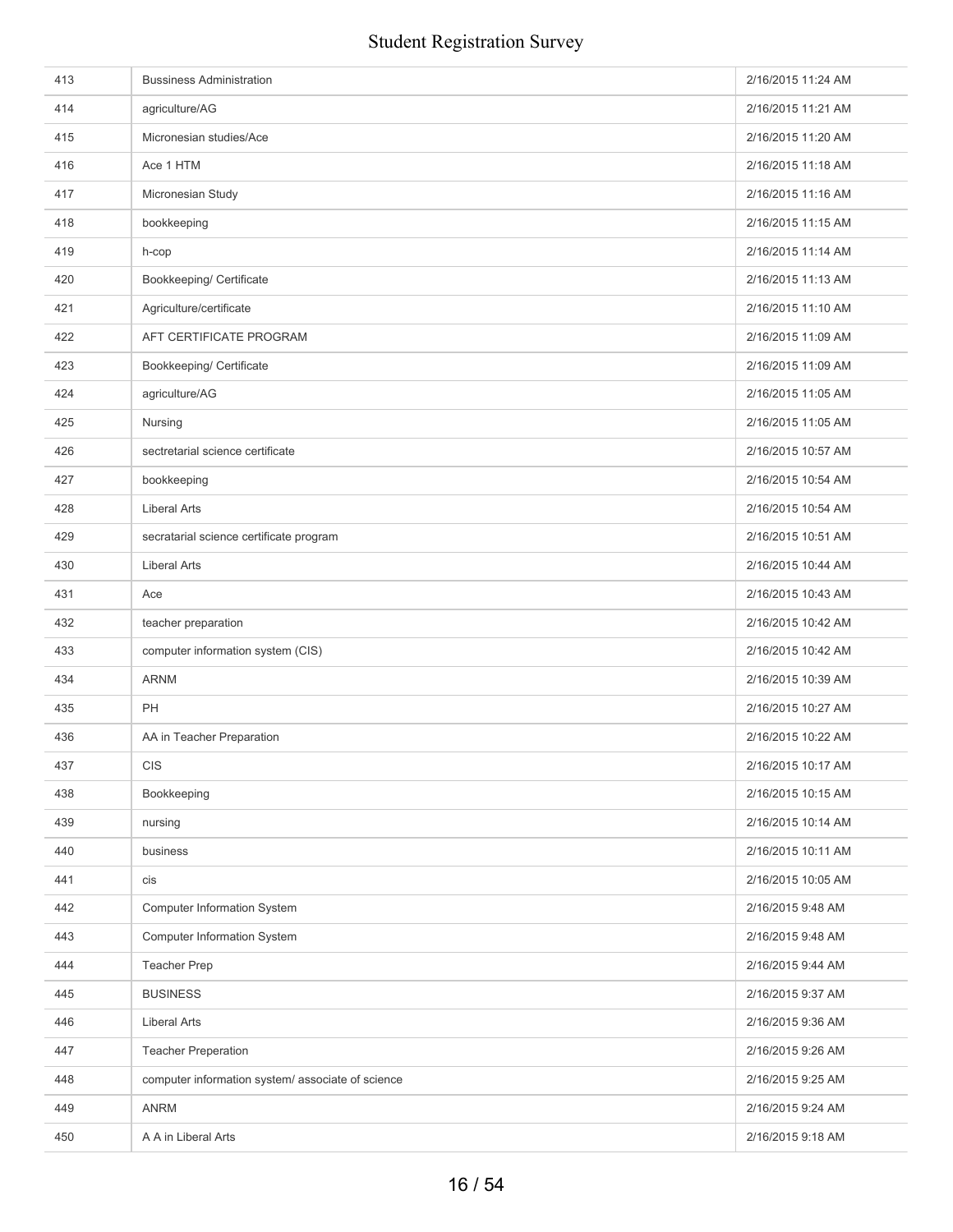| 451 | AA IN MICRONESIAN STUDIES           | 2/16/2015 9:07 AM  |
|-----|-------------------------------------|--------------------|
| 452 | Micronesian Studies AA              | 2/16/2015 9:04 AM  |
| 453 | Teacher preparation                 | 2/16/2015 9:04 AM  |
| 454 | <b>AFT</b>                          | 2/16/2015 8:58 AM  |
| 455 | <b>AFT</b>                          | 2/16/2015 8:56 AM  |
| 456 | <b>Business</b>                     | 2/16/2015 8:54 AM  |
| 457 | <b>AS Nursing</b>                   | 2/16/2015 8:49 AM  |
| 458 | <b>CIS</b>                          | 2/16/2015 8:48 AM  |
| 459 | Micronesian Studies                 | 2/16/2015 8:21 AM  |
| 460 | Telecommunication                   | 2/16/2015 8:09 AM  |
| 461 | <b>Liberal Arts</b>                 | 2/16/2015 7:59 AM  |
| 462 | telecommunication                   | 2/16/2015 7:50 AM  |
| 463 | <b>Computer Information Systems</b> | 2/16/2015 12:11 AM |
| 464 | <b>Electronics Technology</b>       | 2/15/2015 11:23 PM |
| 465 | agriculture                         | 2/15/2015 7:57 PM  |
| 466 | <b>Teacher Preparation</b>          | 2/15/2015 7:21 PM  |
| 467 | <b>Teacher Preparation</b>          | 2/15/2015 7:05 PM  |
| 468 | Health Career Opertunuty Program    | 2/15/2015 5:56 PM  |
| 469 | Professor                           | 2/15/2015 12:07 PM |
| 470 | Nursing                             | 2/15/2015 11:47 AM |
| 471 | <b>General Business</b>             | 2/15/2015 12:05 AM |
| 472 | <b>General Business</b>             | 2/14/2015 10:16 PM |
| 473 | <b>Liberal Arts</b>                 | 2/14/2015 10:07 PM |
| 474 | <b>AS Business Administration</b>   | 2/14/2015 8:45 PM  |
| 475 | <b>Liberal Arts</b>                 | 2/14/2015 7:10 PM  |
| 476 | Liberal Arts                        | 2/14/2015 7:09 PM  |
| 477 | <b>Liberal Arts</b>                 | 2/14/2015 7:09 PM  |
| 478 | Marine Science                      | 2/14/2015 5:54 PM  |
| 479 | <b>Business Administration</b>      | 2/14/2015 3:28 PM  |
| 480 | <b>Teacher Preparation</b>          | 2/14/2015 2:49 PM  |
| 481 | teacher preparation                 | 2/14/2015 2:12 PM  |
| 482 | education teacher prep              | 2/14/2015 2:04 PM  |
| 483 | <b>Business Administration</b>      | 2/14/2015 1:52 PM  |
| 484 | Health Career Opportunity Program   | 2/14/2015 1:43 PM  |
| 485 | teacher preparation                 | 2/14/2015 12:03 PM |
| 486 | <b>HTM</b>                          | 2/13/2015 10:42 PM |
| 487 | <b>AFT</b>                          | 2/13/2015 10:10 PM |
| 488 | AFT                                 | 2/13/2015 10:09 PM |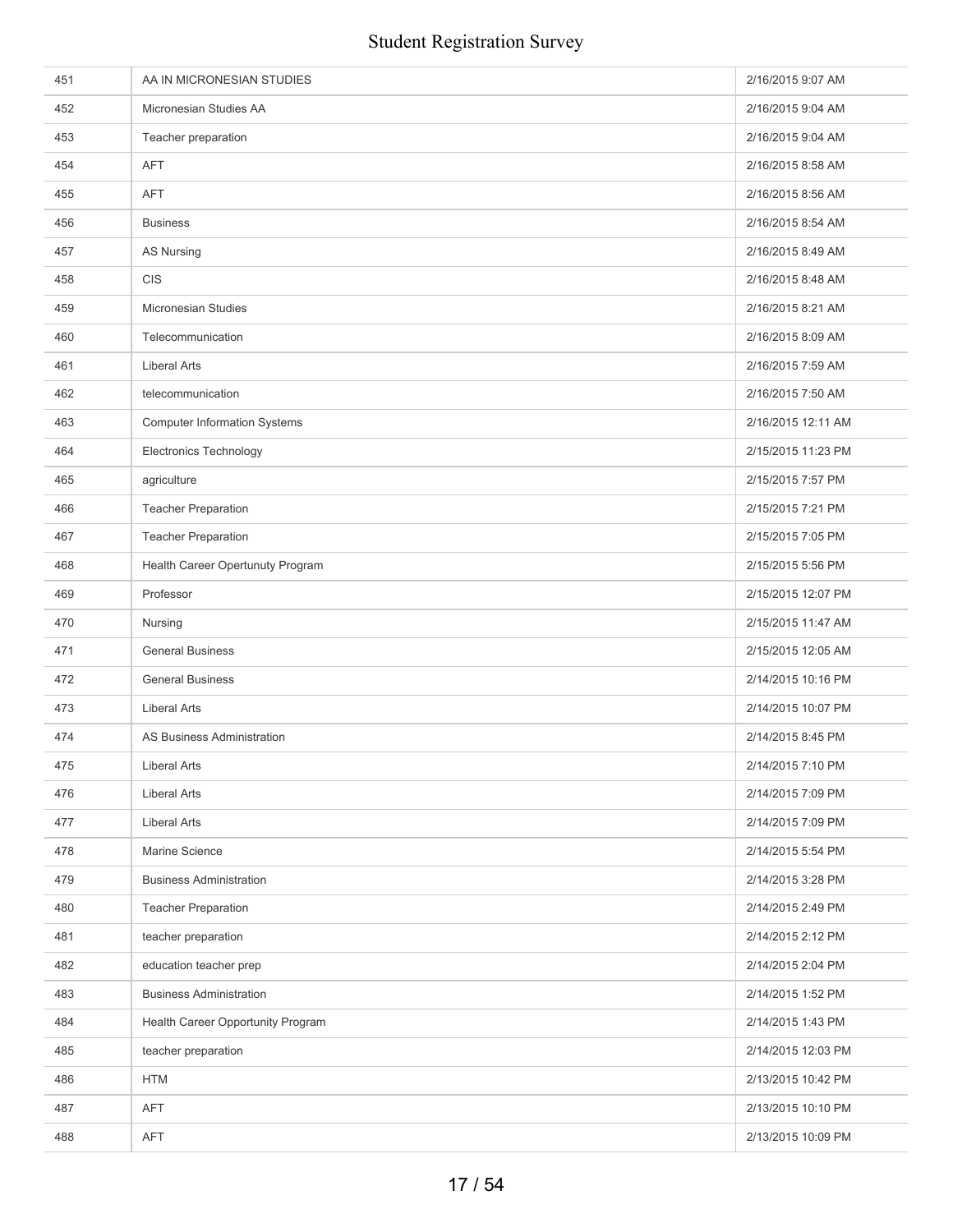| 489 | <b>AFT</b>                           | 2/13/2015 10:06 PM |
|-----|--------------------------------------|--------------------|
| 490 | marine science                       | 2/13/2015 9:01 PM  |
| 491 | <b>Public Health</b>                 | 2/13/2015 5:19 PM  |
| 492 | A.S Computer information System      | 2/13/2015 4:02 PM  |
| 493 | Agriculture and Food Technology(AFT) | 2/13/2015 4:00 PM  |
| 494 | <b>Micronesian Studies</b>           | 2/13/2015 3:54 PM  |
| 495 | <b>CIS</b>                           | 2/13/2015 3:54 PM  |
| 496 | Agriculture                          | 2/13/2015 3:53 PM  |
| 497 | hcop                                 | 2/13/2015 3:36 PM  |
| 498 | Teacher Preparation/AA               | 2/13/2015 3:22 PM  |
| 499 | <b>Teacher Preperation</b>           | 2/13/2015 3:11 PM  |
| 500 | hcop                                 | 2/13/2015 3:09 PM  |
| 501 | <b>Business</b>                      | 2/13/2015 3:09 PM  |
| 502 | Micronesian Studies                  | 2/13/2015 3:07 PM  |
| 503 | liberal arts                         | 2/13/2015 3:07 PM  |
| 504 | micrinesian study                    | 2/13/2015 3:05 PM  |
| 505 | Micronesian studies/ Ace1            | 2/13/2015 3:04 PM  |
| 506 | micronesian sudy                     | 2/13/2015 3:01 PM  |
| 507 | Agricuture                           | 2/13/2015 2:50 PM  |
| 508 | <b>Micronesian Studies</b>           | 2/13/2015 2:45 PM  |
| 509 | Computer Information System(CIS)     | 2/13/2015 2:45 PM  |
| 510 | <b>Elementary Education</b>          | 2/13/2015 2:35 PM  |
| 511 | liberal arts                         | 2/13/2015 2:27 PM  |
| 512 | <b>Liberal Arts</b>                  | 2/13/2015 2:23 PM  |
| 513 | Micronesian Studies                  | 2/13/2015 2:23 PM  |
| 514 | micronesia study                     | 2/13/2015 2:19 PM  |
| 515 | Micronesian Studies                  | 2/13/2015 2:18 PM  |
| 516 | <b>HCOP</b>                          | 2/13/2015 2:18 PM  |
| 517 | Nursing Program                      | 2/13/2015 2:16 PM  |
| 518 | Nursing Program                      | 2/13/2015 2:16 PM  |
| 519 | Liberal arts/AA                      | 2/13/2015 2:15 PM  |
| 520 | Nursing Program                      | 2/13/2015 2:15 PM  |
| 521 | Nursing                              | 2/13/2015 2:14 PM  |
| 522 | Health career opportunity Program    | 2/13/2015 2:11 PM  |
| 523 | <b>Business Major</b>                | 2/13/2015 2:05 PM  |
| 524 | business administration              | 2/13/2015 2:03 PM  |
| 525 | Agriculture Food Technology          | 2/13/2015 2:02 PM  |
| 526 | computer science                     | 2/13/2015 1:55 PM  |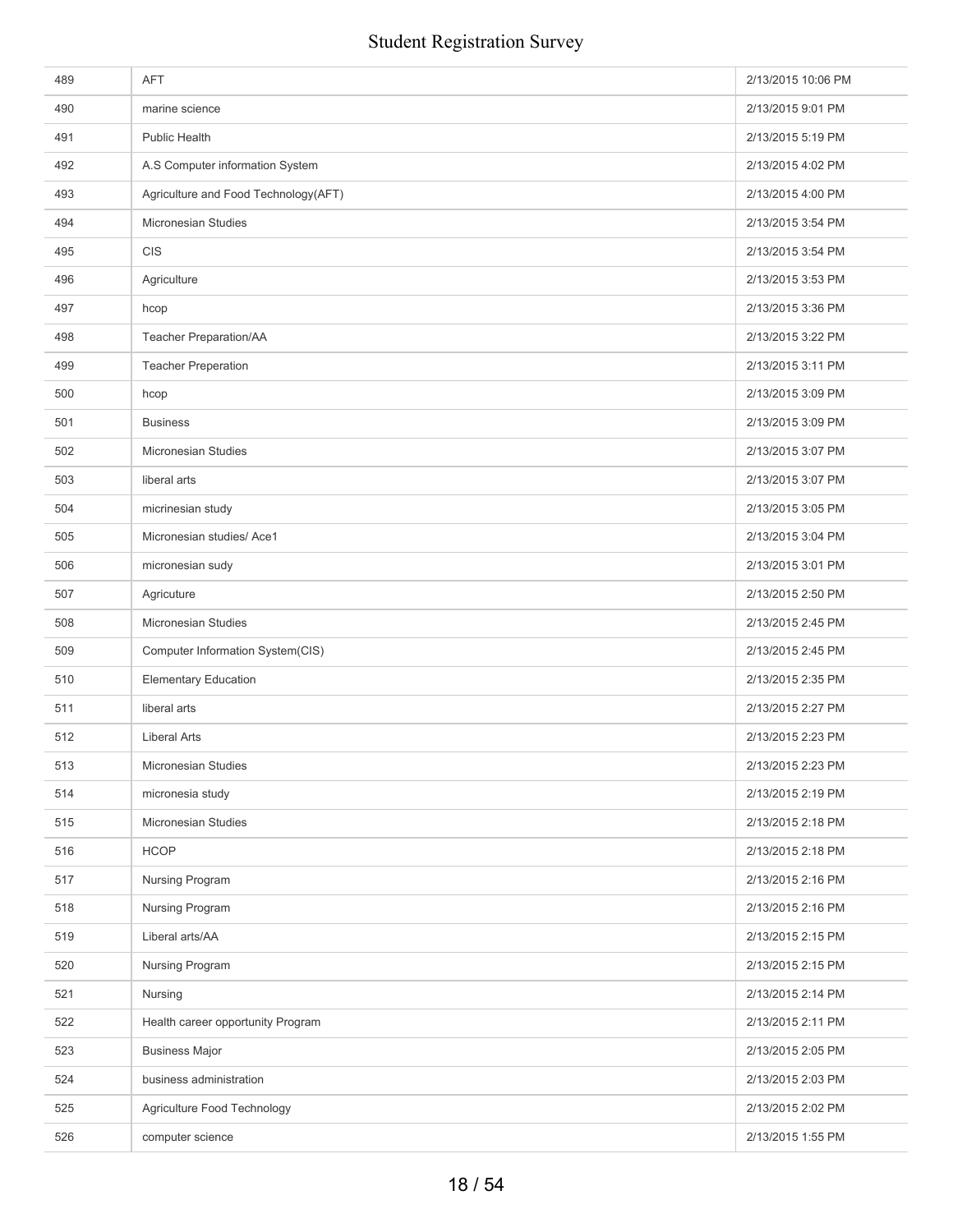| 527 | <b>TYC in General Business</b>                | 2/13/2015 1:53 PM  |
|-----|-----------------------------------------------|--------------------|
| 528 | Agricultural Natural Resources Management     | 2/13/2015 1:35 PM  |
| 529 | <b>HTM</b>                                    | 2/13/2015 1:29 PM  |
| 530 | C.I.S                                         | 2/13/2015 1:29 PM  |
| 531 | <b>TP</b>                                     | 2/13/2015 1:24 PM  |
| 532 | teacher preparation                           | 2/13/2015 1:11 PM  |
| 533 | <b>Business Administration</b>                | 2/13/2015 1:09 PM  |
| 534 | AFT Certificate Program                       | 2/13/2015 1:03 PM  |
| 535 | hcop AA                                       | 2/13/2015 12:56 PM |
| 536 | Agricultural Natural Resources Management     | 2/13/2015 12:51 PM |
| 537 | Agricultural Natural Resources Management     | 2/13/2015 12:50 PM |
| 538 | Agricultural Natural Resources Management     | 2/13/2015 12:49 PM |
| 539 | Third-year certificate in Teacher preparation | 2/13/2015 12:45 PM |
| 540 | <b>HTM Ace</b>                                | 2/13/2015 12:43 PM |
| 541 | <b>HTM</b>                                    | 2/13/2015 12:42 PM |
| 542 | Micronesian Study                             | 2/13/2015 12:42 PM |
| 543 | <b>ANR</b>                                    | 2/13/2015 12:41 PM |
| 544 | Business Administration/ AS Degree Program    | 2/13/2015 12:40 PM |
| 545 | Hcop                                          | 2/13/2015 12:36 PM |
| 546 | liberal arts                                  | 2/13/2015 12:28 PM |
| 547 | aft                                           | 2/13/2015 11:46 AM |
| 548 | EET                                           | 2/9/2015 5:00 PM   |
| 549 | <b>HCOP</b>                                   | 2/9/2015 4:59 PM   |
| 550 | Nursing Assistant                             | 2/9/2015 4:58 PM   |
| 551 | <b>HCOP</b>                                   | 2/9/2015 4:58 PM   |
| 552 | <b>Teacher Prep</b>                           | 2/9/2015 4:57 PM   |
| 553 | <b>Business Adm</b>                           | 2/9/2015 4:56 PM   |
| 554 | CA Bookkeeping                                | 2/9/2015 4:55 PM   |
| 555 | TP-AA                                         | 2/9/2015 4:53 PM   |
| 556 | <b>AA/Liberal Arts</b>                        | 2/9/2015 4:51 PM   |
| 557 | Liberal Art                                   | 2/9/2015 4:50 PM   |
| 558 | AFT                                           | 2/9/2015 4:50 PM   |
| 559 | Nursing Assistant                             | 2/9/2015 4:48 PM   |
| 560 | TP                                            | 2/9/2015 4:47 PM   |
| 561 | HTM/AS                                        | 2/9/2015 4:46 PM   |
| 562 | SS                                            | 2/9/2015 4:45 PM   |
| 563 | 3rd Year Teacher Prep.                        | 2/9/2015 4:44 PM   |
| 564 | <b>Teacher Preparation</b>                    | 2/9/2015 4:43 PM   |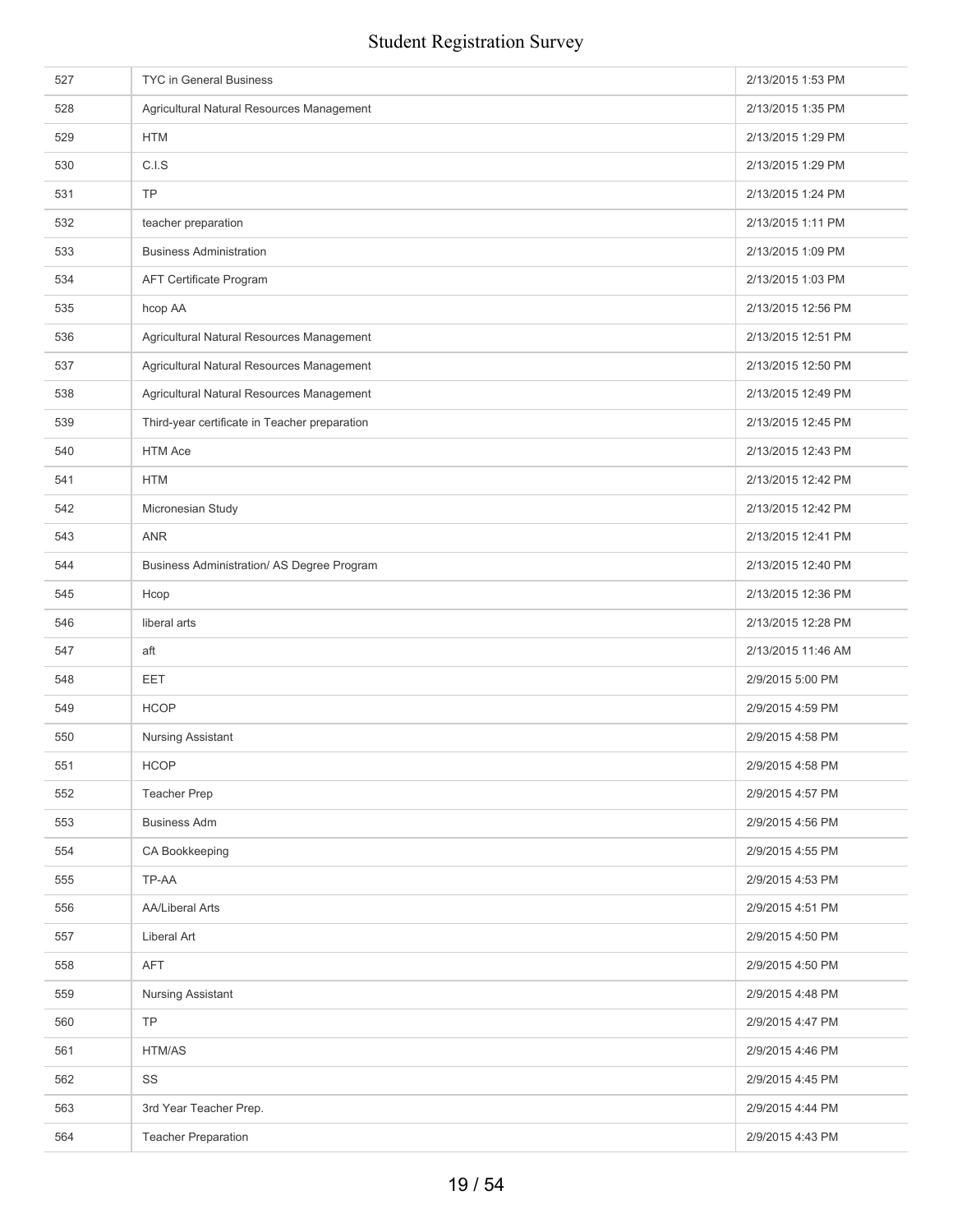| 565 | <b>EET</b>                             | 2/9/2015 4:40 PM |
|-----|----------------------------------------|------------------|
| 566 | TYC/TPE                                | 2/9/2015 4:38 PM |
| 567 | <b>Liberal Arts</b>                    | 2/9/2015 4:35 PM |
| 568 | Agriculture Food Technology            | 2/9/2015 4:34 PM |
| 569 | <b>Sectarial Science</b>               | 2/9/2015 4:33 PM |
| 570 | <b>Teacher Preparation</b>             | 2/9/2015 4:32 PM |
| 571 | <b>Liberal Arts</b>                    | 2/9/2015 4:31 PM |
| 572 | CIS/AS                                 | 2/9/2015 4:29 PM |
| 573 | liberal Art AA Degree                  | 2/9/2015 4:28 PM |
| 574 | <b>Business addminstration</b>         | 2/9/2015 4:27 PM |
| 575 | EET/CA                                 | 2/9/2015 4:26 PM |
| 576 | <b>Teacher Prep</b>                    | 2/9/2015 4:24 PM |
| 577 | Liberal Arts/AA                        | 2/9/2015 4:23 PM |
| 578 | Nursing Assistant                      | 2/9/2015 4:22 PM |
| 579 | Nursing Assistant                      | 2/9/2015 4:20 PM |
| 580 | Liberal Arts/LA                        | 2/9/2015 4:19 PM |
| 581 | Associate of Arts: Micronesian Studies | 2/9/2015 4:18 PM |
| 582 | HCOP/AA                                | 2/9/2015 4:16 PM |
| 583 | Teacher Prep/ECE                       | 2/9/2015 4:14 PM |
| 584 | <b>Teacher Prep</b>                    | 2/9/2015 4:13 PM |
| 585 | <b>Teacher Prep</b>                    | 2/9/2015 4:12 PM |
| 586 | <b>HATP</b>                            | 2/9/2015 4:11 PM |
| 587 | <b>NU</b>                              | 2/9/2015 4:10 PM |
| 588 | A HCOP                                 | 2/9/2015 4:08 PM |
| 589 | HCOP                                   | 2/9/2015 4:08 PM |
| 590 | Nursing Assistance                     | 2/9/2015 4:06 PM |
| 591 | L.A                                    | 2/9/2015 4:05 PM |
| 592 | Info System                            | 2/9/2015 4:04 PM |
| 593 | <b>EET</b>                             | 2/9/2015 4:03 PM |
| 594 | <b>Teacher Prep</b>                    | 2/9/2015 4:02 PM |
| 595 | Sectarial Science                      | 2/9/2015 3:56 PM |
| 596 | EET/CA                                 | 2/9/2015 3:54 PM |
| 597 | Liberal Arts                           | 2/9/2015 3:53 PM |
| 598 | Nursing                                | 2/9/2015 3:53 PM |
| 599 | <b>HCOP</b>                            | 2/9/2015 3:52 PM |
| 600 | CIS AS                                 | 2/9/2015 3:51 PM |
| 601 | AA/Liberal Arts                        | 2/9/2015 3:49 PM |
| 602 | <b>HCOP</b>                            | 2/9/2015 3:48 PM |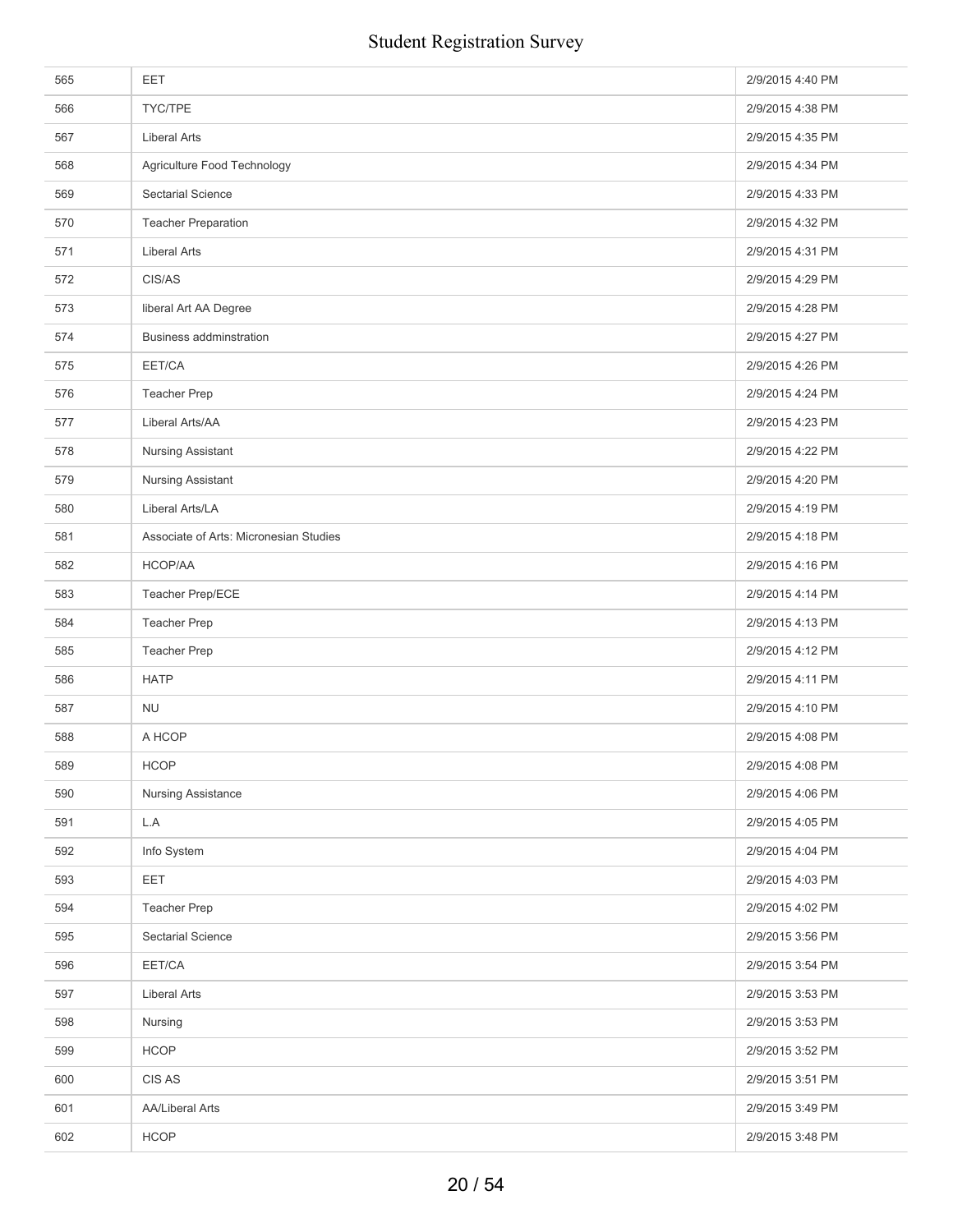| 603 | E.E.T                              | 2/9/2015 3:47 PM |
|-----|------------------------------------|------------------|
| 604 | <b>EET</b>                         | 2/9/2015 3:46 PM |
| 605 | <b>Liberal Arts</b>                | 2/9/2015 3:45 PM |
| 606 | EET/ACE                            | 2/9/2015 3:44 PM |
| 607 | <b>AA/Liberal Arts</b>             | 2/9/2015 3:43 PM |
| 608 | <b>Teacher Preparation</b>         | 2/9/2015 3:42 PM |
| 609 | CIS AS                             | 2/9/2015 3:40 PM |
| 610 | <b>Business</b>                    | 2/9/2015 3:39 PM |
| 611 | AA HCOP                            | 2/9/2015 3:39 PM |
| 612 | Teacher Prep                       | 2/9/2015 3:38 PM |
| 613 | Degree                             | 2/9/2015 3:36 PM |
| 614 | Accounting                         | 2/9/2015 3:35 PM |
| 615 | <b>Computer Information System</b> | 2/9/2015 3:34 PM |
| 616 | CIS                                | 2/9/2015 3:33 PM |
| 617 | Teacher's Prep.                    | 2/9/2015 3:31 PM |
| 618 | (AG) Agriculture                   | 2/9/2015 3:29 PM |
| 619 | <b>CIS</b>                         | 2/9/2015 3:29 PM |
| 620 | Secterial Science Pr.              | 2/9/2015 3:28 PM |
| 621 | <b>Teacher Prep</b>                | 2/9/2015 3:27 PM |
| 622 | <b>Teacher Prep</b>                | 2/9/2015 3:25 PM |
| 623 | Medical Terminology                | 2/9/2015 3:23 PM |
| 624 | Agriculture and Nat.R.m.           | 2/9/2015 3:21 PM |
| 625 | Agriculture/Certificate            | 2/9/2015 3:17 PM |
| 626 | <b>Liberal Art</b>                 | 2/9/2015 3:16 PM |
| 627 | <b>CNA</b>                         | 2/9/2015 3:15 PM |
| 628 | <b>HCOP</b>                        | 2/9/2015 3:13 PM |
| 629 | <b>AS-Public Health</b>            | 2/9/2015 3:12 PM |
| 630 | Nursing                            | 2/9/2015 3:09 PM |
| 631 | Nursing HATP                       | 2/9/2015 3:08 PM |
| 632 | Nursing HATP                       | 2/9/2015 3:06 PM |
| 633 | Agriculture                        | 2/9/2015 3:05 PM |
| 634 | Bookkeeping                        | 2/9/2015 3:03 PM |
| 635 | Agriculture and Food T             | 2/9/2015 3:02 PM |
| 636 | <b>HCOP</b>                        | 2/9/2015 2:58 PM |
| 637 | Agriculture                        | 2/9/2015 2:53 PM |
| 638 | EET                                | 2/9/2015 2:52 PM |
| 639 | <b>Business</b>                    | 2/9/2015 2:49 PM |
| 640 | CA Bookkeeping                     | 2/9/2015 2:48 PM |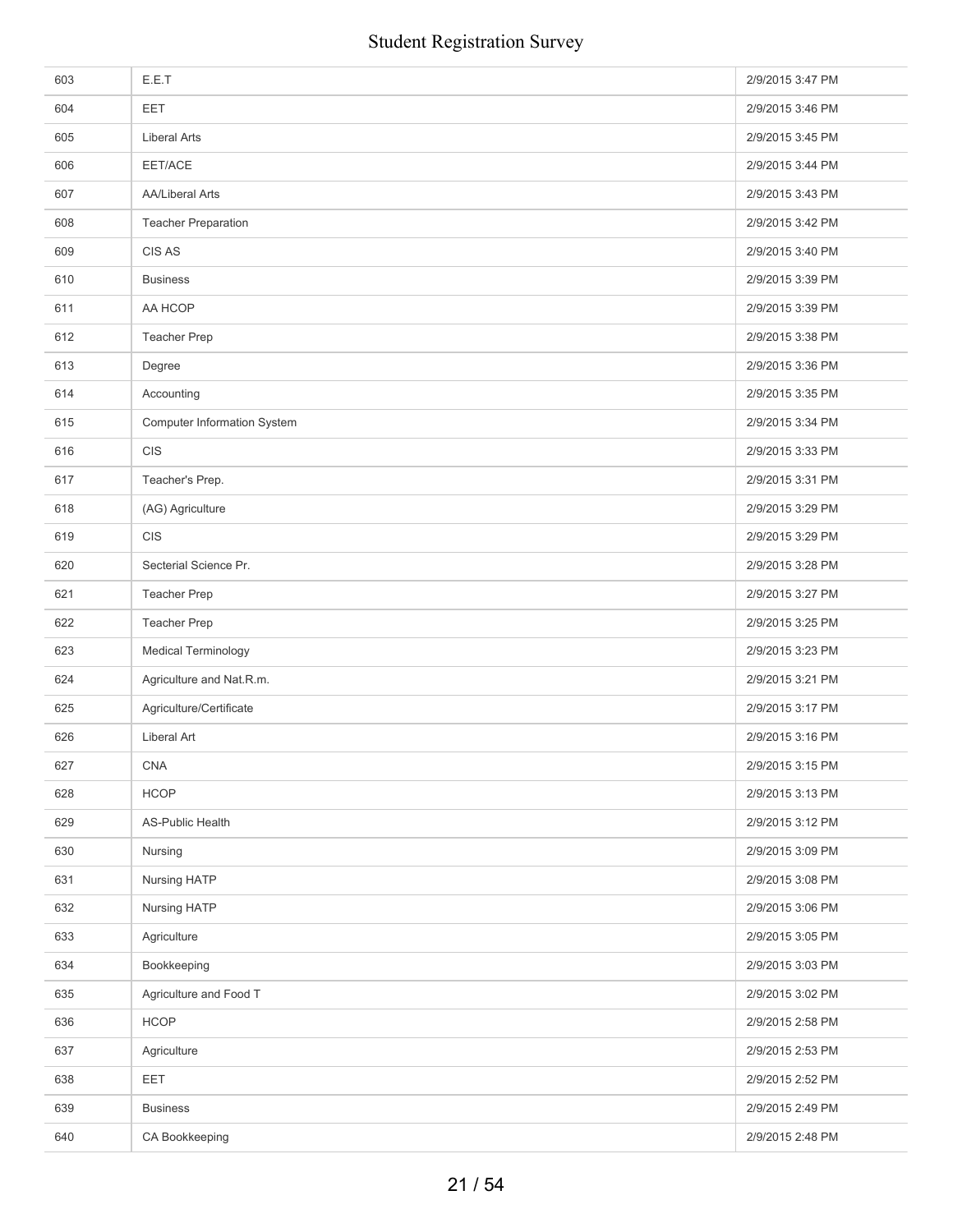| 641 | Education                          | 2/9/2015 2:47 PM |
|-----|------------------------------------|------------------|
| 642 | <b>Liberal Art</b>                 | 2/9/2015 2:46 PM |
| 643 | Certificate                        | 2/9/2015 2:44 PM |
| 644 | Electronic                         | 2/9/2015 2:43 PM |
| 645 | Bookkeeping                        | 2/9/2015 2:41 PM |
| 646 | Secondary Education                | 2/9/2015 2:40 PM |
| 647 | Agriculture                        | 2/9/2015 2:39 PM |
| 648 | micronesian study                  | 1/8/2015 3:49 PM |
| 649 | carpentry                          | 1/8/2015 3:38 PM |
| 650 | carpentry                          | 1/8/2015 3:03 PM |
| 651 | <b>Business Adminstrative</b>      | 1/8/2015 2:20 PM |
| 652 | TELECOMMUNICATION TECH.            | 1/8/2015 2:17 PM |
| 653 | ELECRTONIC TECH.                   | 1/8/2015 2:16 PM |
| 654 | Book keeping                       | 1/8/2015 2:10 PM |
| 655 | Certificate                        | 1/8/2015 2:10 PM |
| 656 | telecommunication                  | 1/8/2015 2:08 PM |
| 657 | <b>RAC</b>                         | 1/8/2015 2:08 PM |
| 658 | CIS                                | 1/8/2015 2:07 PM |
| 659 | htm                                | 1/8/2015 2:06 PM |
| 660 | <b>HTM</b>                         | 1/8/2015 2:05 PM |
| 661 | <b>HTM</b>                         | 1/8/2015 2:03 PM |
| 662 | <b>TN Degree</b>                   | 1/8/2015 2:02 PM |
| 663 | Electricity                        | 1/8/2015 2:02 PM |
| 664 | TELECOMMUNICATION TECH.            | 1/8/2015 2:00 PM |
| 665 | Bookeeping                         | 1/8/2015 2:00 PM |
| 666 | BK                                 | 1/8/2015 2:00 PM |
| 667 | <b>Computer Information System</b> | 1/8/2015 1:59 PM |
| 668 | Bk                                 | 1/8/2015 1:59 PM |
| 669 | agriculture                        | 1/8/2015 1:58 PM |
| 670 | <b>Liberal Art</b>                 | 1/8/2015 1:58 PM |
| 671 | electronics tech.                  | 1/8/2015 1:57 PM |
| 672 | Bookeeping                         | 1/8/2015 1:57 PM |
| 673 | Capinet Making / CNI               | 1/8/2015 1:56 PM |
| 674 | Telecommunication                  | 1/8/2015 1:55 PM |
| 675 | carpentry                          | 1/8/2015 1:55 PM |
| 676 | <b>HTM</b>                         | 1/8/2015 1:55 PM |
| 677 | <b>RAC</b>                         | 1/8/2015 1:54 PM |
| 678 | ET                                 | 1/8/2015 1:53 PM |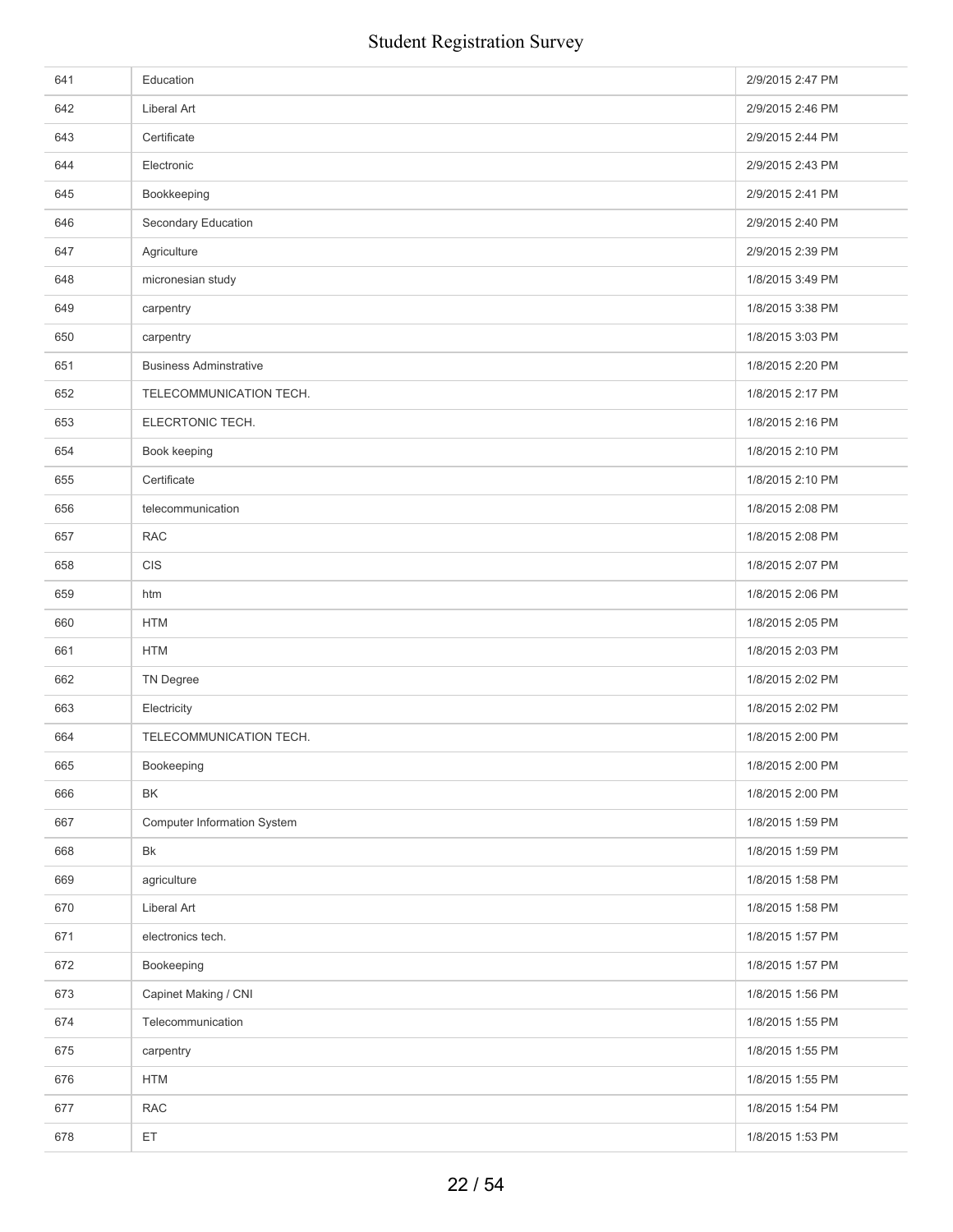| 679 | Agriculture                             | 1/8/2015 1:53 PM |
|-----|-----------------------------------------|------------------|
| 680 | CE                                      | 1/8/2015 1:53 PM |
| 681 | TELECOMMUNICATION TECH.                 | 1/8/2015 1:53 PM |
| 682 | <b>AFT</b>                              | 1/8/2015 1:52 PM |
| 683 | AFT                                     | 1/8/2015 1:52 PM |
| 684 | Bookeeping                              | 1/8/2015 1:51 PM |
| 685 | teacher prep                            | 1/8/2015 1:51 PM |
| 686 | <b>Construction Electricity</b>         | 1/8/2015 1:51 PM |
| 687 | CIS                                     | 1/8/2015 1:51 PM |
| 688 | <b>HTM</b>                              | 1/8/2015 1:51 PM |
| 689 | ace                                     | 1/8/2015 1:50 PM |
| 690 | LA                                      | 1/8/2015 1:50 PM |
| 691 | agriculture                             | 1/8/2015 1:49 PM |
| 692 | Agriculture                             | 1/8/2015 1:49 PM |
| 693 | AFT                                     | 1/8/2015 1:48 PM |
| 694 | LA                                      | 1/8/2015 1:48 PM |
| 695 | Certificate                             | 1/8/2015 1:46 PM |
| 696 | BK                                      | 1/8/2015 1:46 PM |
| 697 | Book Keeping                            | 1/8/2015 1:46 PM |
| 698 | <b>AFT</b>                              | 1/8/2015 1:46 PM |
| 699 | Mechanics                               | 1/8/2015 1:45 PM |
| 700 | LA                                      | 1/8/2015 1:45 PM |
| 701 | Book Keeping                            | 1/8/2015 1:45 PM |
| 702 | Education                               | 1/8/2015 1:45 PM |
| 703 | CONSTRUCTION ELECTRICITY                | 1/8/2015 1:44 PM |
| 704 | BA / Business Administration            | 1/8/2015 1:43 PM |
| 705 | ET.                                     | 1/8/2015 1:42 PM |
| 706 | LA                                      | 1/8/2015 1:41 PM |
| 707 | CIS                                     | 1/8/2015 1:41 PM |
| 708 | Agriculture/ Degree                     | 1/8/2015 1:41 PM |
| 709 | Bookeeping / certificate                | 1/8/2015 1:41 PM |
| 710 | Refigeration and Air Conditioning (RAC) | 1/8/2015 1:40 PM |
| 711 | <b>AFT</b>                              | 1/8/2015 1:39 PM |
| 712 | <b>BUSINESS</b>                         | 1/8/2015 1:39 PM |
| 713 | <b>Book Keeping</b>                     | 1/8/2015 1:38 PM |
| 714 | CONSTRUCTION ELECTRICITY                | 1/8/2015 1:37 PM |
| 715 | Nursing                                 | 1/8/2015 1:37 PM |
| 716 | <b>HCOP</b>                             | 1/8/2015 1:35 PM |
|     |                                         |                  |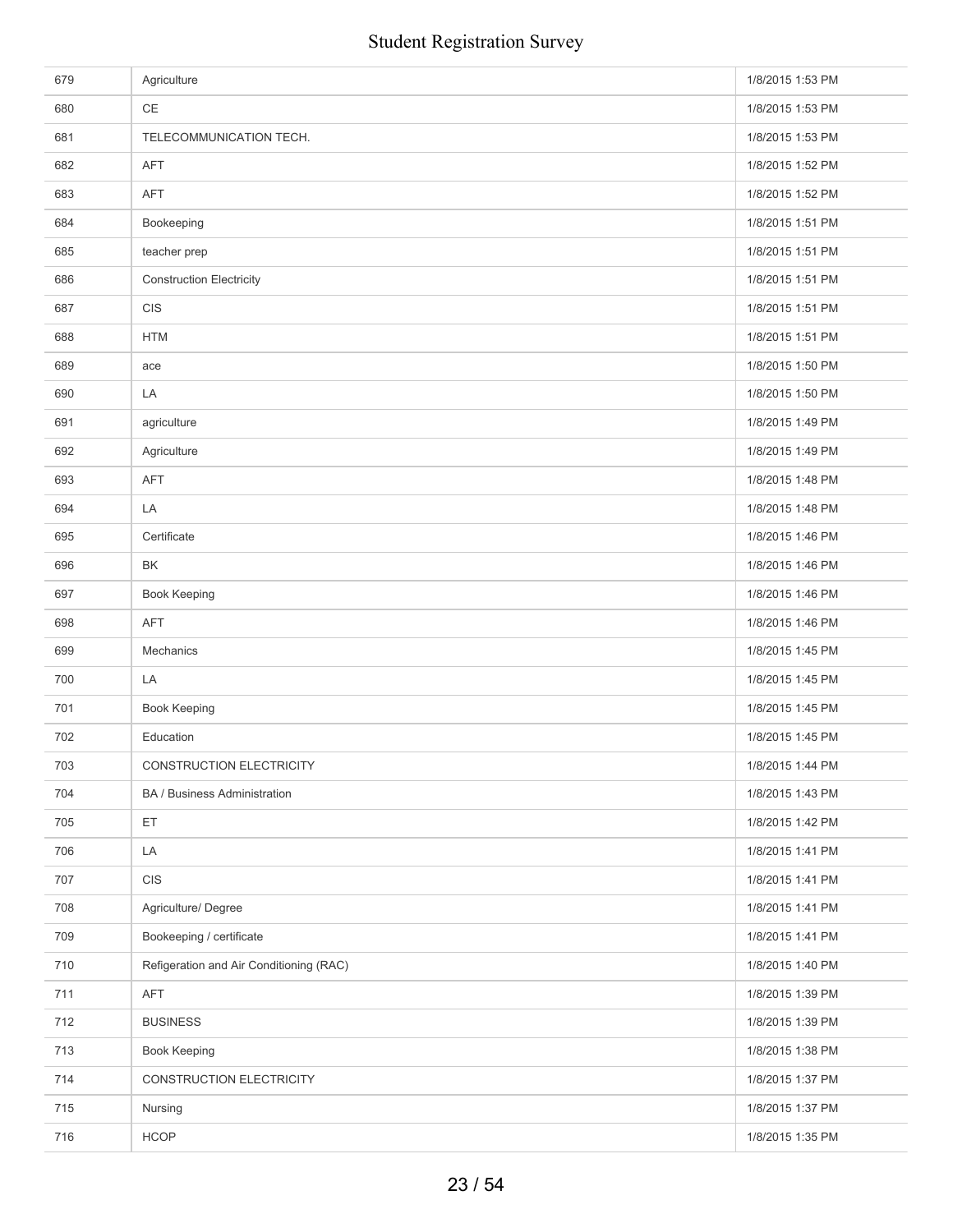| 717 | <b>HTM</b>                  | 1/8/2015 1:35 PM  |
|-----|-----------------------------|-------------------|
| 718 | BK                          | 1/8/2015 1:35 PM  |
| 719 | Book Keeping                | 1/8/2015 1:34 PM  |
| 720 | <b>AFT</b>                  | 1/8/2015 1:33 PM  |
| 721 | Agriculture Food Technology | 1/8/2015 1:32 PM  |
| 722 | Carpentry                   | 1/8/2015 1:32 PM  |
| 723 | <b>Liberal Arts</b>         | 1/8/2015 1:31 PM  |
| 724 | Agriculture                 | 1/8/2015 1:30 PM  |
| 725 | Certificate                 | 1/8/2015 1:29 PM  |
| 726 | C.FURNITURE                 | 1/8/2015 1:28 PM  |
| 727 | Book Keeping                | 1/8/2015 1:28 PM  |
| 728 | <b>Cabinet Maker</b>        | 1/8/2015 1:27 PM  |
| 729 | <b>AFT</b>                  | 1/8/2015 1:27 PM  |
| 730 | <b>BUSINESS</b>             | 1/8/2015 1:25 PM  |
| 731 | AFT                         | 1/8/2015 1:25 PM  |
| 732 | <b>HTM</b>                  | 1/8/2015 1:24 PM  |
| 733 | <b>RAC</b>                  | 1/8/2015 1:23 PM  |
| 734 | Bookeeping                  | 1/8/2015 1:22 PM  |
| 735 | Agriculture                 | 1/8/2015 1:21 PM  |
| 736 | Book Keeping                | 1/8/2015 1:20 PM  |
| 737 | <b>AFT</b>                  | 1/8/2015 1:19 PM  |
| 738 | <b>Book Keeping</b>         | 1/8/2015 1:18 PM  |
| 739 | Motor Vehicle Mechanic      | 1/8/2015 1:17 PM  |
| 740 | As                          | 1/8/2015 1:17 PM  |
| 741 | <b>Cabinet Making</b>       | 1/8/2015 1:16 PM  |
| 742 | ET                          | 1/8/2015 1:16 PM  |
| 743 | Motor Vehicle Mechanic      | 1/8/2015 1:16 PM  |
| 744 | Agriculture                 | 1/8/2015 1:15 PM  |
| 745 | Carpentry                   | 1/8/2015 1:14 PM  |
| 746 | Cerificate / Electronic     | 1/8/2015 1:14 PM  |
| 747 | <b>Book Keeping</b>         | 1/8/2015 1:13 PM  |
| 748 | Carpentry                   | 1/8/2015 1:13 PM  |
| 749 | Book Keeping                | 1/8/2015 1:13 PM  |
| 750 | <b>Building Technology</b>  | 1/8/2015 1:12 PM  |
| 751 | Marine Science              | 1/8/2015 11:57 AM |
| 752 | Bookeeping                  | 1/8/2015 11:57 AM |
| 753 | AFT                         | 1/8/2015 11:54 AM |
| 754 | <b>HCOP</b>                 | 1/8/2015 11:54 AM |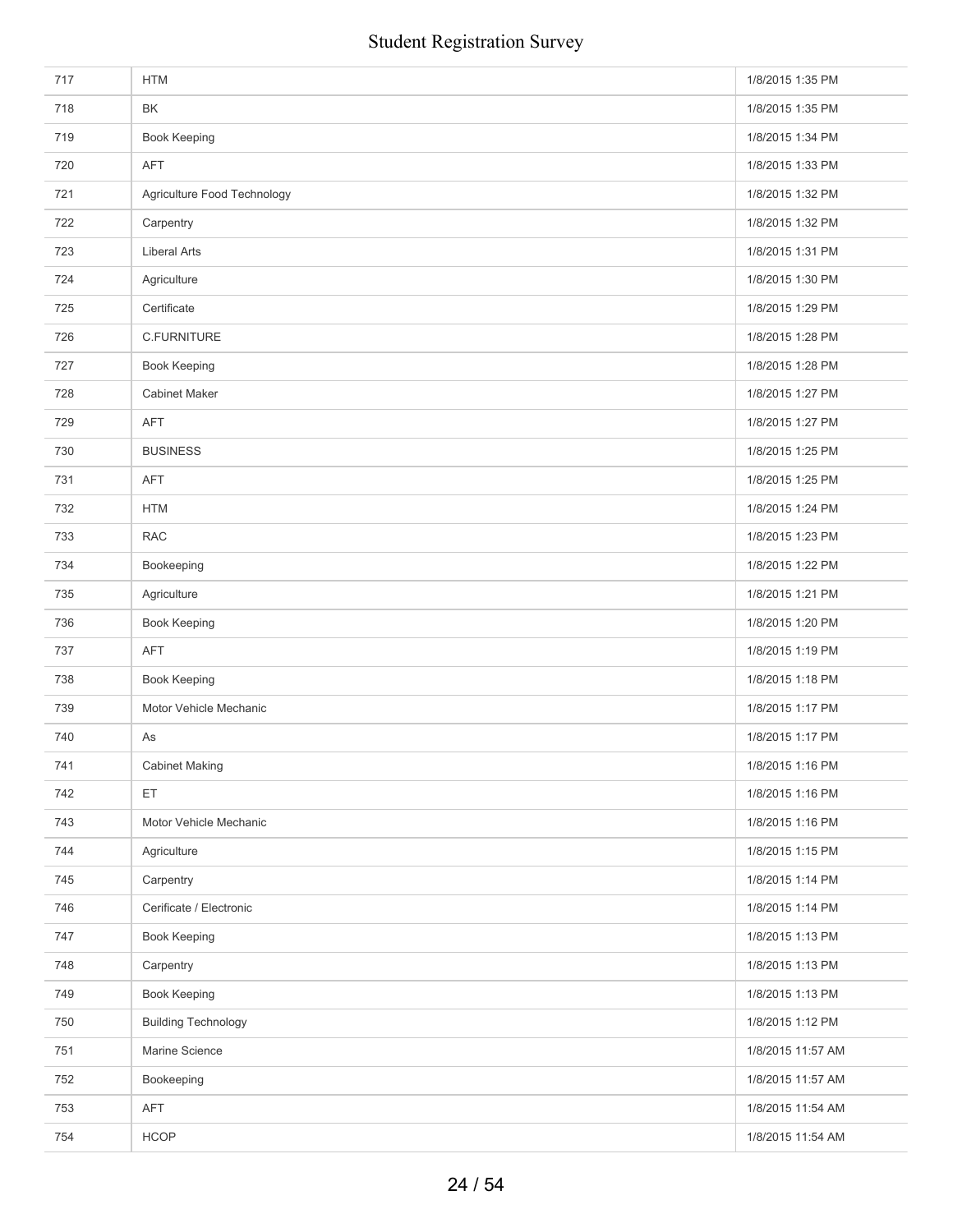| 755 | Micronesian Study            | 1/8/2015 11:53 AM |
|-----|------------------------------|-------------------|
| 756 | <b>AFT</b>                   | 1/8/2015 11:52 AM |
| 757 | Telecommunication            | 1/8/2015 11:51 AM |
| 758 | <b>HCOP</b>                  | 1/8/2015 11:51 AM |
| 759 | CONSTRUCTION ELECTRICITY     | 1/8/2015 11:49 AM |
| 760 | Bookeeping                   | 1/8/2015 11:48 AM |
| 761 | LA                           | 1/8/2015 11:47 AM |
| 762 | AAS                          | 1/8/2015 11:47 AM |
| 763 | <b>HTM</b>                   | 1/8/2015 11:46 AM |
| 764 | ET                           | 1/8/2015 11:45 AM |
| 765 | AA / Liberal Arts            | 1/8/2015 11:44 AM |
| 766 | cabinet making               | 1/8/2015 11:43 AM |
| 767 | Security                     | 1/8/2015 11:43 AM |
| 768 | <b>Cabinet Maker</b>         | 1/8/2015 11:42 AM |
| 769 | Carpentry                    | 1/8/2015 11:42 AM |
| 770 | C/E                          | 1/8/2015 11:42 AM |
| 771 | B.U                          | 1/8/2015 11:39 AM |
| 772 | <b>AFT</b>                   | 1/8/2015 11:39 AM |
| 773 | Agriculture                  | 1/8/2015 11:38 AM |
| 774 | Carpentry                    | 1/8/2015 11:37 AM |
| 775 | Book Keeping                 | 1/8/2015 11:37 AM |
| 776 | Construction Electricity/ CA | 1/8/2015 11:36 AM |
| 777 | Agriculture                  | 1/8/2015 11:35 AM |
| 778 | <b>AFT</b>                   | 1/8/2015 11:35 AM |
| 779 | LA - Micronesian Studies     | 1/8/2015 11:34 AM |
| 780 | Telecommunication            | 1/8/2015 11:34 AM |
| 781 | Liberal Arts                 | 1/8/2015 11:32 AM |
| 782 | ACE <sub>2</sub>             | 1/8/2015 11:32 AM |
| 783 | RAC Programing               | 1/8/2015 11:31 AM |
| 784 | AFT                          | 1/8/2015 11:30 AM |
| 785 | <b>BUSINESS</b>              | 1/8/2015 11:30 AM |
| 786 | <b>Cabinet Making</b>        | 1/8/2015 11:29 AM |
| 787 | AFT                          | 1/8/2015 11:27 AM |
| 788 | Agriculture                  | 1/8/2015 11:27 AM |
| 789 | Electronic Tech.             | 1/8/2015 11:26 AM |
| 790 | <b>Book Keeping</b>          | 1/8/2015 11:25 AM |
| 791 | SECRETERIAL SCIENCE          | 1/8/2015 11:24 AM |
| 792 | <b>HTM</b>                   | 1/8/2015 11:24 AM |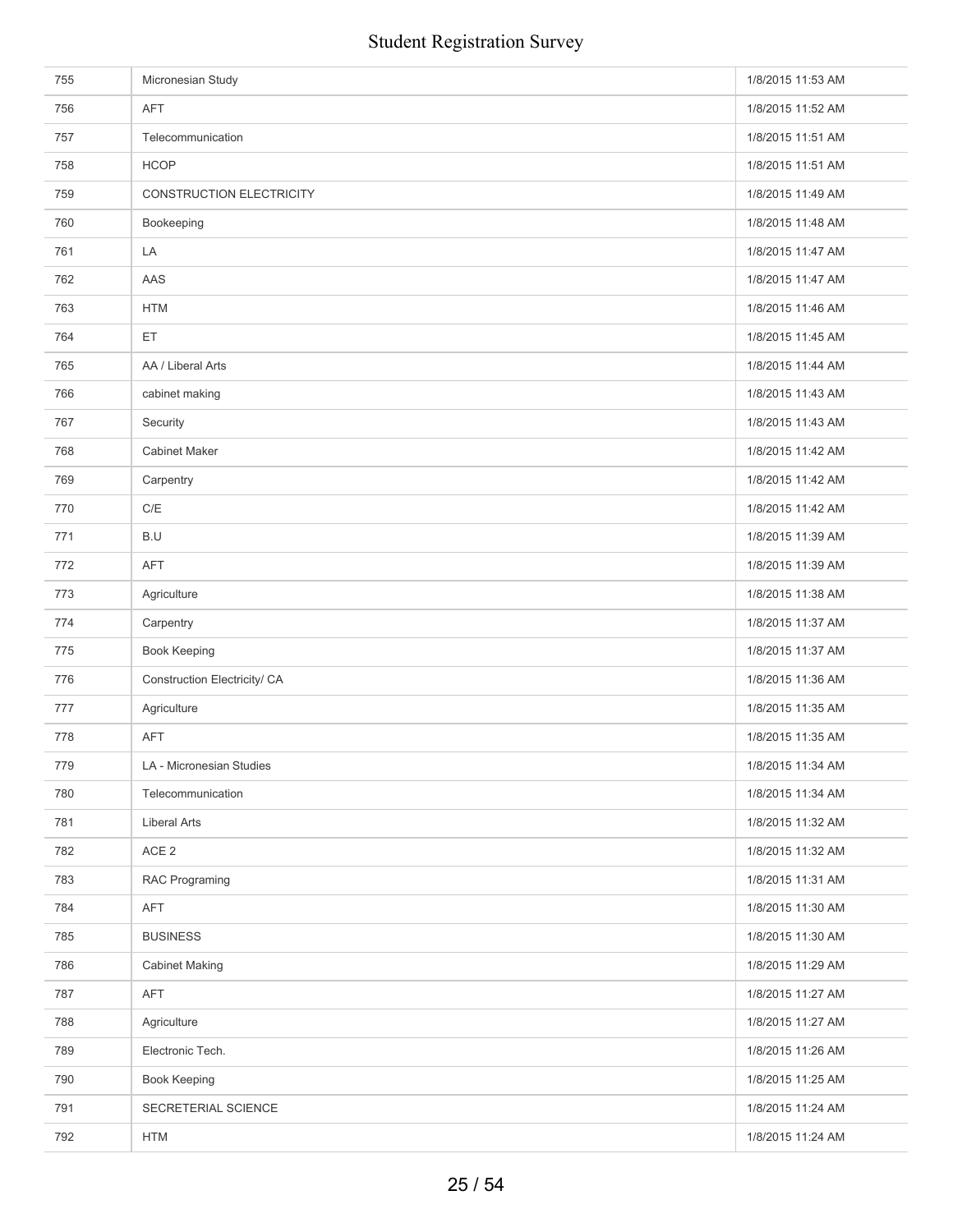| 793 | <b>AFT</b>              | 1/8/2015 11:23 AM |
|-----|-------------------------|-------------------|
| 794 | TELECOMMUNICATION TECH. | 1/8/2015 11:23 AM |
| 795 | ET                      | 1/8/2015 11:22 AM |
| 796 | Bookeeping              | 1/8/2015 11:22 AM |
| 797 | Carpentry               | 1/8/2015 11:20 AM |
| 798 | <b>AFT</b>              | 1/8/2015 11:19 AM |
| 799 | <b>Buisness</b>         | 1/8/2015 11:19 AM |
| 800 | LA                      | 1/8/2015 11:18 AM |
| 801 | <b>CE</b>               | 1/8/2015 11:17 AM |
| 802 | Bookeeping              | 1/8/2015 11:17 AM |
| 803 | <b>HTM</b>              | 1/8/2015 11:16 AM |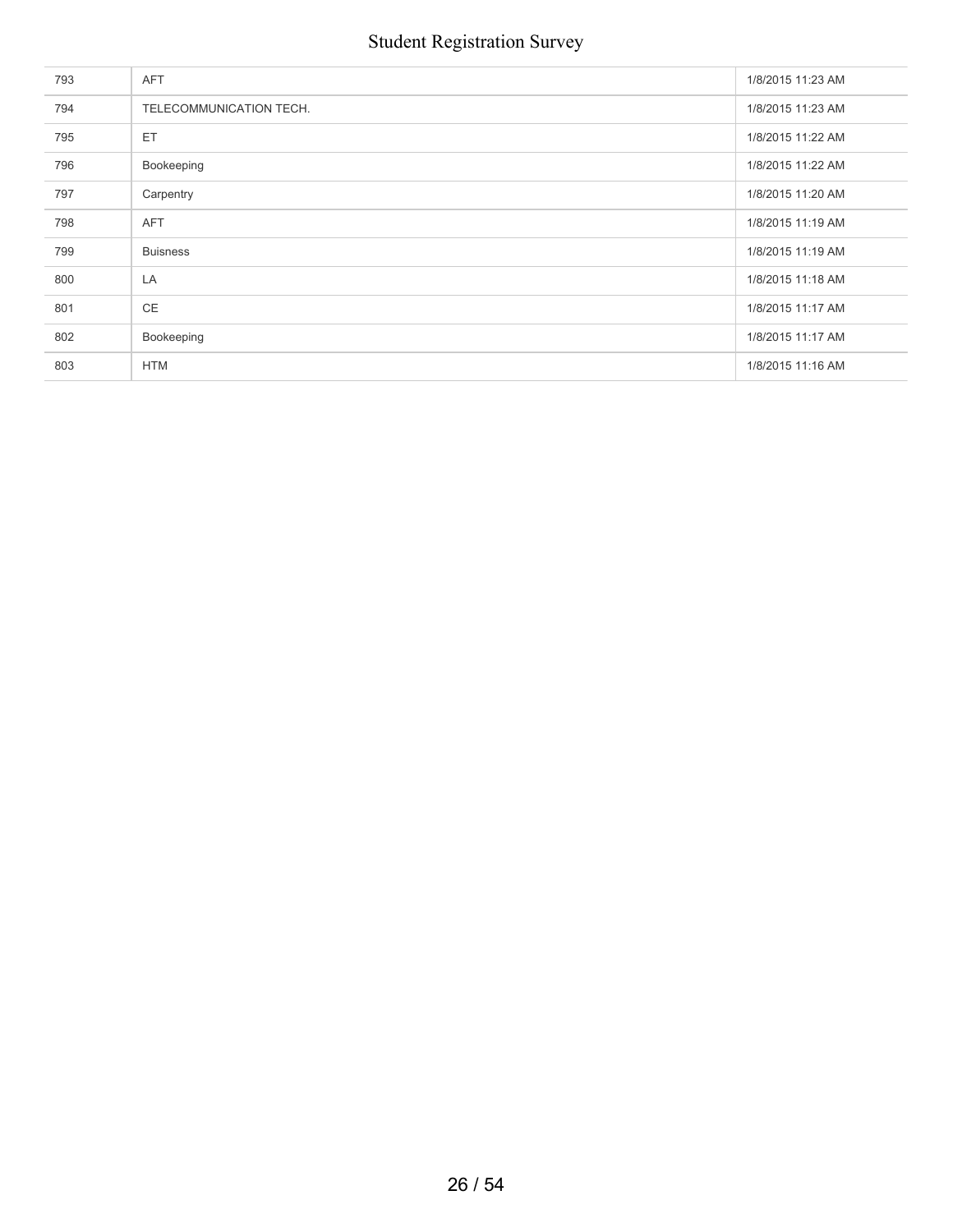# **Q6 6. State of Origin:**

**Answered: 860 Skipped: 38**



| <b>Answer Choices</b>  | <b>Responses</b> |
|------------------------|------------------|
| Chuuk                  | 66<br>7.67%      |
| Kosrae                 | 6.74%<br>58      |
| Pohnpei                | 63.26%<br>544    |
| Yap                    | 21.74%<br>187    |
| Other (please specify) | 0.58%<br>5       |
| <b>Total</b>           | 860              |

| # | Other (please specify) | <b>Date</b>        |
|---|------------------------|--------------------|
|   | Palau                  | 2/23/2015 6:43 PM  |
| 2 | Saipan                 | 2/18/2015 1:15 PM  |
| 3 | <b>USA</b>             | 2/15/2015 12:07 PM |
| 4 | Lamotrek               | 2/9/2015 5:01 PM   |
| 5 | Indonesia              | 2/9/2015 4:07 PM   |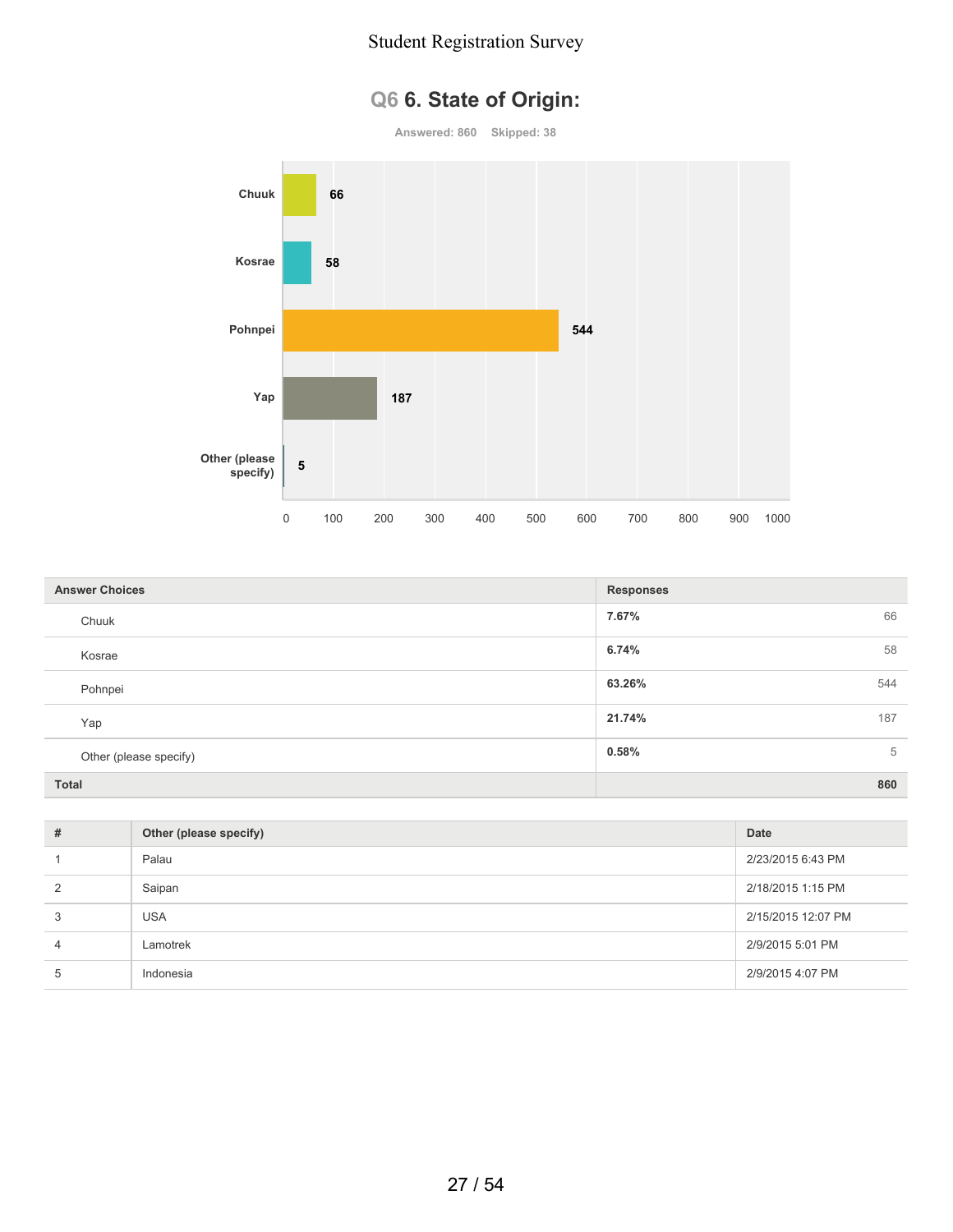## **Q7 1. Hours set for registration.**



| <b>Answer Choices</b> | <b>Responses</b> |
|-----------------------|------------------|
| Very satisfied        | 30.21%<br>268    |
| Satisfied             | 46.34%<br>411    |
| Neutral               | 18.49%<br>164    |
| Dissatisfied          | 36<br>4.06%      |
| Very Dissatisfied     | $0.90\%$<br>8    |
| <b>Total</b>          | 887              |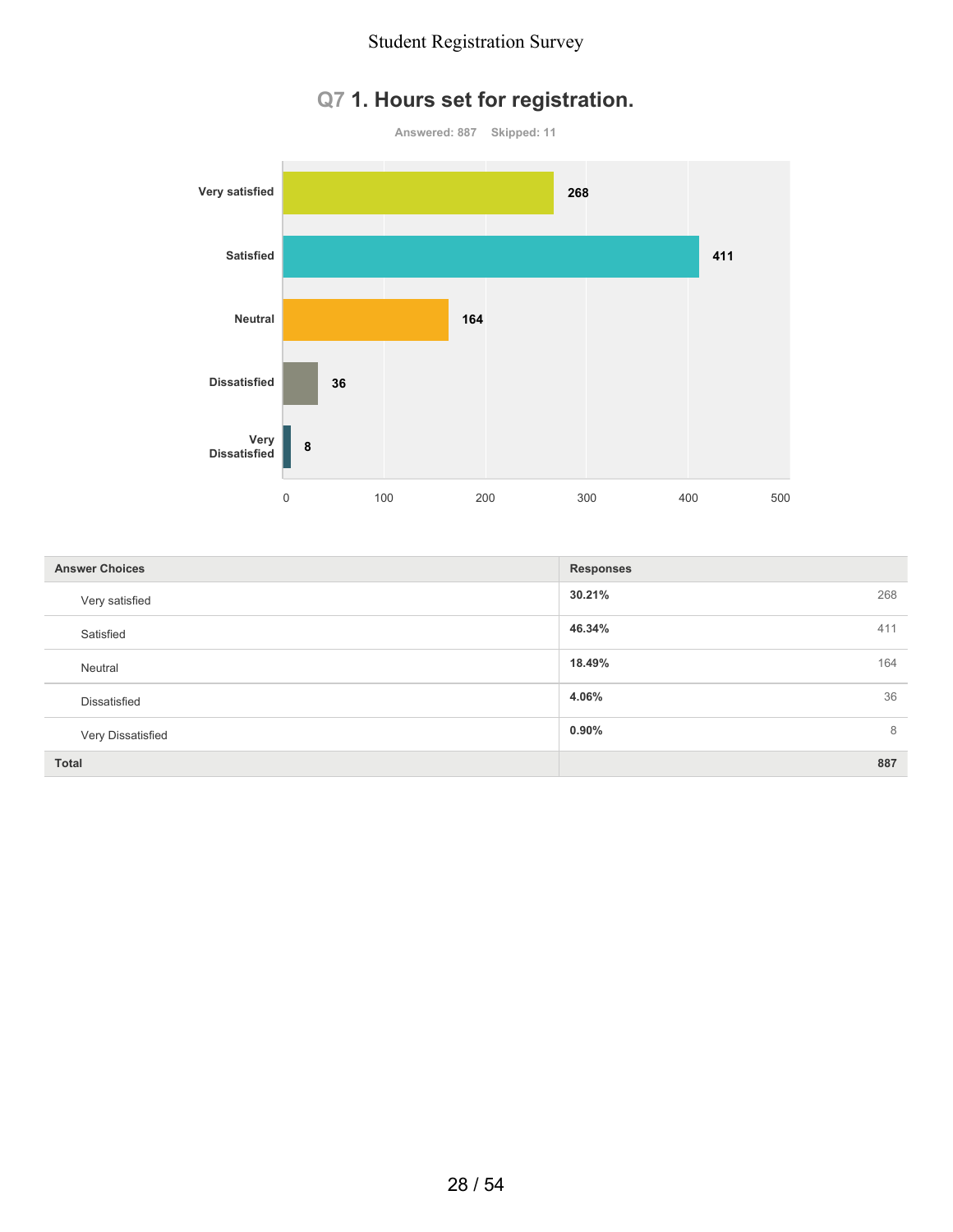## **Q8 2. Forms used for registration**



| <b>Answer Choices</b> | <b>Responses</b> |
|-----------------------|------------------|
| Very satisfied        | 30.96%<br>274    |
| Satisfied             | 475<br>53.67%    |
| Neutral               | 13.67%<br>121    |
| Dissatisfied          | 1.47%<br>13      |
| Very Dissatisfied     | 2<br>0.23%       |
| <b>Total</b>          | 885              |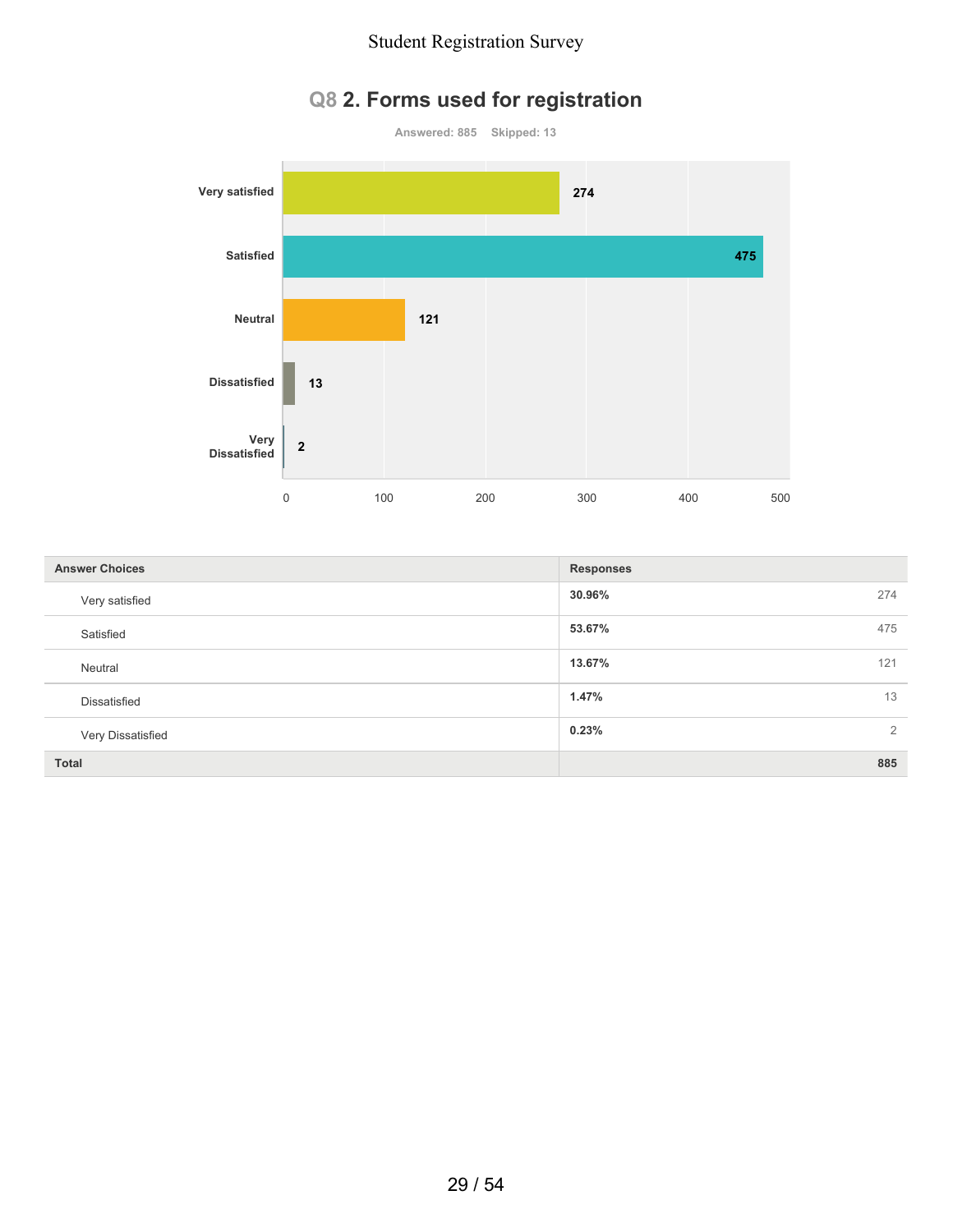# **Q9 3. Location used for registration.**



| <b>Answer Choices</b> | <b>Responses</b> |
|-----------------------|------------------|
| Very satisfied        | 31.09%<br>273    |
| Satisfied             | 45.56%<br>400    |
| Neutral               | 148<br>16.86%    |
| Dissatisfied          | 4.44%<br>39      |
| Very dissatisfied     | 2.05%<br>18      |
| <b>Total</b>          | 878              |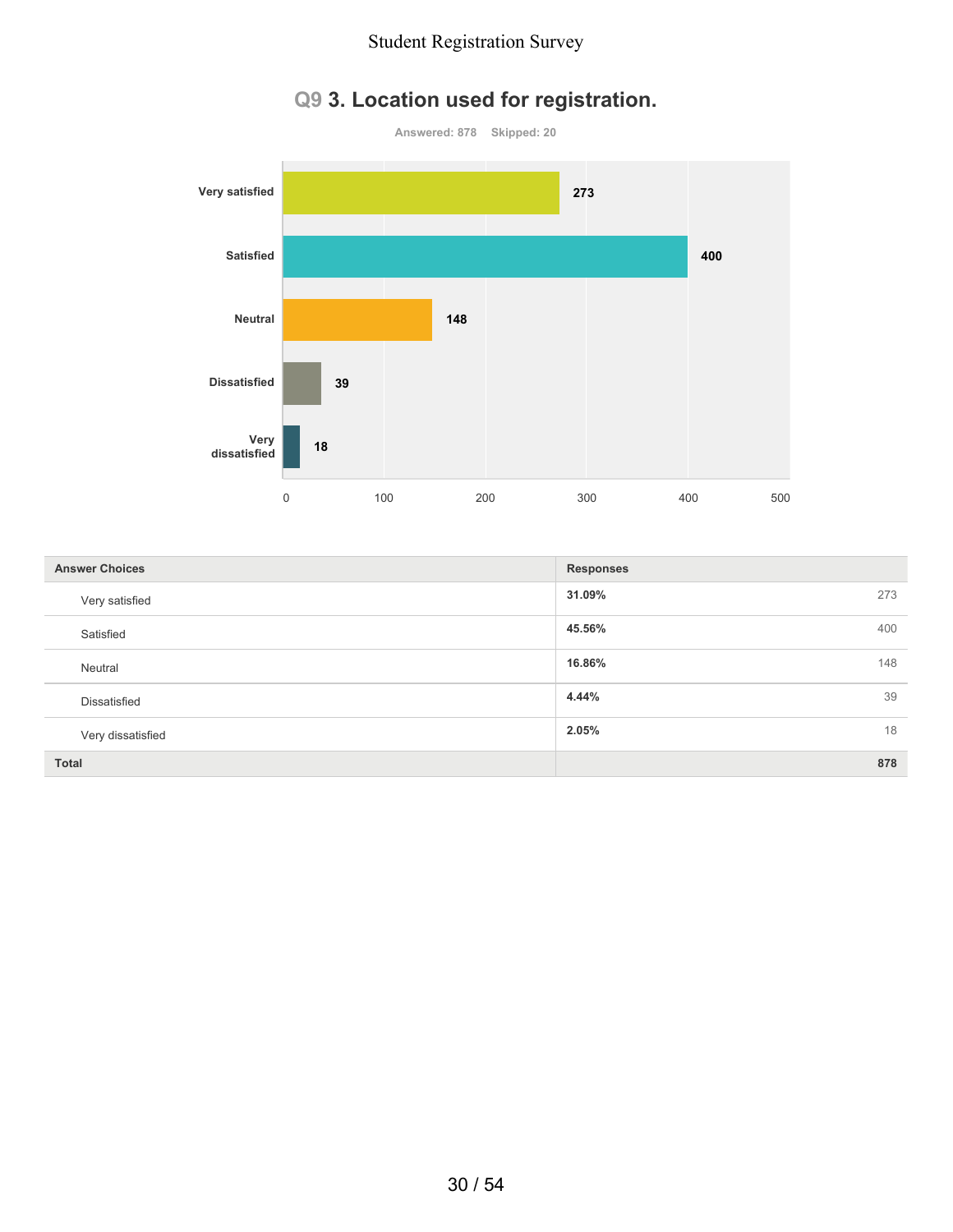## **Q10 4. Lay-out used for registration.**



| <b>Answer Choices</b> | <b>Responses</b>        |
|-----------------------|-------------------------|
| Very Satisfied        | 24.20%<br>213           |
| Satisfied             | 50.00%<br>440           |
| Neutral               | 21.02%<br>185           |
| Dissatisfied          | 35<br>3.98%             |
| Very dissatisfied     | 0.80%<br>$\overline{7}$ |
| <b>Total</b>          | 880                     |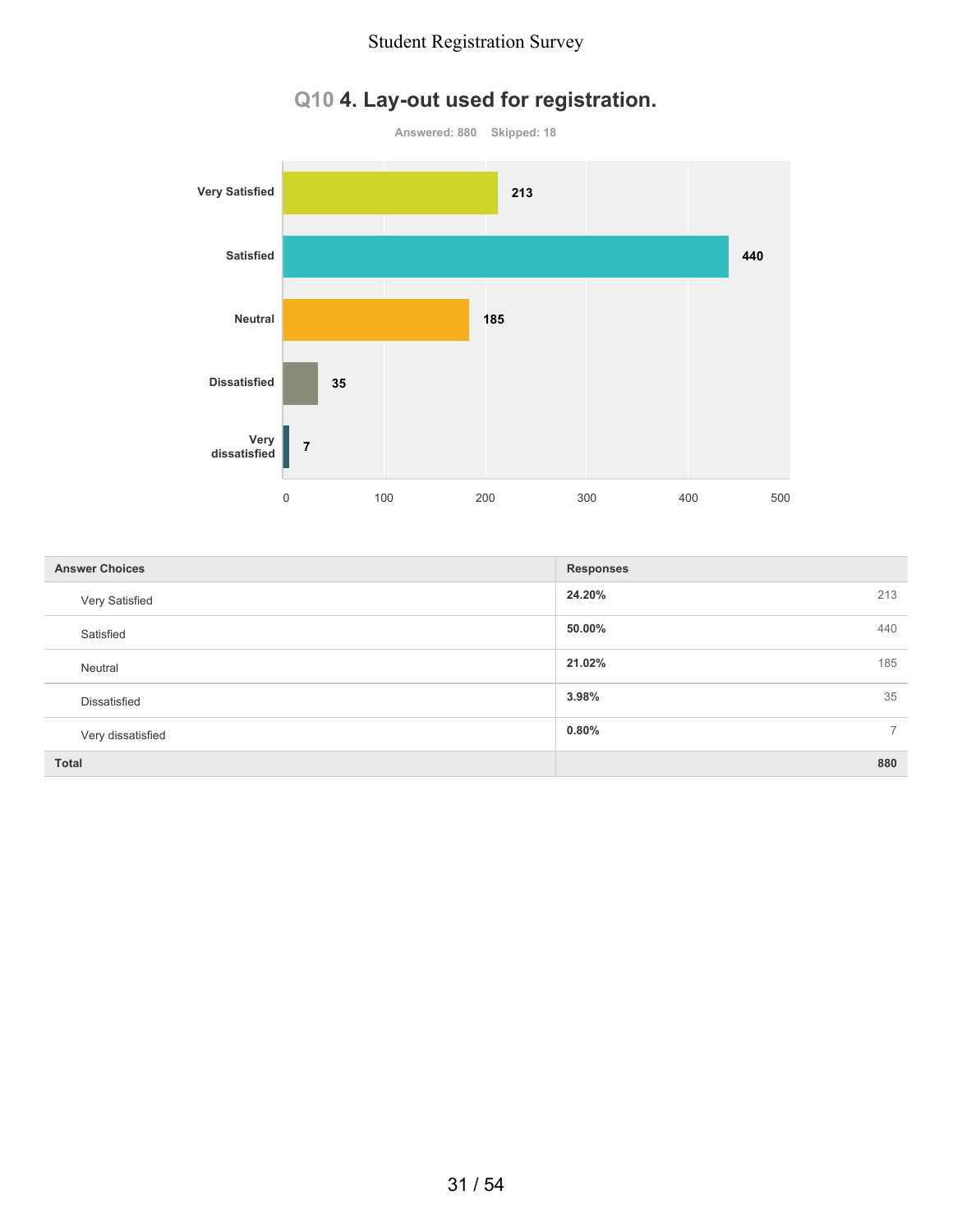### **Q11 5. Helpfulness of Admission & Records staff**



| <b>Answer Choices</b> | <b>Responses</b> |
|-----------------------|------------------|
| Very satisfied        | 31.27%<br>273    |
| Satisfied             | 45.93%<br>401    |
| Neutral               | 16.49%<br>144    |
| Dissatisfied          | 4.47%<br>39      |
| Very dissatisfied     | 16<br>1.83%      |
| <b>Total</b>          | 873              |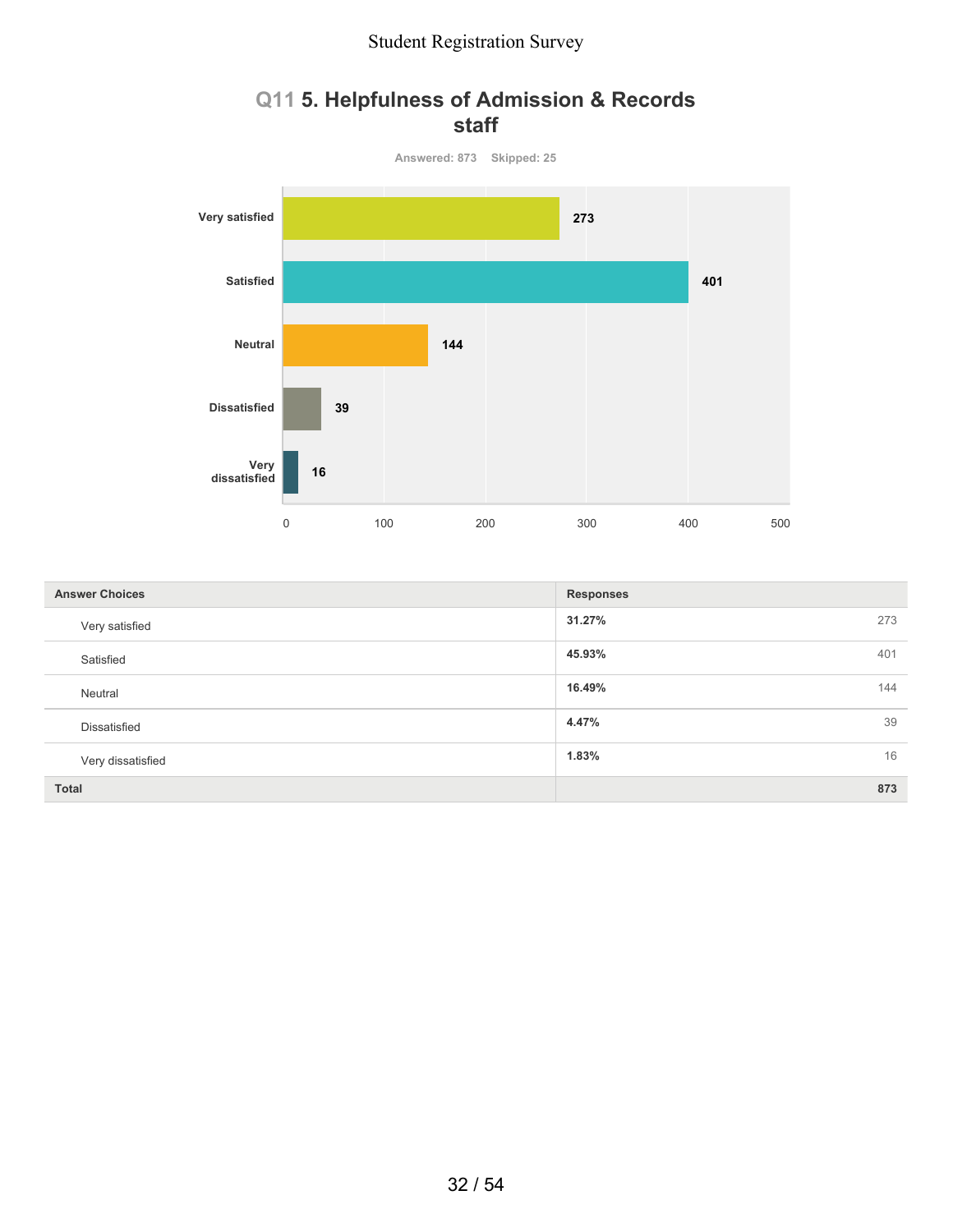### **Q12 6. Helpfulness of Financial Aid Office Staff**



| <b>Answer Choices</b> | <b>Responses</b> |
|-----------------------|------------------|
| Very satisfied        | 34.74%<br>304    |
| Satisfied             | 45.49%<br>398    |
| Neutral               | 14.29%<br>125    |
| Dissatisfied          | 34<br>3.89%      |
| Very dissatisfied     | 14<br>1.60%      |
| <b>Total</b>          | 875              |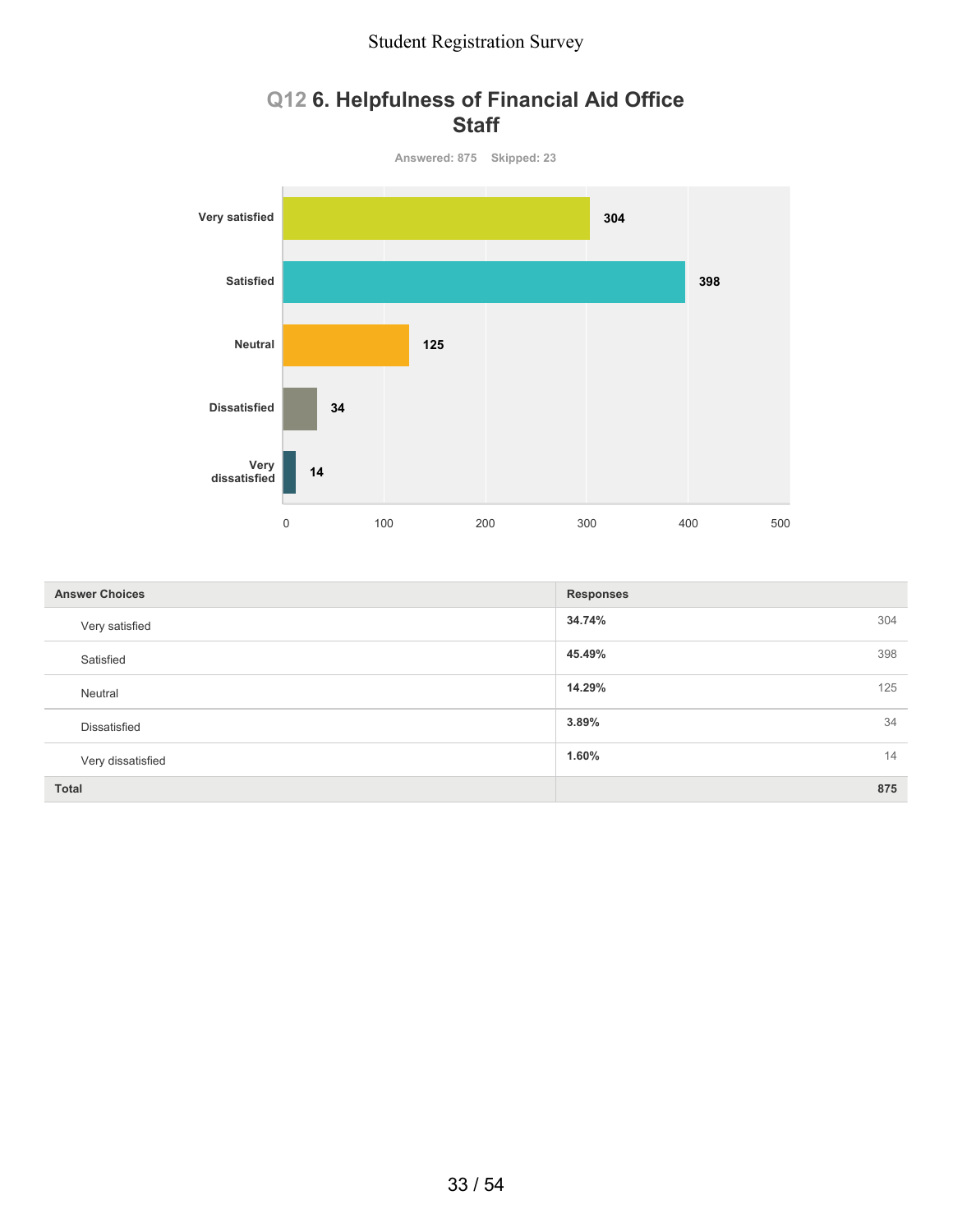

# **Q13 7. Helpfulness of Business Office Staff**

| <b>Answer Choices</b> | <b>Responses</b> |
|-----------------------|------------------|
| Very satisfied        | 30.63%<br>268    |
| Satisfied             | 46.17%<br>404    |
| Neutral               | 16.80%<br>147    |
| Dissatisfied          | 4.69%<br>41      |
| Very dissatisfied     | 1.71%<br>15      |
| <b>Total</b>          | 875              |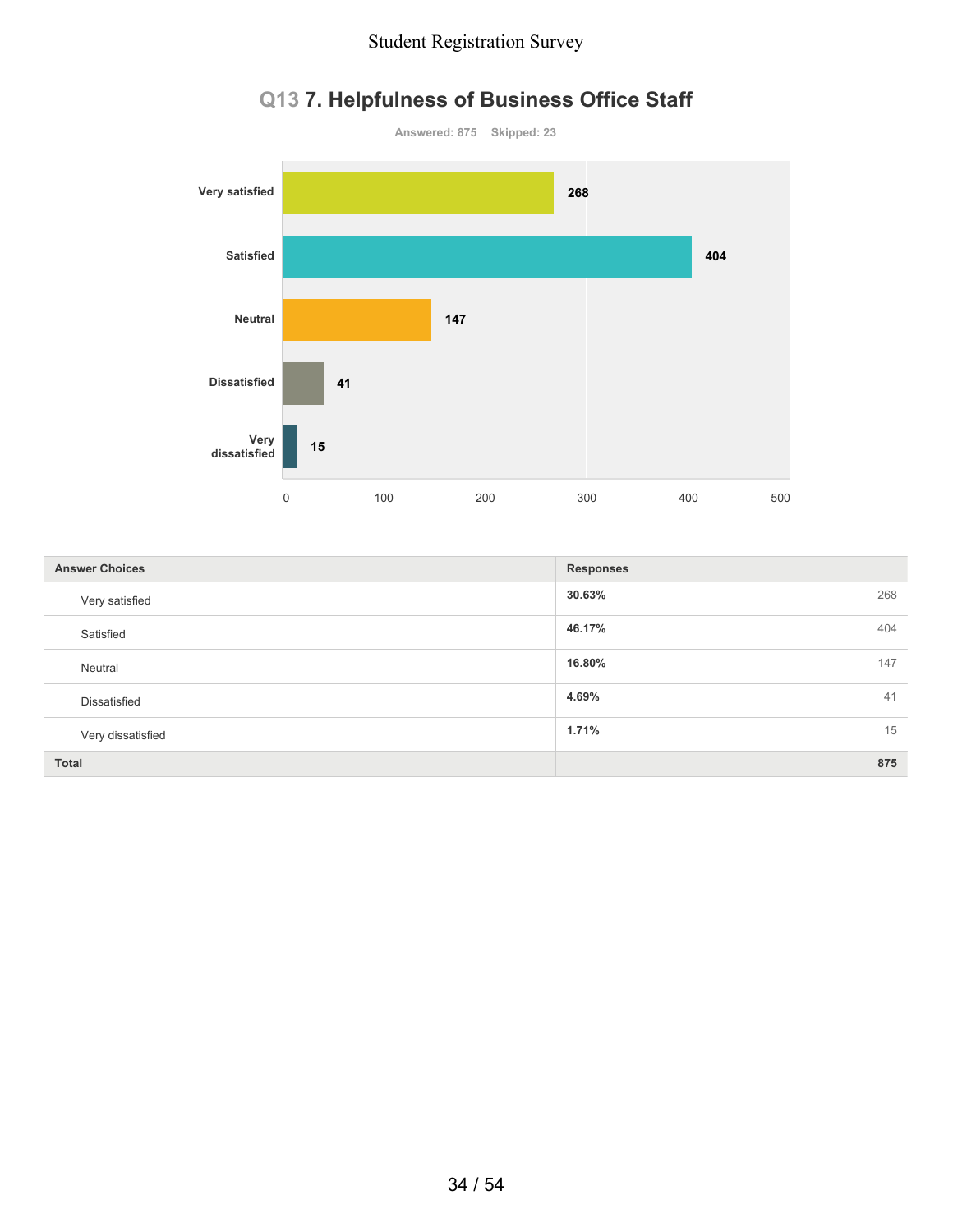



| <b>Answer Choices</b> | <b>Responses</b> |
|-----------------------|------------------|
| Very satisfied        | 26.71%<br>234    |
| Satisfied             | 42.47%<br>372    |
| Neutral               | 22.72%<br>199    |
| Dissatisfied          | 5.82%<br>51      |
| Very dissatisfied     | 2.28%<br>20      |
| <b>Total</b>          | 876              |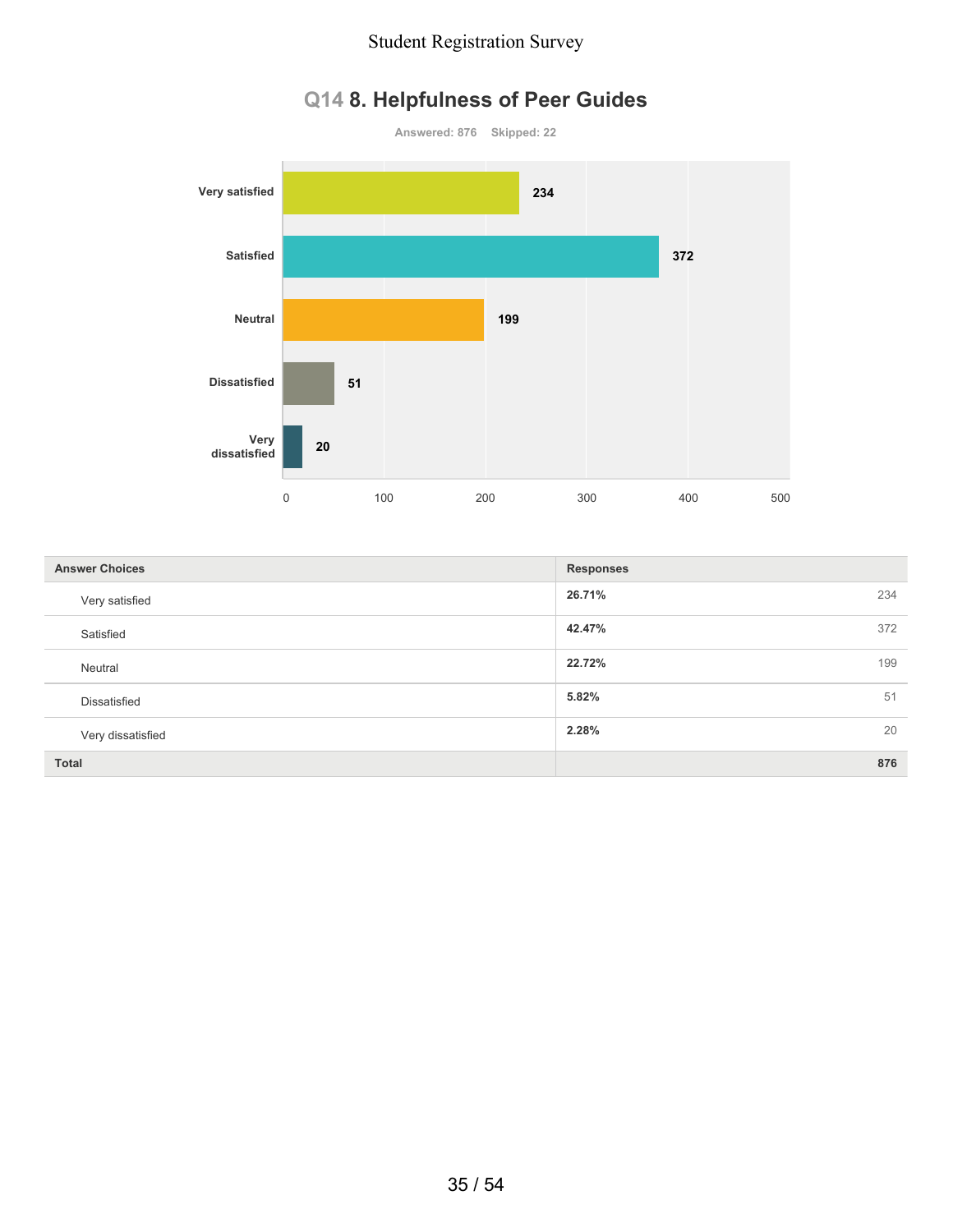### **Q15 9. Helpfulness of Information Technology Office staff**



| <b>Answer Choices</b> | <b>Responses</b> |  |
|-----------------------|------------------|--|
| Very satisfied        | 26.98%<br>235    |  |
| Satisfied             | 406<br>46.61%    |  |
| Neutral               | 21.24%<br>185    |  |
| Dissatisfied          | 36<br>4.13%      |  |
| Very dissatisfied     | 1.03%<br>9       |  |
| <b>Total</b>          | 871              |  |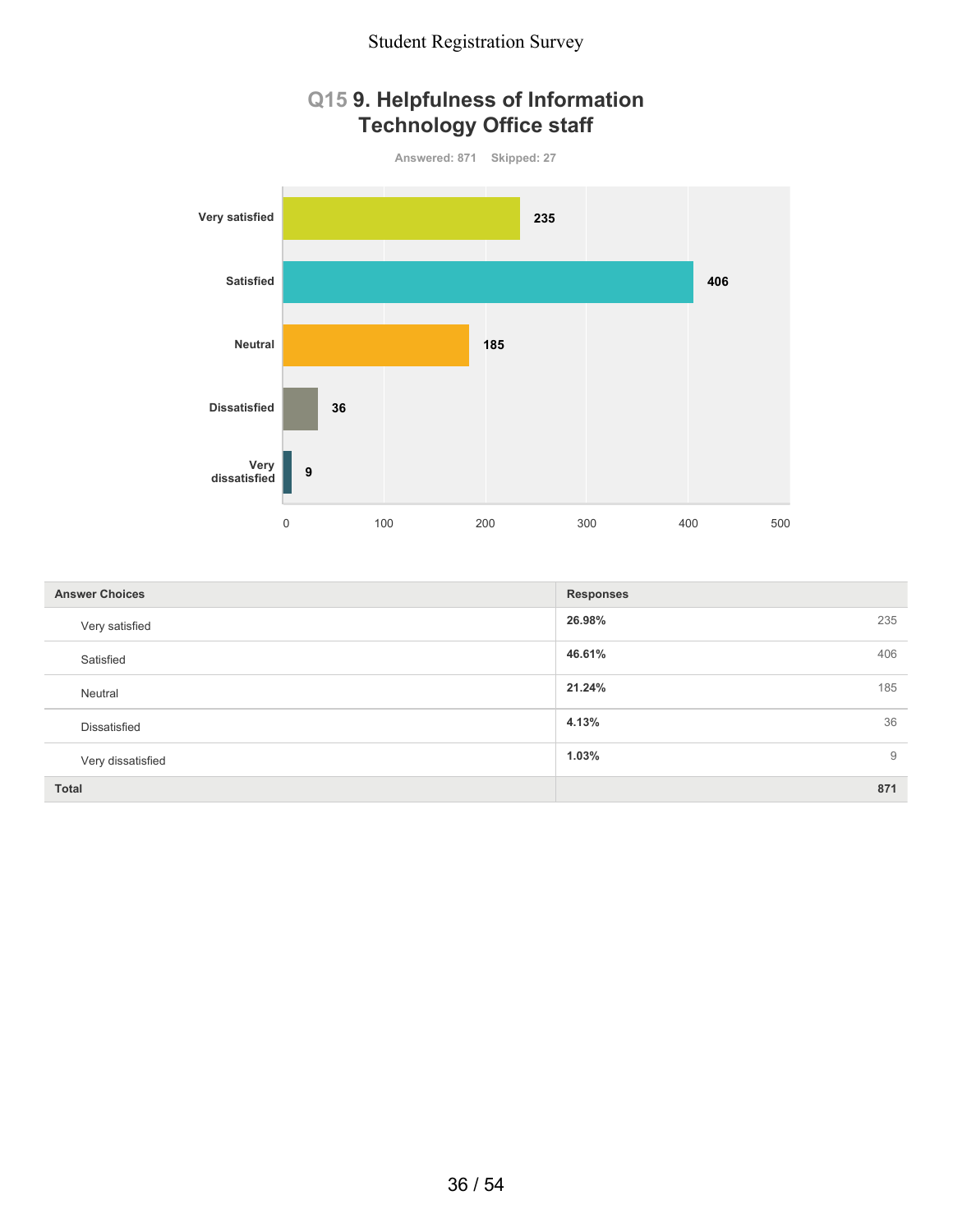### **Q16 10. Academic advising at the registration site**



| <b>Answer Choices</b> | <b>Responses</b> |  |
|-----------------------|------------------|--|
| Very satisfied        | 27.72%<br>242    |  |
| Satisfied             | 48.34%<br>422    |  |
| Neutral               | 17.98%<br>157    |  |
| Dissatisfied          | 4.70%<br>41      |  |
| Very dissatisfied     | 1.26%<br>11      |  |
| <b>Total</b>          | 873              |  |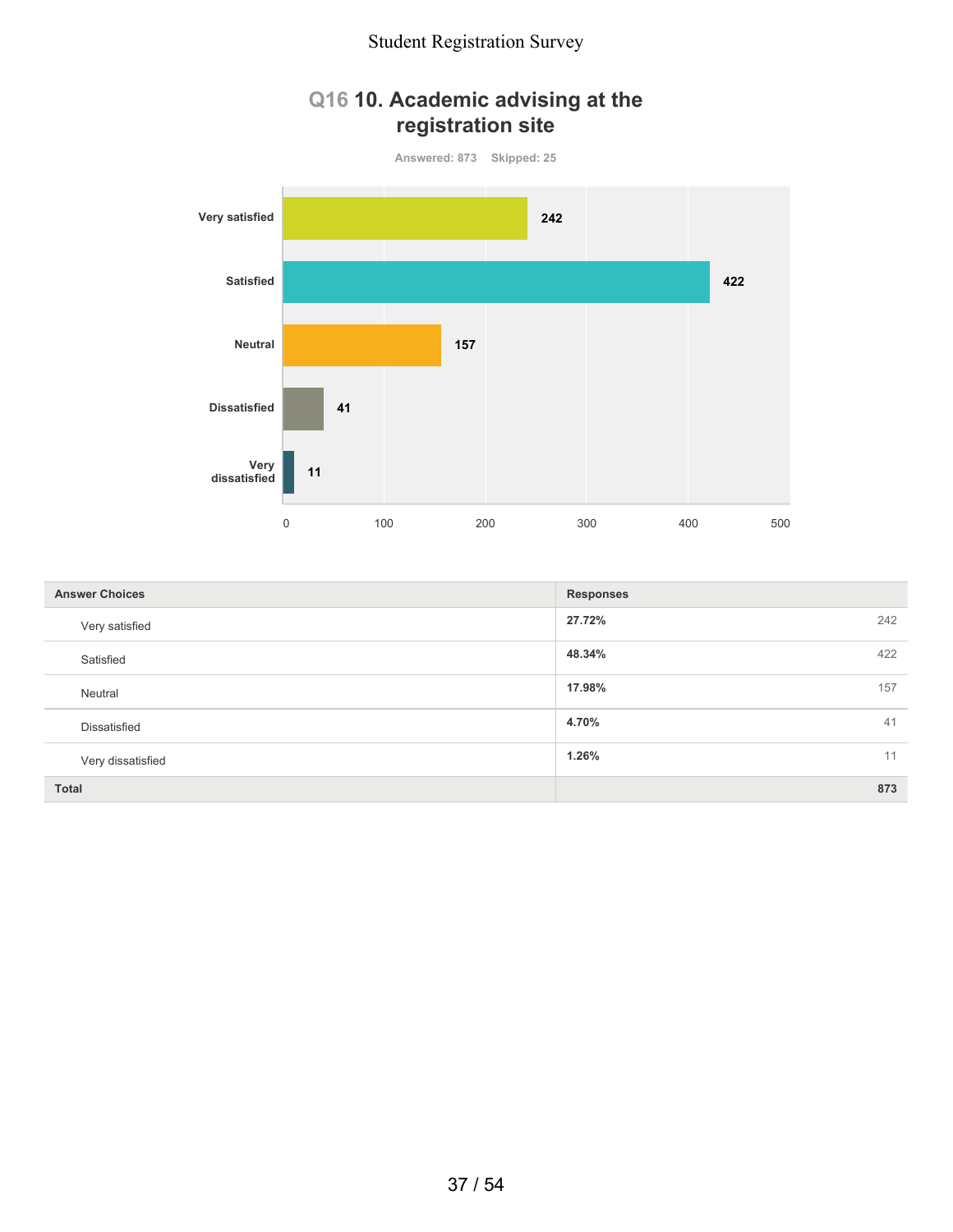### **Q17 11. Availability of courses for my program**



| <b>Answer Choices</b> | <b>Responses</b> |  |
|-----------------------|------------------|--|
| Very satisfied        | 27.33%<br>240    |  |
| Satisfied             | 44.65%<br>392    |  |
| Neutral               | 20.16%<br>177    |  |
| Dissatisfied          | 47<br>5.35%      |  |
| Very dissatisfied     | 22<br>2.51%      |  |
| <b>Total</b>          | 878              |  |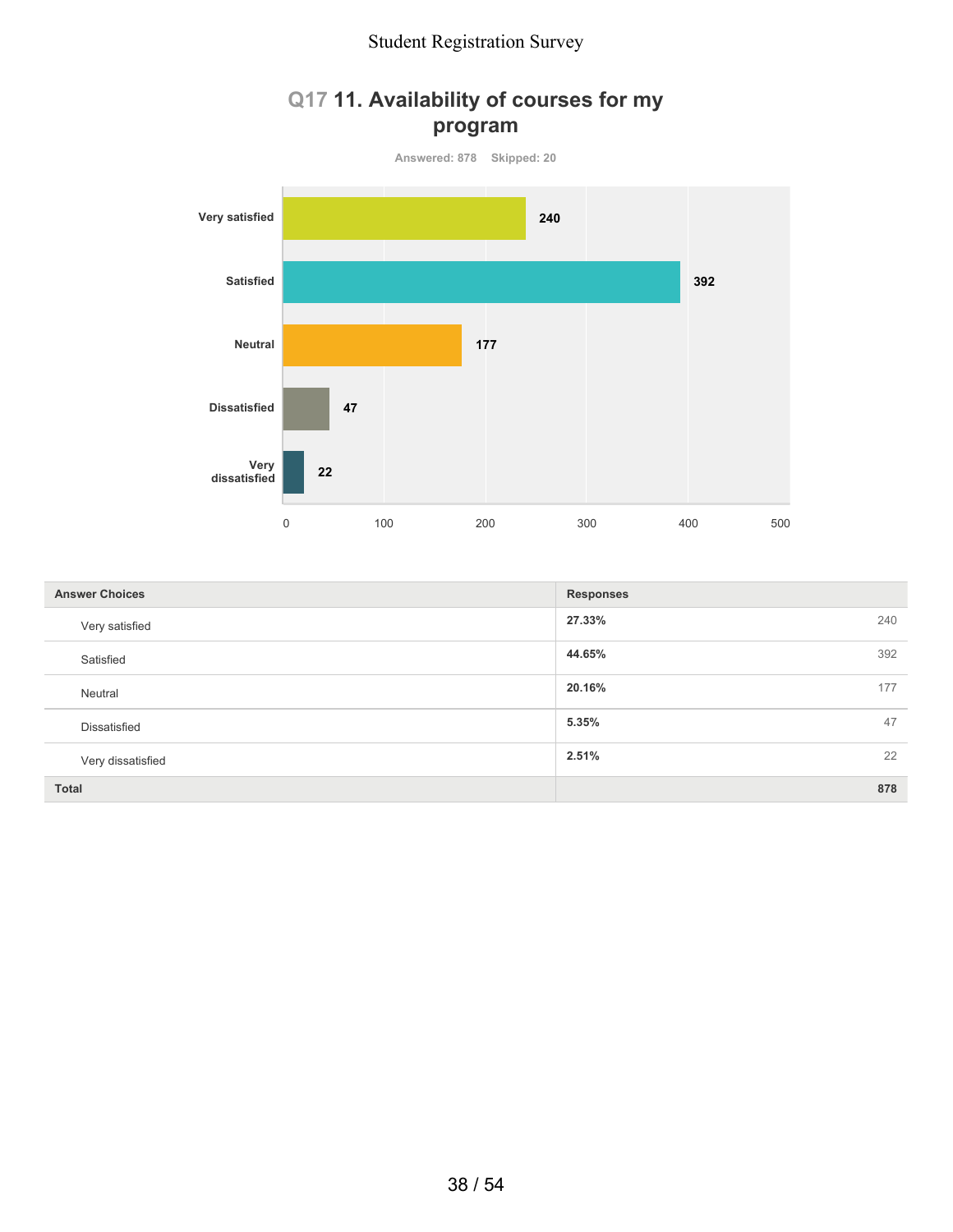## **Q18 12. Bill paying process**



| <b>Answer Choices</b> | <b>Responses</b> |  |
|-----------------------|------------------|--|
| Very satisfied        | 23.86%<br>209    |  |
| Satisfied             | 45.43%<br>398    |  |
| Neutral               | 21.69%<br>190    |  |
| Dissatisfied          | 6.74%<br>59      |  |
| Very dissatisfied     | 20<br>2.28%      |  |
| <b>Total</b>          | 876              |  |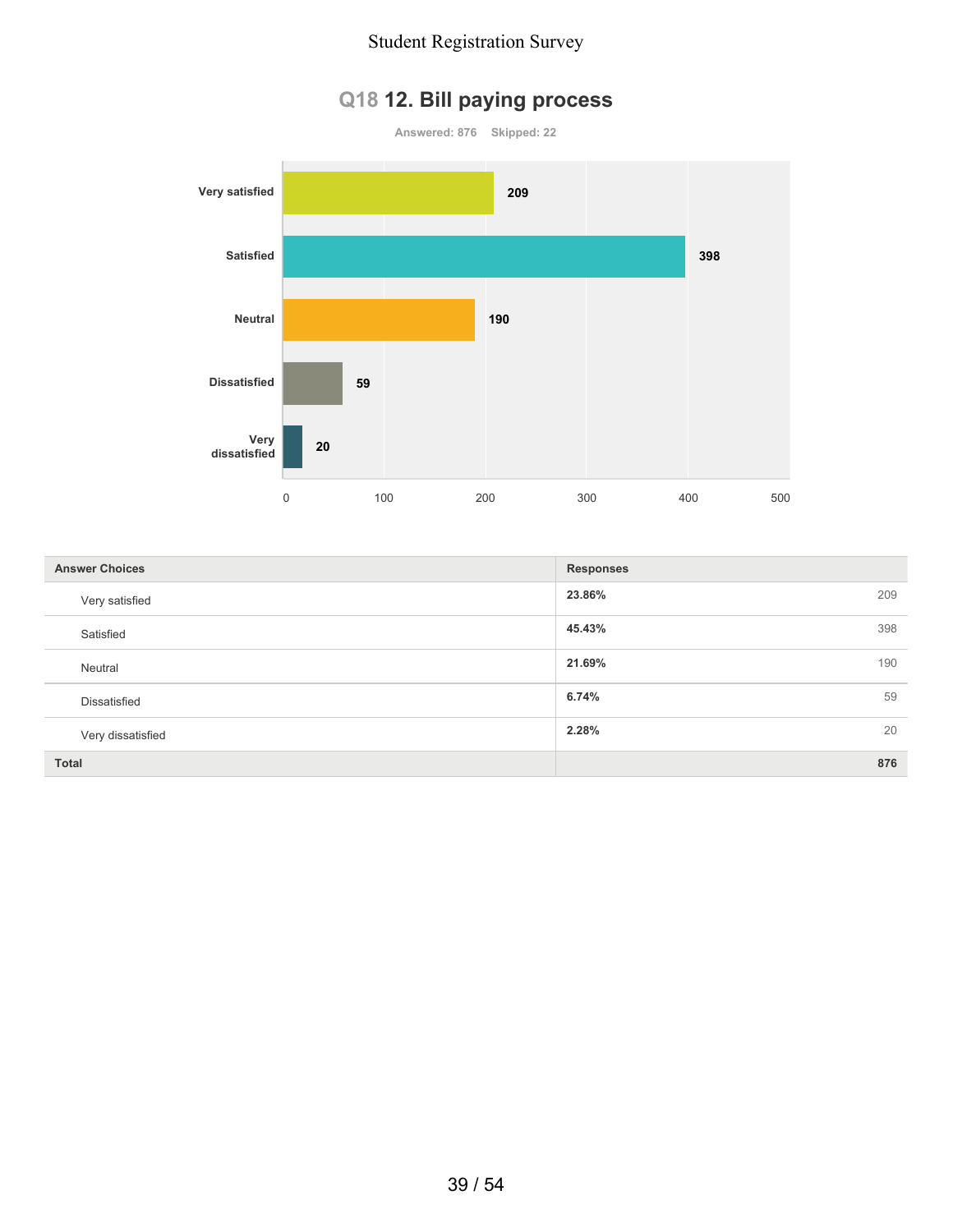### **Q19 13. TIME involved in completing registration process**



| <b>Answer Choices</b> | <b>Responses</b> |  |
|-----------------------|------------------|--|
| Very satisfied        | 24.63%<br>214    |  |
| Satisfied             | 415<br>47.76%    |  |
| Neutral               | 20.48%<br>178    |  |
| Dissatisfied          | 4.95%<br>43      |  |
| Very dissatisfied     | 2.19%<br>19      |  |
| <b>Total</b>          | 869              |  |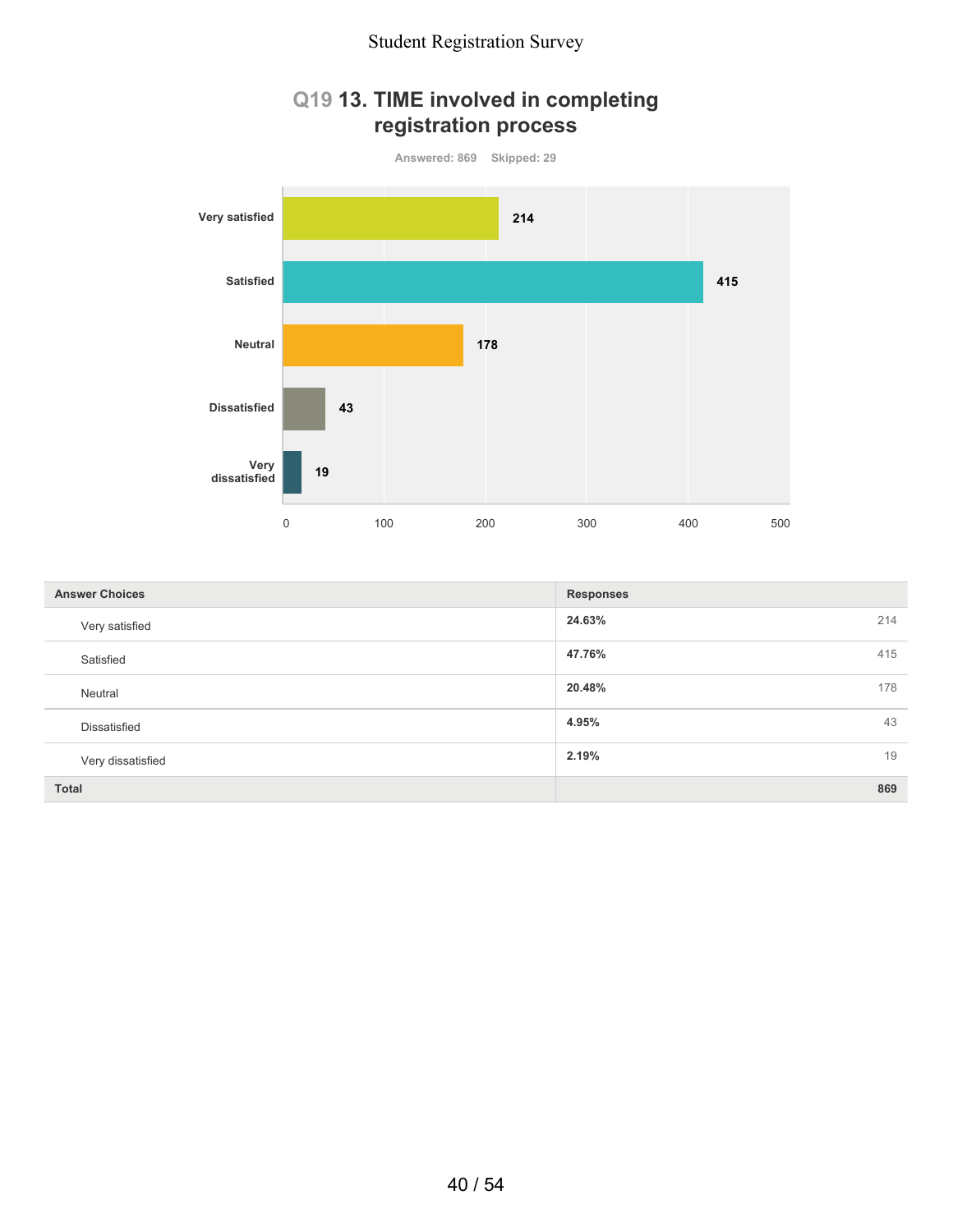### **Q20 14. Overall satisfaction with registration process**



| <b>Answer Choices</b> | <b>Responses</b> |  |
|-----------------------|------------------|--|
| Very satisfied        | 22.72%<br>199    |  |
| Satisfied             | 51.71%<br>453    |  |
| Neutral               | 168<br>19.18%    |  |
| Dissatisfied          | 45<br>5.14%      |  |
| Very dissatisfied     | 1.26%<br>11      |  |
| <b>Total</b>          | 876              |  |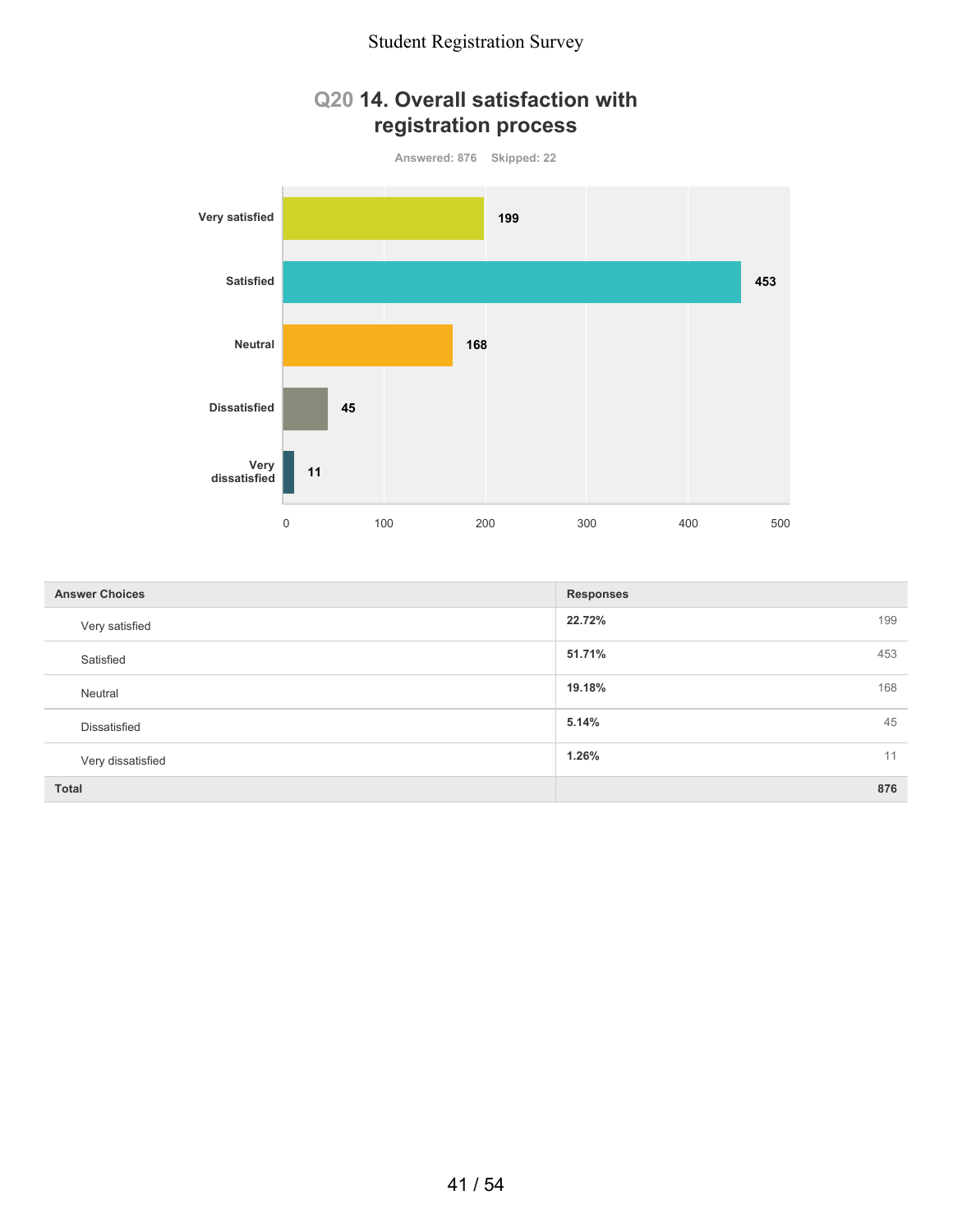### **Q21 2. What are some positive or negative things that you observed about the registration process? Please feel free to comment or make recommendations in this section.**

**Answered: 369 Skipped: 529**

| #  | <b>Responses</b>                                                                                                                                                                                                                                                                                                                                                                                                                                                               | Date               |
|----|--------------------------------------------------------------------------------------------------------------------------------------------------------------------------------------------------------------------------------------------------------------------------------------------------------------------------------------------------------------------------------------------------------------------------------------------------------------------------------|--------------------|
| 1  | I would say that it was very easy because i just went to my advisor and she provided all my classes                                                                                                                                                                                                                                                                                                                                                                            | 3/2/2015 12:58 PM  |
| 2  | According to myself I am strongly can say that those people are work there, in the business office they never help<br>me out on my problems according to what I've done ask!!!!!!!!!!!                                                                                                                                                                                                                                                                                         | 3/2/2015 11:43 AM  |
| 3  | It would be nice if you help a student and use your smile.                                                                                                                                                                                                                                                                                                                                                                                                                     | 3/2/2015 11:05 AM  |
| 4  | It would be nice if you help a student and use your smile.                                                                                                                                                                                                                                                                                                                                                                                                                     | 3/2/2015 11:04 AM  |
| 5  | NO comment                                                                                                                                                                                                                                                                                                                                                                                                                                                                     | 3/1/2015 10:28 AM  |
| 6  | helpful                                                                                                                                                                                                                                                                                                                                                                                                                                                                        | 2/28/2015 10:40 PM |
| 7  | People helping with the registration process should be glad to help student and not get mad because a student<br>is going late with papers or classes some students need help that much without them, students would not be<br>able to complete registration papers                                                                                                                                                                                                            | 2/28/2015 1:53 PM  |
| 8  | -Please improve the Business Office Workers manners or actions towards Students -                                                                                                                                                                                                                                                                                                                                                                                              | 2/28/2015 1:50 PM  |
| 9  | nothing, everything is cool.                                                                                                                                                                                                                                                                                                                                                                                                                                                   | 2/27/2015 3:48 PM  |
| 10 | Well i think the positive things that you guys may do is discount the registration fee, cause if the registration fee<br>discount than I think there are many people will attend the registration. Thanks for your listening.                                                                                                                                                                                                                                                  | 2/27/2015 2:58 PM  |
| 11 | Well i think the positive things that you guys may do is discount the registration fee, cause if the registration fee<br>discount than I think there are many people will attend the registration. Thanks fo your listening.                                                                                                                                                                                                                                                   | 2/27/2015 2:57 PM  |
| 12 | NO COMMENT                                                                                                                                                                                                                                                                                                                                                                                                                                                                     | 2/27/2015 2:08 PM  |
| 13 | Set a specific date for students who are freshmen sophomore and so on for them to register. Thank you                                                                                                                                                                                                                                                                                                                                                                          | 2/27/2015 12:56 PM |
| 14 | I observed how the process wasn't as organized. At the screening section as we entered we were not directed as<br>to where to go from there and we were also not given all the documents we needed. And so, we would go<br>halfway through then go back to screening to get missing papers. Some students weren't even following the line<br>at the screening. Students were tired of standing for a long time in the line. Screening was slow and Very Very<br>DISSATISFYING. | 2/27/2015 11:41 AM |
| 15 | No comments.                                                                                                                                                                                                                                                                                                                                                                                                                                                                   | 2/27/2015 11:36 AM |
| 16 | It is a good registration process. I was satisfied, because things are a bit faster than last time.                                                                                                                                                                                                                                                                                                                                                                            | 2/27/2015 10:35 AM |
| 17 | none                                                                                                                                                                                                                                                                                                                                                                                                                                                                           | 2/27/2015 8:02 AM  |
| 18 | I noticed that there were directions (step-by-step) and it is a good thing. It actually helped me through the process<br>without asking my peers for directions and what should I do first and so on. I only saw positive side that the<br>registration this semester has changed for the better. And I'm glad I did it all on my own. I thank whoever came<br>up with this idea. And even the postures on the wall directing which way I should go.                           | 2/26/2015 9:52 PM  |
| 19 | i want everything in college will get perfect one day                                                                                                                                                                                                                                                                                                                                                                                                                          | 2/26/2015 11:50 AM |
| 20 | Registration venue was very accommodating. Availability of all courses, or at least most courses in AS in Ag. &<br>Natural Resource Management, in Yap campus would be helpful.                                                                                                                                                                                                                                                                                                | 2/25/2015 9:55 PM  |
| 21 | nothing bad nothing good I like it just the way it is                                                                                                                                                                                                                                                                                                                                                                                                                          | 2/25/2015 4:56 PM  |
| 22 | nothing bad nothing good I like it just the way it is                                                                                                                                                                                                                                                                                                                                                                                                                          | 2/25/2015 4:56 PM  |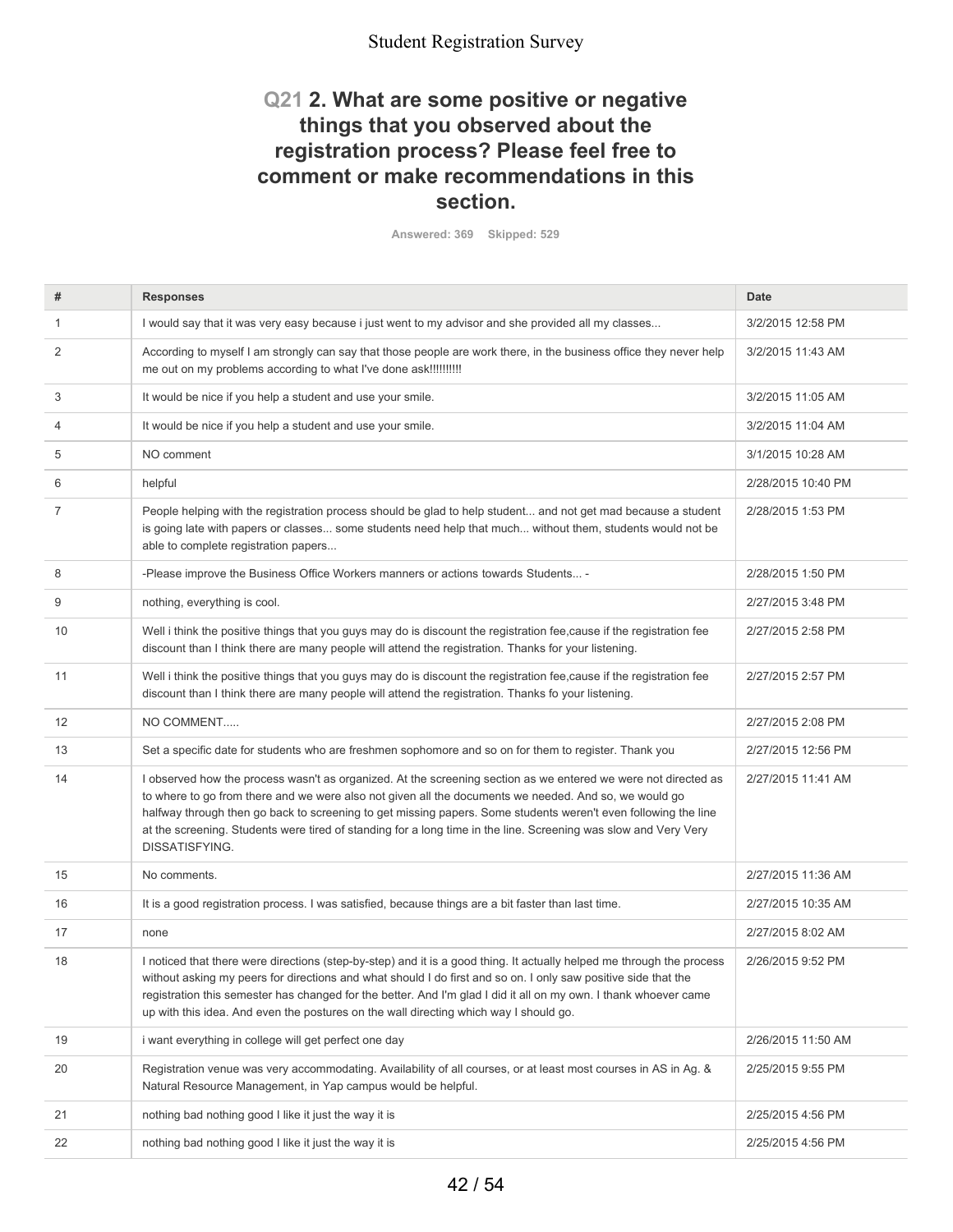| 23 | I guess that because of slow wifi connections, some of the processes were slow such as the getting registered by<br>one of the staffs It was much faster when we did our own Online Registration.                                                                                                                                                                                                                                                                                                                                                                                                                                                                                                                                                                                                                                                                                                                                                                                                                                                                                                                                                                                                                                                                                                                                                                                                                                                                                                                                                                                                                                                                                                                                                                                                                                                                                                                                                                                                                                                                                                                                                                                                                    | 2/25/2015 4:33 PM  |
|----|----------------------------------------------------------------------------------------------------------------------------------------------------------------------------------------------------------------------------------------------------------------------------------------------------------------------------------------------------------------------------------------------------------------------------------------------------------------------------------------------------------------------------------------------------------------------------------------------------------------------------------------------------------------------------------------------------------------------------------------------------------------------------------------------------------------------------------------------------------------------------------------------------------------------------------------------------------------------------------------------------------------------------------------------------------------------------------------------------------------------------------------------------------------------------------------------------------------------------------------------------------------------------------------------------------------------------------------------------------------------------------------------------------------------------------------------------------------------------------------------------------------------------------------------------------------------------------------------------------------------------------------------------------------------------------------------------------------------------------------------------------------------------------------------------------------------------------------------------------------------------------------------------------------------------------------------------------------------------------------------------------------------------------------------------------------------------------------------------------------------------------------------------------------------------------------------------------------------|--------------------|
| 24 | In Yap, registration is fair to other but other student do not really get the satisfied help. However, the arrangement<br>made is fine but when going in the process it seems confusing that some student have hard time in finishing<br>registration for only one to three classes.,                                                                                                                                                                                                                                                                                                                                                                                                                                                                                                                                                                                                                                                                                                                                                                                                                                                                                                                                                                                                                                                                                                                                                                                                                                                                                                                                                                                                                                                                                                                                                                                                                                                                                                                                                                                                                                                                                                                                | 2/25/2015 4:02 PM  |
| 25 | everything is ok                                                                                                                                                                                                                                                                                                                                                                                                                                                                                                                                                                                                                                                                                                                                                                                                                                                                                                                                                                                                                                                                                                                                                                                                                                                                                                                                                                                                                                                                                                                                                                                                                                                                                                                                                                                                                                                                                                                                                                                                                                                                                                                                                                                                     | 2/25/2015 3:38 PM  |
| 26 | none                                                                                                                                                                                                                                                                                                                                                                                                                                                                                                                                                                                                                                                                                                                                                                                                                                                                                                                                                                                                                                                                                                                                                                                                                                                                                                                                                                                                                                                                                                                                                                                                                                                                                                                                                                                                                                                                                                                                                                                                                                                                                                                                                                                                                 | 2/25/2015 3:27 PM  |
| 27 | IT HAD TO BE MORE QUICK                                                                                                                                                                                                                                                                                                                                                                                                                                                                                                                                                                                                                                                                                                                                                                                                                                                                                                                                                                                                                                                                                                                                                                                                                                                                                                                                                                                                                                                                                                                                                                                                                                                                                                                                                                                                                                                                                                                                                                                                                                                                                                                                                                                              | 2/25/2015 1:19 PM  |
| 28 | Registration is good, but just the class time; more variety to choose from instead of only 1 particular time.                                                                                                                                                                                                                                                                                                                                                                                                                                                                                                                                                                                                                                                                                                                                                                                                                                                                                                                                                                                                                                                                                                                                                                                                                                                                                                                                                                                                                                                                                                                                                                                                                                                                                                                                                                                                                                                                                                                                                                                                                                                                                                        | 2/25/2015 11:59 AM |
| 29 | thanks to all for making it possible for us students to learn from you all.                                                                                                                                                                                                                                                                                                                                                                                                                                                                                                                                                                                                                                                                                                                                                                                                                                                                                                                                                                                                                                                                                                                                                                                                                                                                                                                                                                                                                                                                                                                                                                                                                                                                                                                                                                                                                                                                                                                                                                                                                                                                                                                                          | 2/25/2015 11:51 AM |
| 30 | the place of registration needs to be changed because it is crowded                                                                                                                                                                                                                                                                                                                                                                                                                                                                                                                                                                                                                                                                                                                                                                                                                                                                                                                                                                                                                                                                                                                                                                                                                                                                                                                                                                                                                                                                                                                                                                                                                                                                                                                                                                                                                                                                                                                                                                                                                                                                                                                                                  | 2/25/2015 11:40 AM |
| 31 | during the registration all student and staff should stay until the registration is over.                                                                                                                                                                                                                                                                                                                                                                                                                                                                                                                                                                                                                                                                                                                                                                                                                                                                                                                                                                                                                                                                                                                                                                                                                                                                                                                                                                                                                                                                                                                                                                                                                                                                                                                                                                                                                                                                                                                                                                                                                                                                                                                            | 2/25/2015 10:32 AM |
| 32 | For now, I don't have concern regarding the registration process. But I will make sure to let you know if I have<br>any. But for now, I'm ok with the registration process.                                                                                                                                                                                                                                                                                                                                                                                                                                                                                                                                                                                                                                                                                                                                                                                                                                                                                                                                                                                                                                                                                                                                                                                                                                                                                                                                                                                                                                                                                                                                                                                                                                                                                                                                                                                                                                                                                                                                                                                                                                          | 2/25/2015 10:20 AM |
| 33 | everything is ok                                                                                                                                                                                                                                                                                                                                                                                                                                                                                                                                                                                                                                                                                                                                                                                                                                                                                                                                                                                                                                                                                                                                                                                                                                                                                                                                                                                                                                                                                                                                                                                                                                                                                                                                                                                                                                                                                                                                                                                                                                                                                                                                                                                                     | 2/25/2015 9:32 AM  |
| 34 | need more friends/ guides/ tutor                                                                                                                                                                                                                                                                                                                                                                                                                                                                                                                                                                                                                                                                                                                                                                                                                                                                                                                                                                                                                                                                                                                                                                                                                                                                                                                                                                                                                                                                                                                                                                                                                                                                                                                                                                                                                                                                                                                                                                                                                                                                                                                                                                                     | 2/25/2015 9:07 AM  |
| 35 | Need more help/support from Peer Guides to help out in the registration process. Needs collaboration between<br>offices so things can go around smoothly                                                                                                                                                                                                                                                                                                                                                                                                                                                                                                                                                                                                                                                                                                                                                                                                                                                                                                                                                                                                                                                                                                                                                                                                                                                                                                                                                                                                                                                                                                                                                                                                                                                                                                                                                                                                                                                                                                                                                                                                                                                             | 2/24/2015 5:12 PM  |
| 36 | Atleast have the registration start on time.                                                                                                                                                                                                                                                                                                                                                                                                                                                                                                                                                                                                                                                                                                                                                                                                                                                                                                                                                                                                                                                                                                                                                                                                                                                                                                                                                                                                                                                                                                                                                                                                                                                                                                                                                                                                                                                                                                                                                                                                                                                                                                                                                                         | 2/24/2015 4:05 PM  |
| 37 | The only thing I didn't like is abaut my classes                                                                                                                                                                                                                                                                                                                                                                                                                                                                                                                                                                                                                                                                                                                                                                                                                                                                                                                                                                                                                                                                                                                                                                                                                                                                                                                                                                                                                                                                                                                                                                                                                                                                                                                                                                                                                                                                                                                                                                                                                                                                                                                                                                     | 2/24/2015 3:26 PM  |
| 38 | I recommend giving students at least a week of registering or adding and dropping classes, as it will give us more<br>time in balancing out our classes with our own personal schedule and make us to be more sure of our decision.<br>Thank you                                                                                                                                                                                                                                                                                                                                                                                                                                                                                                                                                                                                                                                                                                                                                                                                                                                                                                                                                                                                                                                                                                                                                                                                                                                                                                                                                                                                                                                                                                                                                                                                                                                                                                                                                                                                                                                                                                                                                                     | 2/24/2015 3:09 PM  |
| 39 | 1. Computers should be available at the registration site for continuing students to do online registration. 2. Online<br>registration for NC classes should be available online for PC students or vice versa. It's so inconvenient to be<br>able to do online registration for some courses but not on some if your not registered at that campus.                                                                                                                                                                                                                                                                                                                                                                                                                                                                                                                                                                                                                                                                                                                                                                                                                                                                                                                                                                                                                                                                                                                                                                                                                                                                                                                                                                                                                                                                                                                                                                                                                                                                                                                                                                                                                                                                 | 2/24/2015 1:51 PM  |
| 40 | i have no comment                                                                                                                                                                                                                                                                                                                                                                                                                                                                                                                                                                                                                                                                                                                                                                                                                                                                                                                                                                                                                                                                                                                                                                                                                                                                                                                                                                                                                                                                                                                                                                                                                                                                                                                                                                                                                                                                                                                                                                                                                                                                                                                                                                                                    | 2/24/2015 12:34 PM |
| 41 | Registration process here needs more helping hands so that we don't cluster in one place for hours. Positive-<br>although there's only one (most of the time)I'm pretty much satisfied with that. Need the PEER COUNSELORS to<br>help out like previous years.                                                                                                                                                                                                                                                                                                                                                                                                                                                                                                                                                                                                                                                                                                                                                                                                                                                                                                                                                                                                                                                                                                                                                                                                                                                                                                                                                                                                                                                                                                                                                                                                                                                                                                                                                                                                                                                                                                                                                       | 2/24/2015 12:30 PM |
| 42 | Positive: some students beside the peer counselors are helpful during the registration, they should have been the<br>school's peer guides. Negative: the people in OAR have to do their job really well and organized, must be able to<br>address students problem during the registration such as when we don't understand some parts of the form or<br>the things to be done, and where to go do it, with who and by who we need to go to for the registration process to<br>be clearly done. Also, advisers have to be always presented the whole days of registration in their offices<br>because I have experienced getting my registration form late to process for their absences so it ended up the<br>courses I needed to take got full and that makes me stay up for more semesters to finish my education and<br>continue to reach every levels in my education which is what I want and I'm hoping and trying and most<br>especially doing my best for to accomplish. Also, everything that our registration needed should all be available<br>like the labs to get our ID's and e-mail fixed, and also the OAR officials or IC has to post or handout lots of copies<br>for the available sections or classes every semester so that students won't have hard time asking or lining up<br>where there is only one poster of it to see and copy schedules for their classes and that's one thing that makes<br>our registration process lots of time to be done. Everything must be well prepare and organized. Lastly, our<br>workers in our campuses especially ours in Chuuk have to treat everyone and address everyone the same.<br>Everything should all be same and fair, but there shouldn't be any picking of who to help whether because of any<br>relations because I really hate that habit and I don't like the fact that it also happened in our Chuuk Campus.<br>There has to be the team work between all of us the students along with the staff and faculties. We all must work<br>together and help each other out as a family which I always heard from our meetings we had that it has to be like<br>that but I've never seen it done. I hope we can make it up one way or another. | 2/24/2015 12:08 PM |
| 43 | Nothing                                                                                                                                                                                                                                                                                                                                                                                                                                                                                                                                                                                                                                                                                                                                                                                                                                                                                                                                                                                                                                                                                                                                                                                                                                                                                                                                                                                                                                                                                                                                                                                                                                                                                                                                                                                                                                                                                                                                                                                                                                                                                                                                                                                                              | 2/24/2015 11:42 AM |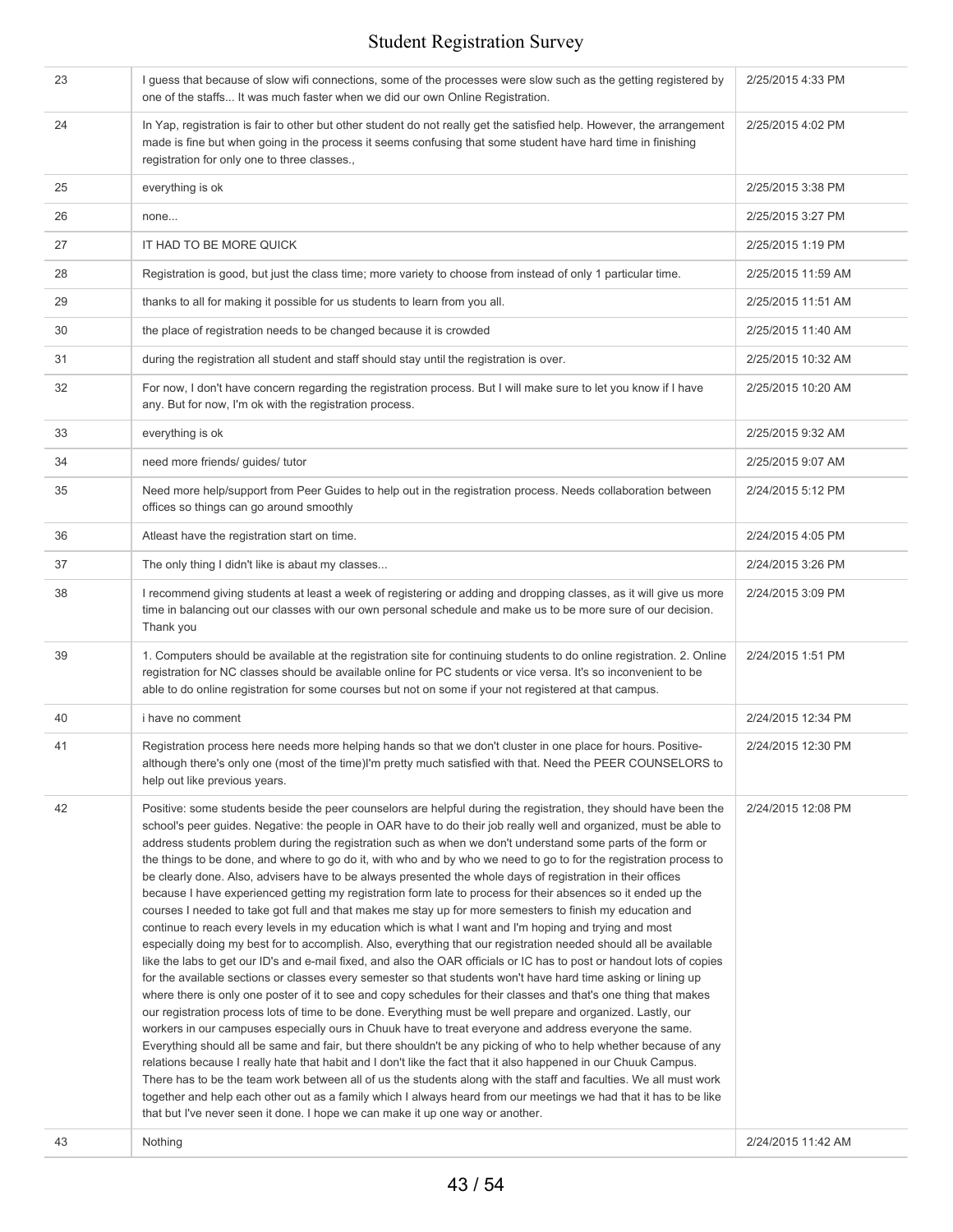| 44 | there is no negative thing i think about the registration process. everything is positive as it should be i just need<br>your help to help me be better than i am now.                                                                                                                                                                                                                                                                                                                                                                                                                                                                          | 2/24/2015 10:20 AM |
|----|-------------------------------------------------------------------------------------------------------------------------------------------------------------------------------------------------------------------------------------------------------------------------------------------------------------------------------------------------------------------------------------------------------------------------------------------------------------------------------------------------------------------------------------------------------------------------------------------------------------------------------------------------|--------------------|
| 45 | Good                                                                                                                                                                                                                                                                                                                                                                                                                                                                                                                                                                                                                                            | 2/24/2015 10:09 AM |
| 46 | None                                                                                                                                                                                                                                                                                                                                                                                                                                                                                                                                                                                                                                            | 2/23/2015 6:43 PM  |
| 47 | Maybe set a specific date for each type of student, for example freshmen, then on Tues., Sophomore on Wed. so<br>the registration process will be faster and easier for everyone. Thank you                                                                                                                                                                                                                                                                                                                                                                                                                                                     | 2/23/2015 5:19 PM  |
| 48 | none                                                                                                                                                                                                                                                                                                                                                                                                                                                                                                                                                                                                                                            | 2/23/2015 2:09 PM  |
| 49 | nothing everything is pretty good                                                                                                                                                                                                                                                                                                                                                                                                                                                                                                                                                                                                               | 2/23/2015 1:26 PM  |
| 50 | keep up the good work                                                                                                                                                                                                                                                                                                                                                                                                                                                                                                                                                                                                                           | 2/23/2015 1:24 PM  |
| 51 | everything is good                                                                                                                                                                                                                                                                                                                                                                                                                                                                                                                                                                                                                              | 2/23/2015 12:24 PM |
| 52 | everything is good                                                                                                                                                                                                                                                                                                                                                                                                                                                                                                                                                                                                                              | 2/23/2015 12:23 PM |
| 53 | all good!                                                                                                                                                                                                                                                                                                                                                                                                                                                                                                                                                                                                                                       | 2/23/2015 12:15 PM |
| 54 | I think most of us students that are staying in the dorm always have a hard time when it comes to registration<br>because of our balances that we owe the school. However, for us Kosraeans, our congressmen had a meeting<br>with us two weeks ago. They told us that we don't need to worry about registration, because when ask them to<br>help us pay off the a percentage of our debts, they always have the money ready to support us. So I think, the<br>business office should help us by not making reregistration to be very hard for us to think about! thank you!                                                                   | 2/23/2015 11:35 AM |
| 55 | Helpful staff and student advisers!!                                                                                                                                                                                                                                                                                                                                                                                                                                                                                                                                                                                                            | 2/23/2015 10:20 AM |
| 56 | The information about my self.                                                                                                                                                                                                                                                                                                                                                                                                                                                                                                                                                                                                                  | 2/23/2015 9:19 AM  |
| 57 | Needs more faculty staff to help more students during registration time                                                                                                                                                                                                                                                                                                                                                                                                                                                                                                                                                                         | 2/23/2015 9:15 AM  |
| 58 | sotte comment!!                                                                                                                                                                                                                                                                                                                                                                                                                                                                                                                                                                                                                                 | 2/23/2015 9:06 AM  |
| 59 | The dean and student and the workers for the registration process don't have full understanding of each others<br>tasks.                                                                                                                                                                                                                                                                                                                                                                                                                                                                                                                        | 2/23/2015 8:24 AM  |
| 60 | its really better and the staffs were really helpful                                                                                                                                                                                                                                                                                                                                                                                                                                                                                                                                                                                            | 2/23/2015 3:03 AM  |
| 61 | With a positive note, I was fortunate to be on time for registration--early register. Negatively, students were all<br>piled up with a single strand line within a suffocating alley. The staffs lending service for students at the<br>registration table were insufficient. And one with courage or vice versa, a thick face, can easily cross lines or<br>taking advantage of others. All in all, for this kind of registration process, students must greatly receive assistance<br>benefits at the least cost, and within this process, only the strong survives--such that who ever, any student, is on<br>time or desperate tops it all. | 2/22/2015 6:58 PM  |
| 62 | If it weren't for Mr. Joey Oducado i wouldn't be registered in C.O.M. The people that handle registrations are not<br>helpful at all.                                                                                                                                                                                                                                                                                                                                                                                                                                                                                                           | 2/21/2015 6:20 PM  |
| 63 | If it weren't for Mr. Joey Oducado i wouldn't be registered in C.O.M. The people that handle registrations are not<br>helpful at all.                                                                                                                                                                                                                                                                                                                                                                                                                                                                                                           | 2/21/2015 6:16 PM  |
| 64 | The registration process is very long. It only takes a couple of seconds to get from one office to another but<br>waiting for your schedule to print out is what takes too long. I think students who can should do early registration it<br>is much quicker and easier there is no need to wait in long lines.                                                                                                                                                                                                                                                                                                                                 | 2/21/2015 11:23 AM |
| 65 | there is nothing wrong with the registration process,.                                                                                                                                                                                                                                                                                                                                                                                                                                                                                                                                                                                          | 2/20/2015 5:15 PM  |
| 66 | Well, you probably may wonder why I am very satisfied with everything unlike other students. The reason is that I<br>did my registration online so it was very EASY and FAST unlike what other students went through.                                                                                                                                                                                                                                                                                                                                                                                                                           | 2/20/2015 4:16 PM  |
| 67 | Everything here in Yap campus are always good and clean. All the instructor and faculty here in Yap Campus are<br>fair and try their very best to teach all their students to lean and achieve their goals. They always help us in<br>everything we needI'm so proud to have all these people help me to achieve my only life time goalTHANKS<br>TO ALL OF YOU!!!!!:)                                                                                                                                                                                                                                                                           | 2/20/2015 4:10 PM  |
| 68 | The negative thing is that the places for registration are not close to each other. Students have to walk from lower<br>campus to upper campus in order to complete their papers.                                                                                                                                                                                                                                                                                                                                                                                                                                                               | 2/20/2015 4:10 PM  |
| 69 | Excellence registration process!                                                                                                                                                                                                                                                                                                                                                                                                                                                                                                                                                                                                                | 2/20/2015 3:40 PM  |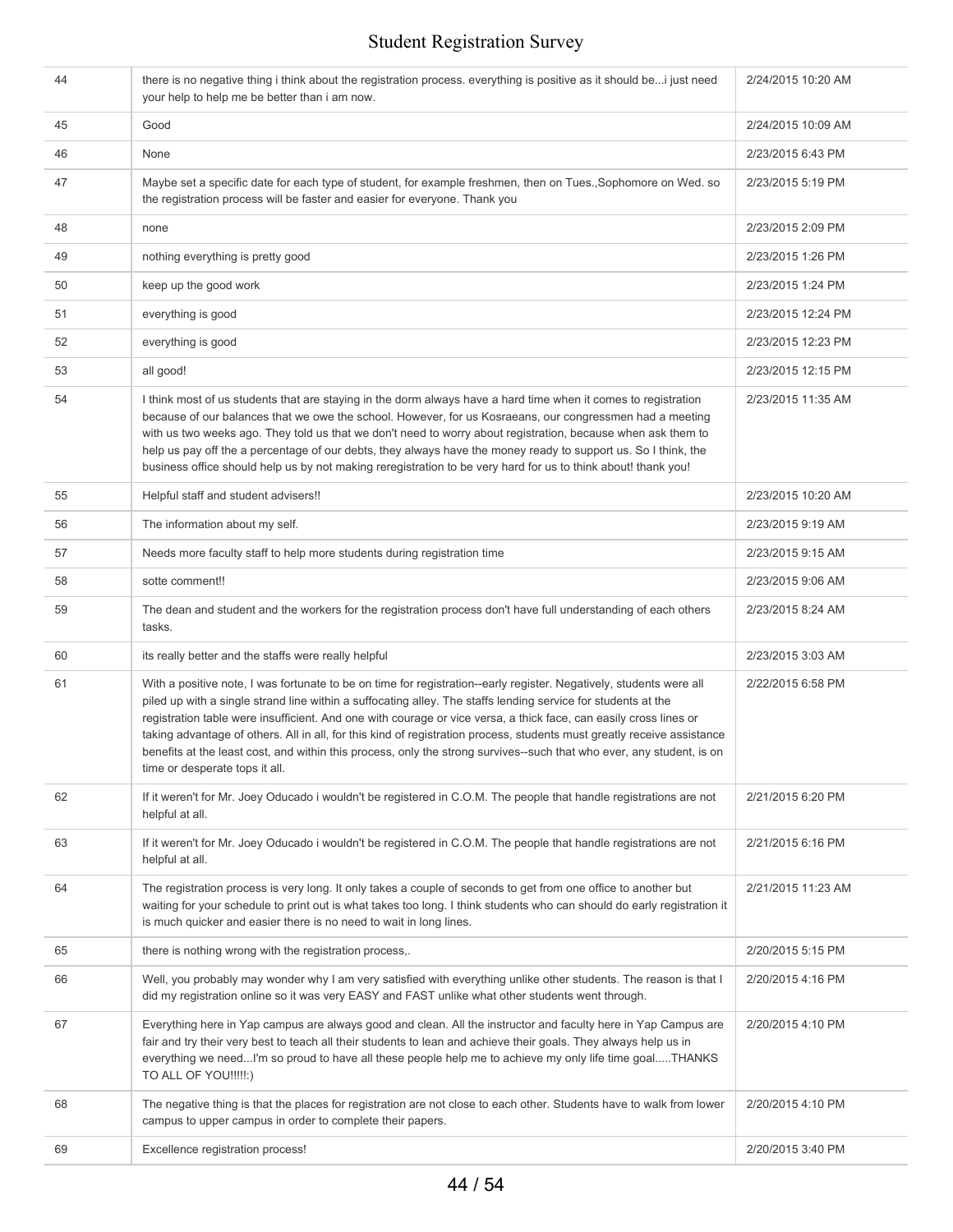| 70  | Everything is OK                                                                                                                                                                                                                                                                                                                                                                                                                                      | 2/20/2015 3:35 PM  |
|-----|-------------------------------------------------------------------------------------------------------------------------------------------------------------------------------------------------------------------------------------------------------------------------------------------------------------------------------------------------------------------------------------------------------------------------------------------------------|--------------------|
| 71  | -well at the registration no body helped me out and the staff are to mean to help us out                                                                                                                                                                                                                                                                                                                                                              | 2/20/2015 3:07 PM  |
| 72  | none                                                                                                                                                                                                                                                                                                                                                                                                                                                  | 2/20/2015 2:49 PM  |
| 73  | The positive thing i really learned about the registration process is when all students will do his/her best in finding<br>their classes. The disadvantage of the registration process is when most students forgot their i.d. numbers.                                                                                                                                                                                                               | 2/20/2015 2:26 PM  |
| 74  | I was very happy because                                                                                                                                                                                                                                                                                                                                                                                                                              | 2/20/2015 1:41 PM  |
| 75  | I was very happy because                                                                                                                                                                                                                                                                                                                                                                                                                              | 2/20/2015 1:41 PM  |
| 76  | I was very happy because                                                                                                                                                                                                                                                                                                                                                                                                                              | 2/20/2015 1:40 PM  |
| 77  | I was very happy because                                                                                                                                                                                                                                                                                                                                                                                                                              | 2/20/2015 1:40 PM  |
| 78  | THAT THE STAFFS SHOULD TALK POLITELY.                                                                                                                                                                                                                                                                                                                                                                                                                 | 2/20/2015 1:38 PM  |
| 79  | It very help me when I was attending at com fsm.So I try and do my best to work hard and achieve a good grade.                                                                                                                                                                                                                                                                                                                                        | 2/20/2015 1:35 PM  |
| 80  | The positive things about the registration are the time is satisfying. The negative, is some of the admission staff<br>are not too kind to some of the students. Like some students are confusing but yet they are not helping but saying<br>unsatisfying words that make other students to feel offended.                                                                                                                                            | 2/20/2015 1:24 PM  |
| 81  | On point!                                                                                                                                                                                                                                                                                                                                                                                                                                             | 2/20/2015 1:22 PM  |
| 82  | food is too much for the day , that is very good. ahahahah                                                                                                                                                                                                                                                                                                                                                                                            | 2/20/2015 12:50 PM |
| 83  | What I observed from the registration process is when students crossing others just to get to the other step. This<br>is not how a college student should do. But I like just the way it is.                                                                                                                                                                                                                                                          | 2/20/2015 12:18 PM |
| 84  | N/A                                                                                                                                                                                                                                                                                                                                                                                                                                                   | 2/20/2015 12:03 PM |
| 85  | Everything is okay so far so good                                                                                                                                                                                                                                                                                                                                                                                                                     | 2/20/2015 10:43 AM |
| 86  | Every thing was great including the friendliness of the staffs and students. It makes me feel welcome and<br>comfortable.                                                                                                                                                                                                                                                                                                                             | 2/20/2015 10:28 AM |
| 87  | It was good.                                                                                                                                                                                                                                                                                                                                                                                                                                          | 2/20/2015 9:39 AM  |
| 88  | every service you did on registration day was good, especially the refreshments. keep doing it because you<br>knew how to serve us the students of COMFSM. Thank you all the staffs for taking good care of us.                                                                                                                                                                                                                                       | 2/20/2015 9:38 AM  |
| 89  | It was good.                                                                                                                                                                                                                                                                                                                                                                                                                                          | 2/20/2015 9:32 AM  |
| 90  | nothingeverything goes smoothly during the registration                                                                                                                                                                                                                                                                                                                                                                                               | 2/20/2015 9:23 AM  |
| 91  | According to my observation, registration for third year program is very satisfaction because none of my courses<br>are full.                                                                                                                                                                                                                                                                                                                         | 2/20/2015 8:48 AM  |
| 92  | There are no negatives things regarding the registration process. All went well and the staffs are very friendly and<br>helpful.                                                                                                                                                                                                                                                                                                                      | 2/20/2015 7:26 AM  |
| 93  | The time is too conflict with my location.                                                                                                                                                                                                                                                                                                                                                                                                            | 2/19/2015 2:37 PM  |
| 94  | i want to join to learn more                                                                                                                                                                                                                                                                                                                                                                                                                          | 2/19/2015 2:21 PM  |
| 95  | Nothing                                                                                                                                                                                                                                                                                                                                                                                                                                               | 2/19/2015 2:14 PM  |
| 96  | Nothing                                                                                                                                                                                                                                                                                                                                                                                                                                               | 2/19/2015 2:14 PM  |
| 97  | makes me feel better.                                                                                                                                                                                                                                                                                                                                                                                                                                 | 2/19/2015 1:55 PM  |
| 98  | all the staffs in Pohnpei Campus are good in guiding students and they do their very best in helping students.                                                                                                                                                                                                                                                                                                                                        | 2/19/2015 1:47 PM  |
| 99  | Every Single thing and part of the On-line registration for this semester was very good. Easy access to all things.<br>But it would be better if we were accepted to all the courses when we click on them right away instead of having<br>to call the office or even going straight to the campus to straighten it out. And lastly it would be much better if<br>possible, we would be able to see how much each person is awarded for PELL GRANT!!! | 2/19/2015 1:39 PM  |
| 100 | staff need to be improve or work fast especially those from business office and financial aid office,                                                                                                                                                                                                                                                                                                                                                 | 2/19/2015 1:26 PM  |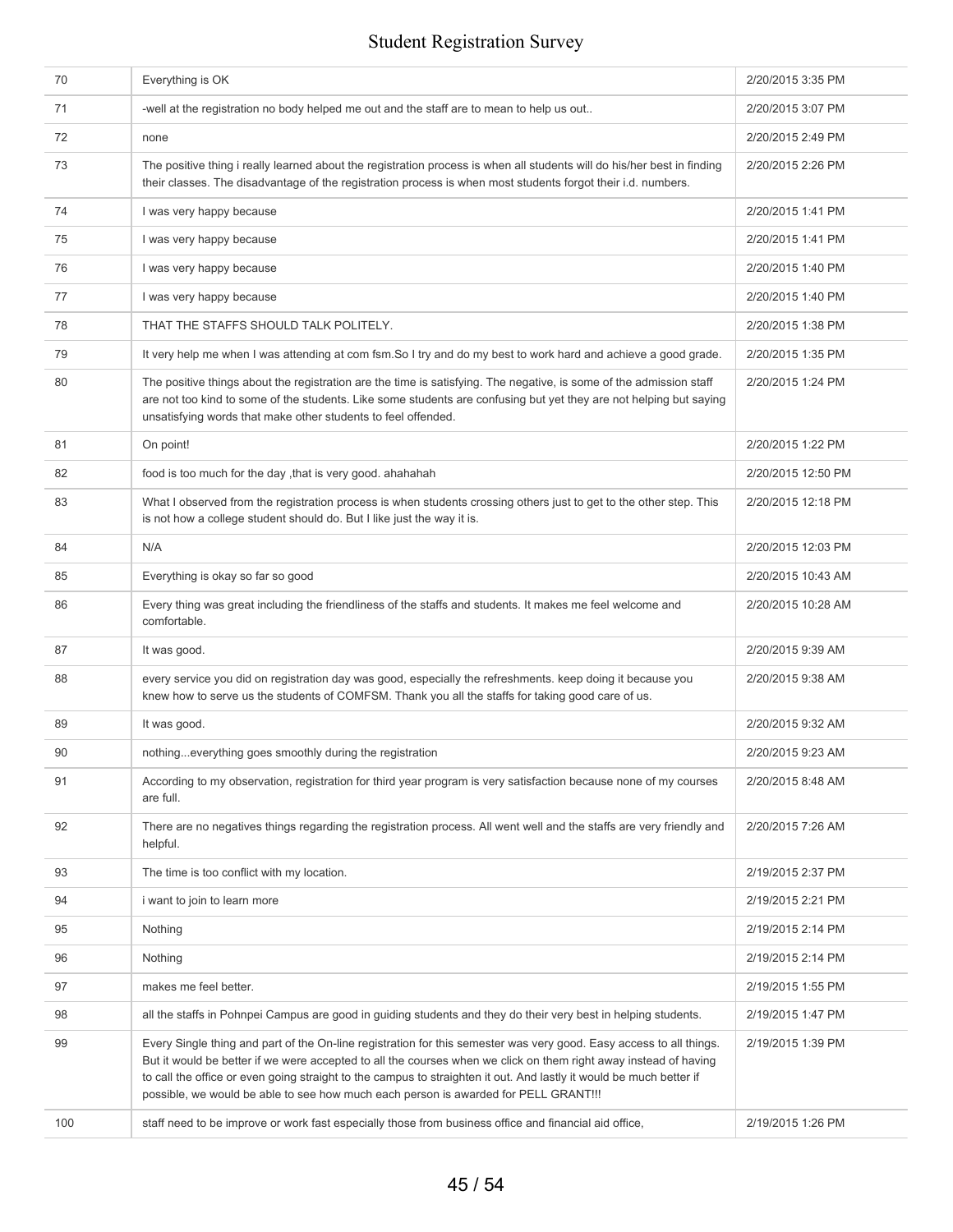| 101 | none                                                                                                                                                                                                                                                                                                                                                                                                                                      | 2/19/2015 12:55 PM |
|-----|-------------------------------------------------------------------------------------------------------------------------------------------------------------------------------------------------------------------------------------------------------------------------------------------------------------------------------------------------------------------------------------------------------------------------------------------|--------------------|
| 102 | Everything is good.                                                                                                                                                                                                                                                                                                                                                                                                                       | 2/19/2015 12:41 PM |
| 103 | if the registered are still running, all staff should stay until it ends.                                                                                                                                                                                                                                                                                                                                                                 | 2/19/2015 12:26 PM |
| 104 | as for me, everything that already done was good for me. i think that there nothing bad.                                                                                                                                                                                                                                                                                                                                                  | 2/19/2015 11:54 AM |
| 105 | not enough helper.                                                                                                                                                                                                                                                                                                                                                                                                                        | 2/19/2015 11:12 AM |
| 106 | N/A                                                                                                                                                                                                                                                                                                                                                                                                                                       | 2/19/2015 10:12 AM |
| 107 | no comment                                                                                                                                                                                                                                                                                                                                                                                                                                | 2/19/2015 10:05 AM |
| 108 | N/A                                                                                                                                                                                                                                                                                                                                                                                                                                       | 2/19/2015 9:13 AM  |
| 109 | the space for registration is crowded that you need to find somewhere else.                                                                                                                                                                                                                                                                                                                                                               | 2/19/2015 9:01 AM  |
| 110 | Nothing every thing is cool and perfect                                                                                                                                                                                                                                                                                                                                                                                                   | 2/18/2015 5:04 PM  |
| 111 | none                                                                                                                                                                                                                                                                                                                                                                                                                                      | 2/18/2015 4:50 PM  |
| 112 | Student online courses or myshark courses needs to be up to date                                                                                                                                                                                                                                                                                                                                                                          | 2/18/2015 4:28 PM  |
| 113 | There's nothing i supposed to comment but its still alright to keep on registration.                                                                                                                                                                                                                                                                                                                                                      | 2/18/2015 4:18 PM  |
| 114 | the negative things i observe is that students crossed other students during the registration. and the positive thing<br>i like is the refreshments the camp provide THANK YOU                                                                                                                                                                                                                                                            | 2/18/2015 4:11 PM  |
| 115 | there are few helpers or staff for the registration process. if there are many students lining up for the registration,<br>work will be easily done if there are many staff helping out students.                                                                                                                                                                                                                                         | 2/18/2015 3:44 PM  |
| 116 | Helpfulness of Financial Aid Office Staff                                                                                                                                                                                                                                                                                                                                                                                                 | 2/18/2015 3:22 PM  |
| 117 | Confirm if you guys have an instructor for a course before you put up on the system so that student register for<br>the right class but not wait until after the add/drop day and cancel the class which enables most student to have a<br>short creditthanks                                                                                                                                                                             | 2/18/2015 2:38 PM  |
| 118 | Even though we accommodate the online registration very easily, the fact that sometimes our advisers are unable<br>to meet with us because they left early or preoccupied is a slightly issue that most of us students tend to<br>encounter when we register. We hope that when the registration take place, we will be able to find our advisers<br>easily and talk with them so that we will be able to register early and more easier. | 2/18/2015 2:28 PM  |
| 119 | there is nothing everything is ok with methank you.                                                                                                                                                                                                                                                                                                                                                                                       | 2/18/2015 2:26 PM  |
| 120 | I really don't know what to say                                                                                                                                                                                                                                                                                                                                                                                                           | 2/18/2015 2:24 PM  |
| 121 | None                                                                                                                                                                                                                                                                                                                                                                                                                                      | 2/18/2015 2:13 PM  |
| 122 | I had no problem when registering I am very satisfied=D                                                                                                                                                                                                                                                                                                                                                                                   | 2/18/2015 2:10 PM  |
| 123 | no comment.                                                                                                                                                                                                                                                                                                                                                                                                                               | 2/18/2015 1:41 PM  |
| 124 | no comment.                                                                                                                                                                                                                                                                                                                                                                                                                               | 2/18/2015 1:40 PM  |
| 125 | no comment.                                                                                                                                                                                                                                                                                                                                                                                                                               | 2/18/2015 1:39 PM  |
| 126 | there are no things i can say all are good and perfect                                                                                                                                                                                                                                                                                                                                                                                    | 2/18/2015 1:33 PM  |
| 127 | I am satisfied for everything about regisration                                                                                                                                                                                                                                                                                                                                                                                           | 2/18/2015 1:32 PM  |
| 128 | The time given for a student to register is satisfying. It gives enough time for students to meet advisers, and<br>choose the required and most essential classes needed.                                                                                                                                                                                                                                                                 | 2/18/2015 1:18 PM  |
| 129 | The time given for a student to register is satisfying. It gives enough time for students to meet advisers, and<br>choose the required and most essential classes needed.                                                                                                                                                                                                                                                                 | 2/18/2015 1:17 PM  |
| 130 | more staff would help make the registration faster.                                                                                                                                                                                                                                                                                                                                                                                       | 2/18/2015 12:59 PM |
| 131 | Genius idea for register online. A lots has improve on registration process, validate varies advisers for the ones<br>who absence.                                                                                                                                                                                                                                                                                                        | 2/18/2015 12:58 PM |
| 132 | My advisor did not want me to take my classes at Pohnpei Campus, but that is where i want to take my classes.                                                                                                                                                                                                                                                                                                                             | 2/18/2015 12:58 PM |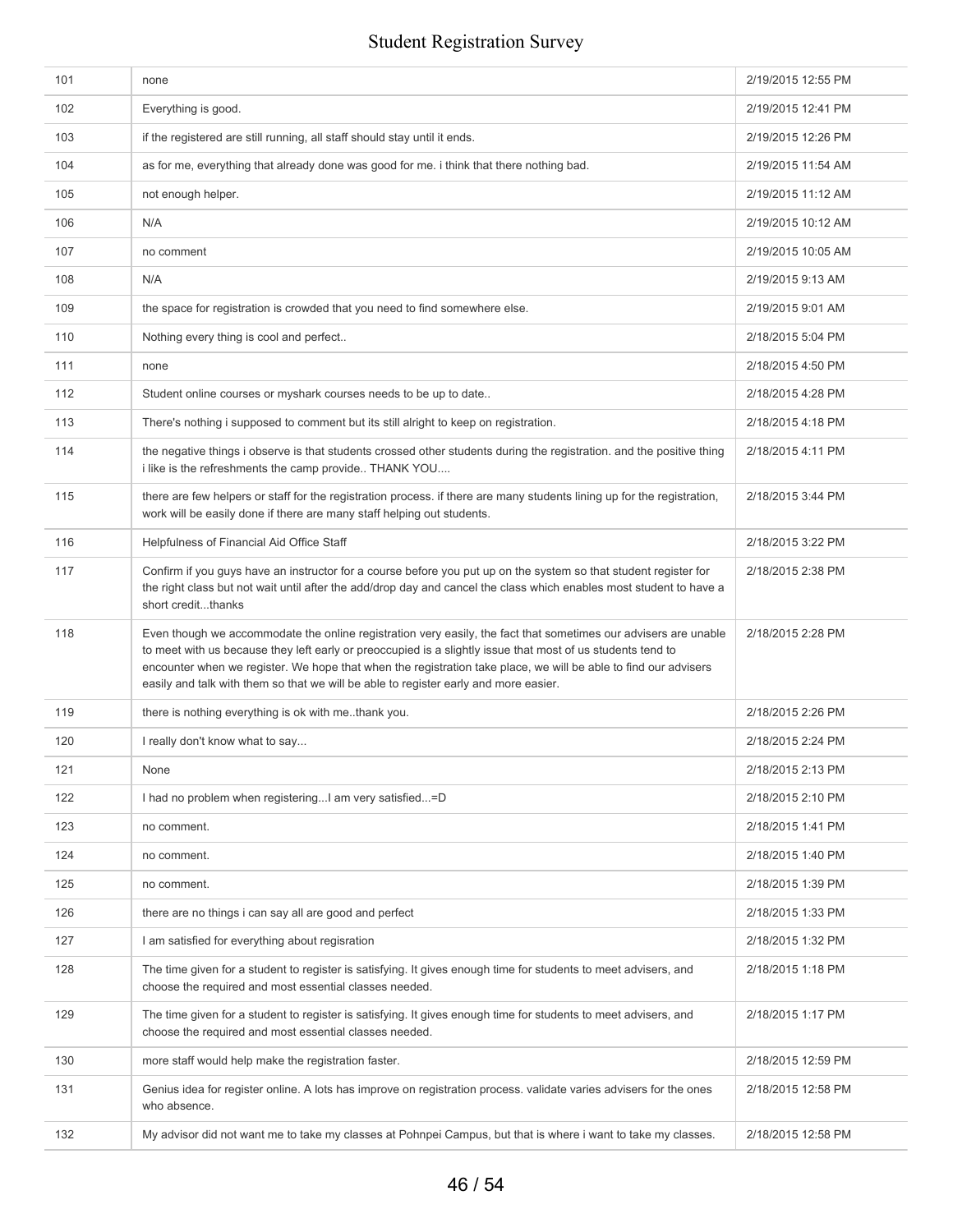| 133 | Registration staffs or employees need to be more aware of the students need because everyone of us here is<br>different. Be encouraging but not being too bossyThanks                                                                                                                                                                                                                                                                                                                                                                                                                                   | 2/18/2015 12:49 PM |
|-----|---------------------------------------------------------------------------------------------------------------------------------------------------------------------------------------------------------------------------------------------------------------------------------------------------------------------------------------------------------------------------------------------------------------------------------------------------------------------------------------------------------------------------------------------------------------------------------------------------------|--------------------|
| 134 | For example, the academic adviser told me or even other students to take courses that are not require for our<br>major, which is a waste of time and bell grant.                                                                                                                                                                                                                                                                                                                                                                                                                                        | 2/18/2015 12:25 PM |
| 135 | The lady in the business office is too strict                                                                                                                                                                                                                                                                                                                                                                                                                                                                                                                                                           | 2/18/2015 12:23 PM |
| 136 | none                                                                                                                                                                                                                                                                                                                                                                                                                                                                                                                                                                                                    | 2/18/2015 12:19 PM |
| 137 | the financial aid office people are not fair. if we come to the national campus students should go ahead and take<br>all requirements without any pre requisites because the pell grant is only for six years, pre requisites are just<br>course wasting our pell grant.                                                                                                                                                                                                                                                                                                                                | 2/18/2015 11:55 AM |
| 138 | thank you                                                                                                                                                                                                                                                                                                                                                                                                                                                                                                                                                                                               | 2/18/2015 11:44 AM |
| 139 | ALL GOOD AND SATISFIED                                                                                                                                                                                                                                                                                                                                                                                                                                                                                                                                                                                  | 2/18/2015 11:39 AM |
| 140 | positive- the registration hours is even enough for everyone to register themselves. negative- the place for<br>registration is too small. the courses are limited for the students.                                                                                                                                                                                                                                                                                                                                                                                                                    | 2/18/2015 11:29 AM |
| 141 | nothing its both i dont know what i fill                                                                                                                                                                                                                                                                                                                                                                                                                                                                                                                                                                | 2/18/2015 11:28 AM |
| 142 | None                                                                                                                                                                                                                                                                                                                                                                                                                                                                                                                                                                                                    | 2/18/2015 11:20 AM |
| 143 | None                                                                                                                                                                                                                                                                                                                                                                                                                                                                                                                                                                                                    | 2/18/2015 11:19 AM |
| 144 | some of the staff of the students service lies to the new students about the classes and all these stuff so they can<br>be late or even slow them down of what they really trying to hard hard for it, especially those that are not their<br>relative as well as the people of the island they practice favoritism at this COM Yap Campus                                                                                                                                                                                                                                                              | 2/18/2015 11:03 AM |
| 145 | the registration process should be more lively.                                                                                                                                                                                                                                                                                                                                                                                                                                                                                                                                                         | 2/18/2015 11:00 AM |
| 146 | positive thing is that they look nice and seems kind. negative thing is that they were so rough                                                                                                                                                                                                                                                                                                                                                                                                                                                                                                         | 2/18/2015 10:28 AM |
| 147 | I want to know why is this important                                                                                                                                                                                                                                                                                                                                                                                                                                                                                                                                                                    | 2/18/2015 10:27 AM |
| 148 | yeah.is the place for registration is to small                                                                                                                                                                                                                                                                                                                                                                                                                                                                                                                                                          | 2/18/2015 9:07 AM  |
| 149 | No comments!                                                                                                                                                                                                                                                                                                                                                                                                                                                                                                                                                                                            | 2/18/2015 9:01 AM  |
| 150 | I noticed that the pattern/steps and the position were not in order. For instance, the Business Office and the<br>Financial Aid Office. We have to go back and forth, which is really exhausting and disappointing. Other than that,<br>everything was well done. Thank you.                                                                                                                                                                                                                                                                                                                            | 2/18/2015 1:35 AM  |
| 151 | there are some classes where there are still available seats yet it is closed. this isn't very helpful.                                                                                                                                                                                                                                                                                                                                                                                                                                                                                                 | 2/17/2015 10:13 PM |
| 152 | there are some classes where there are still available seats yet it is closed. this isn't very helpful.                                                                                                                                                                                                                                                                                                                                                                                                                                                                                                 | 2/17/2015 10:12 PM |
| 153 | we need more staff for the registration because there are lots of students. sometimes they leave for lunch and<br>students has to wait for them to complete registration.                                                                                                                                                                                                                                                                                                                                                                                                                               | 2/17/2015 7:38 PM  |
| 154 | more staff to help would help make the registration faster.                                                                                                                                                                                                                                                                                                                                                                                                                                                                                                                                             | 2/17/2015 7:19 PM  |
| 155 | When it comes to registration, it is understandable that the staffs at the offices will be busy but somehow they put<br>their frustration on the students which makes it not good impact scolding the students. Registration process is<br>well organized but it takes too much time to go in line to wait. Is there anyway those that they have balance can<br>be able to register online if they need a class to graduate? I suggest register online because it's faster and you<br>don't need to walk around looking for your academic advisors or to stand in line to wait patiently for your turn. | 2/17/2015 6:11 PM  |
| 156 | Takes too long. Not too many staffs to help out the registration process                                                                                                                                                                                                                                                                                                                                                                                                                                                                                                                                | 2/17/2015 5:20 PM  |
| 157 | It's perfect.                                                                                                                                                                                                                                                                                                                                                                                                                                                                                                                                                                                           | 2/17/2015 4:23 PM  |
| 158 | I certainly observed the registration as good though, in fact they need to give out all the applications or<br>documents that are needed for students to fill them out. Therefore, students would get all things done before<br>school starts not like when students are busy with school and bother to fill out some documents. Instead of<br>focusing on school.                                                                                                                                                                                                                                      | 2/17/2015 4:03 PM  |
| 159 | admission and record staff are not really helpful!!!! unimproved services                                                                                                                                                                                                                                                                                                                                                                                                                                                                                                                               | 2/17/2015 3:55 PM  |
| 160 | It's so helpful and easy going registration process especially the online registration                                                                                                                                                                                                                                                                                                                                                                                                                                                                                                                  | 2/17/2015 3:41 PM  |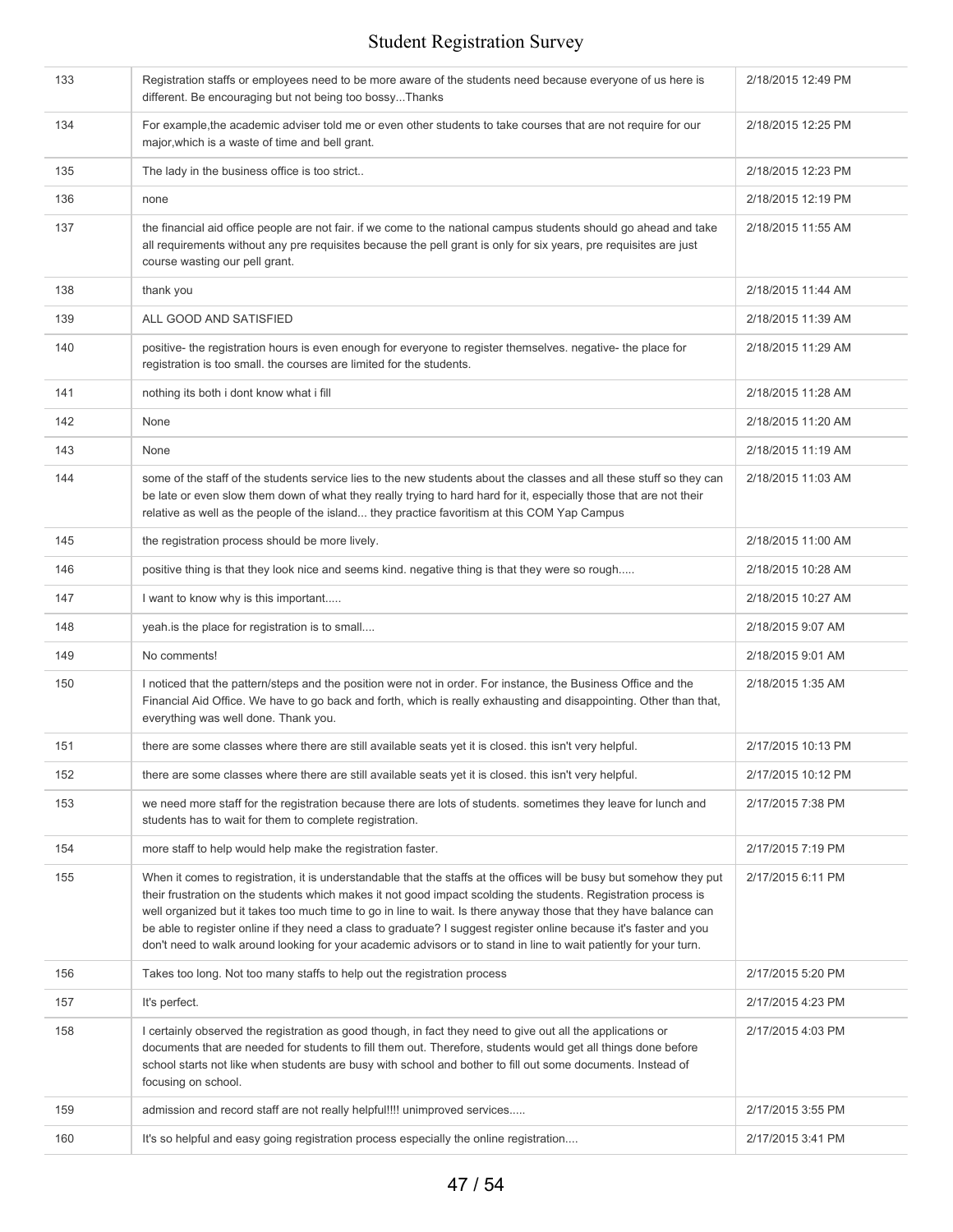| 161 | TIME IN INVOLVED IN COPLETING REGISRATION PROCESS                                                                                                                                                                                                                                                                | 2/17/2015 3:09 PM  |
|-----|------------------------------------------------------------------------------------------------------------------------------------------------------------------------------------------------------------------------------------------------------------------------------------------------------------------|--------------------|
| 162 | + being a good recommendation to student _none                                                                                                                                                                                                                                                                   | 2/17/2015 3:02 PM  |
| 163 | + being a good recommendation to student _none                                                                                                                                                                                                                                                                   | 2/17/2015 3:02 PM  |
| 164 | <b>BILL PAYING PROCESS</b>                                                                                                                                                                                                                                                                                       | 2/17/2015 2:59 PM  |
| 165 | the bussiness guy in Kosrae really gave the students here in Kosrae a really hard time                                                                                                                                                                                                                           | 2/17/2015 2:42 PM  |
| 166 | Next time i want it to be on time This is my comment                                                                                                                                                                                                                                                             | 2/17/2015 2:41 PM  |
| 167 | my comment is about the work study. I have a question why only some of the student they didn't allow them for<br>work study?                                                                                                                                                                                     | 2/17/2015 2:11 PM  |
| 168 | my comment is about the work study. I have a question why only some of the student they didn't allow them for<br>work study?                                                                                                                                                                                     | 2/17/2015 2:11 PM  |
| 169 | it is good 'cause their are classes we need to register for them first so it can prepare us to take them without<br>having problem with.                                                                                                                                                                         | 2/17/2015 2:08 PM  |
| 170 | it is better to join the early registration since all of the classes are available but when it comes to the regular<br>registration days, it is very disappointing and frustrating when some of the required classes are closed due to the<br>limited number of students per class and the shortage of staff.    | 2/17/2015 1:28 PM  |
| 171 | The registration process was fast                                                                                                                                                                                                                                                                                | 2/17/2015 12:57 PM |
| 172 | To make the registration process nice and easy for the students, I recommend that Chuuk Campus should have a<br>place set during the registration . Students will just line up to each table instead of going into the small offices<br>which giving us hard time to breath when it is so crowded with students. | 2/17/2015 12:38 PM |
| 173 | students get along.                                                                                                                                                                                                                                                                                              | 2/17/2015 12:35 PM |
| 174 | All work good except Ruthy. I don't like her.                                                                                                                                                                                                                                                                    | 2/17/2015 12:17 PM |
| 175 | No Comment                                                                                                                                                                                                                                                                                                       | 2/17/2015 12:11 PM |
| 176 | the staffs were so lazy because they move very slowly we need to do it faster, some say that registration is first<br>come first serve, that's why you need to do it faster                                                                                                                                      | 2/17/2015 12:09 PM |
| 177 | Computer labs should be open to accommodate students whom wish to register online.                                                                                                                                                                                                                               | 2/17/2015 12:02 PM |
| 178 | we need a bigger space for regular registration.                                                                                                                                                                                                                                                                 | 2/17/2015 11:45 AM |
| 179 | keep this registration constant like this one very flexible                                                                                                                                                                                                                                                      | 2/17/2015 11:19 AM |
| 180 | change the admission and record staff or replace them.                                                                                                                                                                                                                                                           | 2/17/2015 11:07 AM |
| 181 | One positive thing is that we all work together to make things run smooth. One negative thing is that my adviser<br>was not present so I had to face other advisers and that took a lot of time.                                                                                                                 | 2/17/2015 11:07 AM |
| 182 | N/A                                                                                                                                                                                                                                                                                                              | 2/17/2015 10:39 AM |
| 183 | One positive idea that i observed during registration is that student known as the peers guides are very helpful<br>and active during registration process, which means they help others are new to the campus and others that<br>need assistance.                                                               | 2/17/2015 10:09 AM |
| 184 | Positive- Every process of registration meets the needs of the students. Negative: I would love to see the persons<br>who assist the students during the registration process to always share their smiles. Thank you!                                                                                           | 2/17/2015 10:02 AM |
| 185 | MORE REFRESHMENTS!                                                                                                                                                                                                                                                                                               | 2/17/2015 9:18 AM  |
| 186 | none                                                                                                                                                                                                                                                                                                             | 2/17/2015 9:15 AM  |
| 187 | I liked helping some of the new students that were struggling filling out registration forms and choosing courses<br>for their programs. However, I noticed the lack of help from the college staff who were involved in the registration<br>process.                                                            | 2/17/2015 9:12 AM  |
| 188 | Need seats for us to sit and wait for our turn                                                                                                                                                                                                                                                                   | 2/17/2015 9:11 AM  |
| 189 | I liked helping some of the new students that were struggling filling out registration forms and choosing courses<br>for their programs. However, I noticed the lack of help from the college staff who were involved in the registration<br>process.                                                            | 2/17/2015 9:10 AM  |
|     |                                                                                                                                                                                                                                                                                                                  |                    |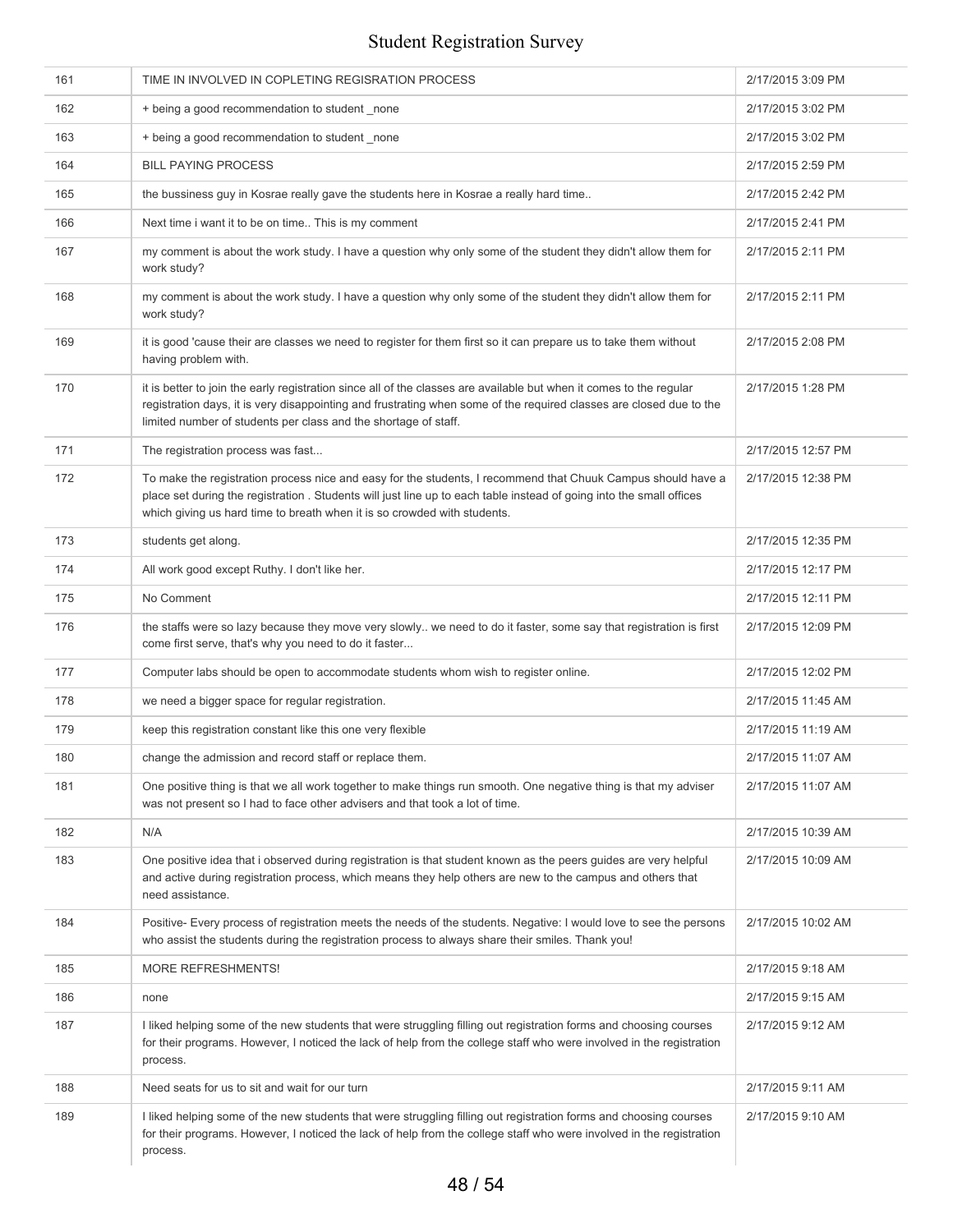| 190 | its all good                                                                                                                                                                                                                                                                                               | 2/17/2015 9:04 AM  |
|-----|------------------------------------------------------------------------------------------------------------------------------------------------------------------------------------------------------------------------------------------------------------------------------------------------------------|--------------------|
| 191 | It is Nice and i am satisfied with it                                                                                                                                                                                                                                                                      | 2/17/2015 8:36 AM  |
| 192 | Change location to be able to control the crowd.                                                                                                                                                                                                                                                           | 2/17/2015 8:35 AM  |
| 193 | Positive things: helpful staff, time and venue were very satisfying. Negative thing: too many students in line.                                                                                                                                                                                            | 2/17/2015 8:27 AM  |
| 194 | As for myself, in the registration day, everything was well satisfied.                                                                                                                                                                                                                                     | 2/17/2015 8:10 AM  |
| 195 | it is ok i think                                                                                                                                                                                                                                                                                           | 2/16/2015 9:06 PM  |
| 196 | it is ok i think                                                                                                                                                                                                                                                                                           | 2/16/2015 9:02 PM  |
| 197 | If I need help with something that i do not know, I need help from one of the staff but there's one of the staff that<br>looked mean to some student. I am not the only one that notice this person but some of the students do. So<br>please be friendly and help each and everyone of us. Thank You      | 2/16/2015 5:06 PM  |
| 198 | none                                                                                                                                                                                                                                                                                                       | 2/16/2015 4:45 PM  |
| 199 | N/A                                                                                                                                                                                                                                                                                                        | 2/16/2015 3:42 PM  |
| 200 | Need place for us to seat and wait for your turn.                                                                                                                                                                                                                                                          | 2/16/2015 3:33 PM  |
| 201 | theres no refreshments                                                                                                                                                                                                                                                                                     | 2/16/2015 3:20 PM  |
| 202 | For ones who are graduating, please let them get their classes otherwise they will be over their degree<br>complitition.                                                                                                                                                                                   | 2/16/2015 3:16 PM  |
| 203 | we want more other major/ fields, such as business or agriculture, fields that we can study on our own lands.                                                                                                                                                                                              | 2/16/2015 3:14 PM  |
| 204 | Great air of work and good timing on serving one another. I appreciate that each student is treated equally and in<br>the same condition as others are.                                                                                                                                                    | 2/16/2015 3:02 PM  |
| 205 | When it comes time for registration it's the line at the business office that is the longest. This semester i stood in<br>the business office line for almost 25 minutes and i was within the first 15 students to get there. There need to be<br>more people working that station. Two just isn't enough. | 2/16/2015 2:57 PM  |
| 206 | too many students while there were only a few people helping them with the steps                                                                                                                                                                                                                           | 2/16/2015 2:50 PM  |
| 207 | too many students while there were only a few people helping them with the steps                                                                                                                                                                                                                           | 2/16/2015 2:50 PM  |
| 208 | Everything is good                                                                                                                                                                                                                                                                                         | 2/16/2015 2:35 PM  |
| 209 | nothing its good                                                                                                                                                                                                                                                                                           | 2/16/2015 2:25 PM  |
| 210 | I just found out that you can just go head register online and I'm satisfied cause it makes things easier for me.                                                                                                                                                                                          | 2/16/2015 2:05 PM  |
| 211 | it's good I think                                                                                                                                                                                                                                                                                          | 2/16/2015 2:02 PM  |
| 212 | can do better, the process is too slow                                                                                                                                                                                                                                                                     | 2/16/2015 1:41 PM  |
| 213 | None at the moment.                                                                                                                                                                                                                                                                                        | 2/16/2015 1:40 PM  |
| 214 | Everything is perfect.                                                                                                                                                                                                                                                                                     | 2/16/2015 1:29 PM  |
| 215 | Nothing. everything is fine                                                                                                                                                                                                                                                                                | 2/16/2015 1:25 PM  |
| 216 | Everything is perfect.                                                                                                                                                                                                                                                                                     | 2/16/2015 1:23 PM  |
| 217 | They did well when it comes to registration; they help student alot.                                                                                                                                                                                                                                       | 2/16/2015 1:15 PM  |
| 218 | They did well when it comes to registration; they help student alot.                                                                                                                                                                                                                                       | 2/16/2015 1:14 PM  |
| 219 | I want to pass this semester and I will work hard to pass.                                                                                                                                                                                                                                                 | 2/16/2015 1:10 PM  |
| 220 | no comment                                                                                                                                                                                                                                                                                                 | 2/16/2015 12:30 PM |
| 221 | no comment                                                                                                                                                                                                                                                                                                 | 2/16/2015 12:29 PM |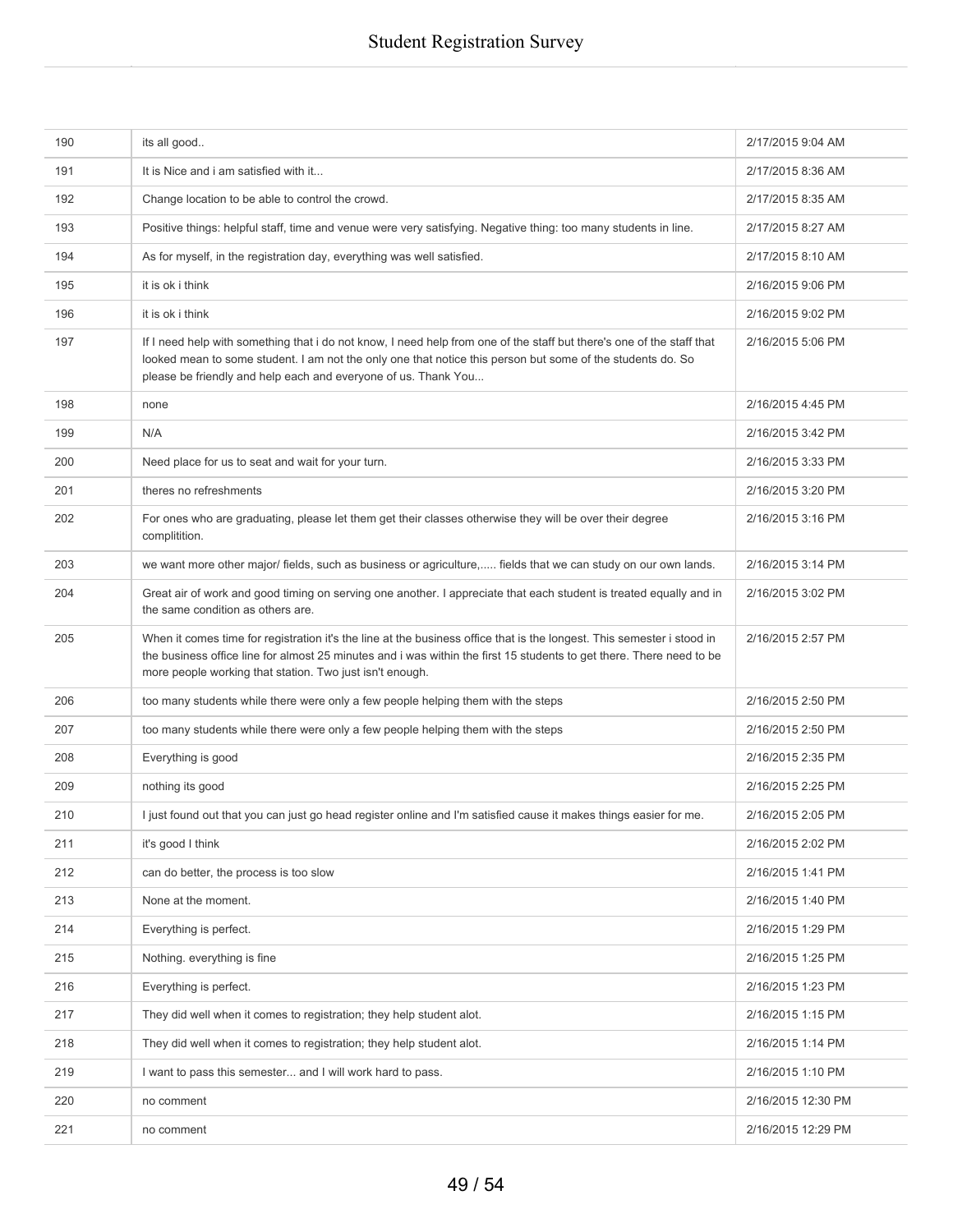| 222 | i really like all the things that has been set for registration everything is all set and on time. thank you to the<br>national campus for their help to me and the others.                                                        | 2/16/2015 11:26 AM |
|-----|------------------------------------------------------------------------------------------------------------------------------------------------------------------------------------------------------------------------------------|--------------------|
| 223 | I do not like it when students are still sitting in line for registration, but the staffs stand up went out for lunch, why<br>don't they just order something for lunch, and eat while registering the students. Thank you,        | 2/16/2015 11:26 AM |
| 224 | When I was back and forth at the registration, that's what I don't like for truth                                                                                                                                                  | 2/16/2015 11:20 AM |
| 225 | About registration process they were very slow, and about the peer guide they're good.                                                                                                                                             | 2/16/2015 11:16 AM |
| 226 | I am so sorry for this stupid things i did in my life, but I wish i can. I will try my best in doing it. Thank you so very<br>much. I appreciated. help me as you can thank you                                                    | 2/16/2015 11:15 AM |
| 227 | very slow good and supportive peers                                                                                                                                                                                                | 2/16/2015 11:14 AM |
| 228 | The positive thing is when half of the staff of Pohnpei Campus get together to help students to enroll their classes<br>that are in and not progress.                                                                              | 2/16/2015 11:13 AM |
| 229 | The positive thing is when half of the staff of Pohnpei Campus get together to help students to enroll their classes<br>that are in and not progress.                                                                              | 2/16/2015 11:09 AM |
| 230 | none, everything is good, nice and perfect THANKS FOR YOUR HELPFUL AND CAREFUL OF WHAT YOU<br>HAVE GIVEN ME I APPRECIATE IT                                                                                                        | 2/16/2015 10:57 AM |
| 231 | I feel bad about Pohnpei campus because i drink too much of alcohol.                                                                                                                                                               | 2/16/2015 10:54 AM |
| 232 | NOTHING EVERY THING IS GOODTHANKN YOU                                                                                                                                                                                              | 2/16/2015 10:51 AM |
| 233 | During registration, I failed to get the number of classes I wanted because the line at business office was too long.<br>I don't know what the staff were doing but it took me 4 hours to get registered for this spring semester. | 2/16/2015 10:44 AM |
| 234 | Keep up the good works                                                                                                                                                                                                             | 2/16/2015 10:43 AM |
| 235 | one thing that i observed about the registration process is that national campus need to have more classrooms.                                                                                                                     | 2/16/2015 10:42 AM |
| 236 | sorry but none at all thank you                                                                                                                                                                                                    | 2/16/2015 10:17 AM |
| 237 | Good, snacks are not satisfied for me.                                                                                                                                                                                             | 2/16/2015 9:48 AM  |
| 238 | Good, snacks are not satisfied for me.                                                                                                                                                                                             | 2/16/2015 9:48 AM  |
| 239 | course registered, but no one to teach yet !                                                                                                                                                                                       | 2/16/2015 9:44 AM  |
| 240 | timing is too long and layouts are too many!                                                                                                                                                                                       | 2/16/2015 9:37 AM  |
| 241 | there are many students so got tired of waiting for my turn. It was good tho but just the timing kind of tiring. The<br>peer guide counselors were good too.                                                                       | 2/16/2015 9:36 AM  |
| 242 | It helps me get along with the staffs.                                                                                                                                                                                             | 2/16/2015 9:26 AM  |
| 243 | feel fine, no issues i encountered                                                                                                                                                                                                 | 2/16/2015 9:25 AM  |
| 244 | i think that there is nothing wrong about the registration process, so i should say that everything is good regarding<br>registration.                                                                                             | 2/16/2015 9:18 AM  |
| 245 | Some staff are really taking their time to help the students which is not a good thing.                                                                                                                                            | 2/16/2015 9:04 AM  |
| 246 | Everything in the registration process are really good the space, time, also the staff they are really do their job.                                                                                                               | 2/16/2015 8:21 AM  |
| 247 | Everything about the registration process is good                                                                                                                                                                                  | 2/16/2015 7:59 AM  |
| 248 | I think everything is better                                                                                                                                                                                                       | 2/16/2015 7:50 AM  |
| 249 | for my major I hope our adviser are always close to where registration happen and I really like it when we do our<br>register at MITC.                                                                                             | 2/15/2015 7:57 PM  |
| 250 | Error in survey distribution: all users of MyShark are apparently getting a link to the survey including faculty - at<br>least I did. - Dana Lee Ling                                                                              | 2/15/2015 12:07 PM |
| 251 | make three lines: 1: for those with balances; 2: for those new registered; 3: for those who already register online<br>but only need to pay the fee.                                                                               | 2/15/2015 11:47 AM |
| 252 | Excellent                                                                                                                                                                                                                          | 2/15/2015 12:05 AM |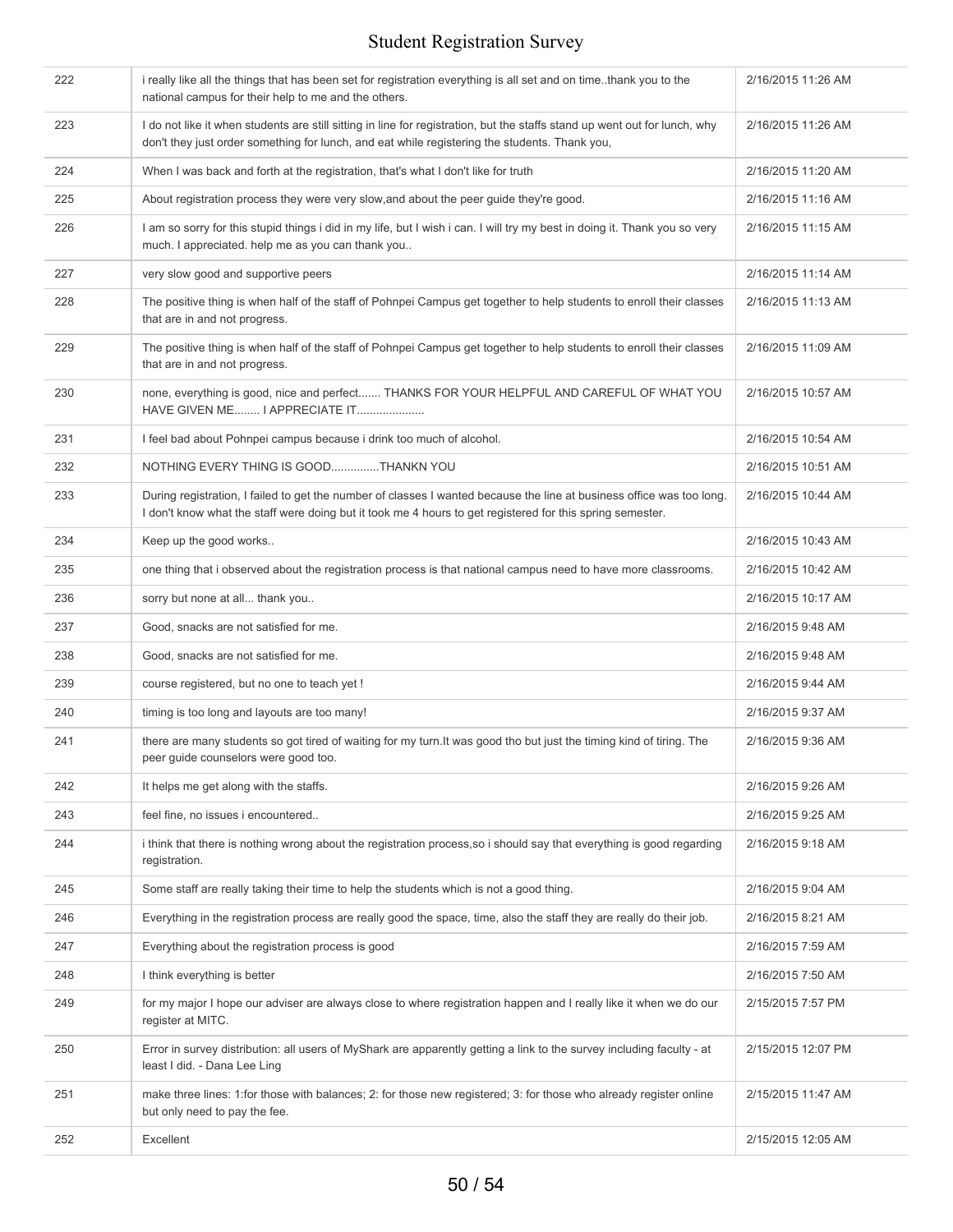| 253 | Excellent                                                                                                                                                                                                                                                                                                                 | 2/14/2015 10:16 PM |
|-----|---------------------------------------------------------------------------------------------------------------------------------------------------------------------------------------------------------------------------------------------------------------------------------------------------------------------------|--------------------|
| 254 | The positive thing is it helps me easier to finish the registration in time and know what to do.                                                                                                                                                                                                                          | 2/14/2015 8:45 PM  |
| 255 | The people helping out should tell us where to go and not expect us (freshmen) to know.                                                                                                                                                                                                                                   | 2/14/2015 5:54 PM  |
| 256 | One positive thing about it is the online registration availability. However, the negative side of it is that students<br>are not fully aware and educated on how to use it. Further, there is also the part where a class still has one<br>available seat but we can't register for it online. That is not very helpful. | 2/14/2015 3:28 PM  |
| 257 | Space for the first step of registration is always over crowding. Not enough help provided during registration and<br>time should be of consideration during registration to allow a successful outcome.                                                                                                                  | 2/14/2015 2:49 PM  |
| 258 | none                                                                                                                                                                                                                                                                                                                      | 2/14/2015 2:04 PM  |
| 259 | during the registration the place we used for register is to small. we need a big one so we can fit in to register.<br>And peer guide are not do their job, some new students are not knowing some of the steps. Actually they need<br>the peer guide to guide them.                                                      | 2/14/2015 12:03 PM |
| 260 | Positive is online registration                                                                                                                                                                                                                                                                                           | 2/13/2015 10:42 PM |
| 261 | None                                                                                                                                                                                                                                                                                                                      | 2/13/2015 9:01 PM  |
| 262 | need more people to help out with the business part-so it will be fast and students wont wait in line for a longer<br>time.                                                                                                                                                                                               | 2/13/2015 5:19 PM  |
| 263 | <b>NOTHING</b>                                                                                                                                                                                                                                                                                                            | 2/13/2015 4:00 PM  |
| 264 | low number of staff to help with the papers that day                                                                                                                                                                                                                                                                      | 2/13/2015 3:36 PM  |
| 265 | The staffs should always use mic to announce during registration so that the students could hear clearly when<br>they call out namesThank you:)                                                                                                                                                                           | 2/13/2015 3:22 PM  |
| 266 | Good                                                                                                                                                                                                                                                                                                                      | 2/13/2015 3:11 PM  |
| 267 | -not very clearly with helping me out during registration day                                                                                                                                                                                                                                                             | 2/13/2015 3:09 PM  |
| 268 | good thing about it is the registration online                                                                                                                                                                                                                                                                            | 2/13/2015 3:07 PM  |
| 269 | none                                                                                                                                                                                                                                                                                                                      | 2/13/2015 3:05 PM  |
| 270 | noneeverything is great so far                                                                                                                                                                                                                                                                                            | 2/13/2015 3:01 PM  |
| 271 | nothing,,, every thing is better                                                                                                                                                                                                                                                                                          | 2/13/2015 2:50 PM  |
| 272 | When it came through the line up to the business office. I wish they could do their jobs faster.                                                                                                                                                                                                                          | 2/13/2015 2:45 PM  |
| 273 | It is to crowded!                                                                                                                                                                                                                                                                                                         | 2/13/2015 2:45 PM  |
| 274 | it's better to provide more chairs for the students because on the registration i was standing from the isle for<br>almost 3 hours and its not easy. Also more people to work and help the students at the business office because<br>they're holding us and some of our classes are close.                               | 2/13/2015 2:35 PM  |
| 275 | No Comment!                                                                                                                                                                                                                                                                                                               | 2/13/2015 2:23 PM  |
| 276 | Nothing. all in all it was very satisfactory                                                                                                                                                                                                                                                                              | 2/13/2015 2:23 PM  |
| 277 | the time is not enough and also the # fof students that need to be in oune class room need to be expand to larger<br>numberalso some staffs looks mean to other student.                                                                                                                                                  | 2/13/2015 2:19 PM  |
| 278 | The registration process at National Campus is very satisfactory.                                                                                                                                                                                                                                                         | 2/13/2015 2:18 PM  |
| 279 | none                                                                                                                                                                                                                                                                                                                      | 2/13/2015 2:16 PM  |
| 280 | none                                                                                                                                                                                                                                                                                                                      | 2/13/2015 2:16 PM  |
| 281 | none                                                                                                                                                                                                                                                                                                                      | 2/13/2015 2:15 PM  |
| 282 | To you the tell truth, I cant say anything about a bad things for these job, b-cuz I feel from my mind that<br>everything you did is very nice so thank you very much about your helpful                                                                                                                                  | 2/13/2015 2:02 PM  |
| 283 | Need a better location. The Admin. building is too small for registration. I prefer the Gym                                                                                                                                                                                                                               | 2/13/2015 1:53 PM  |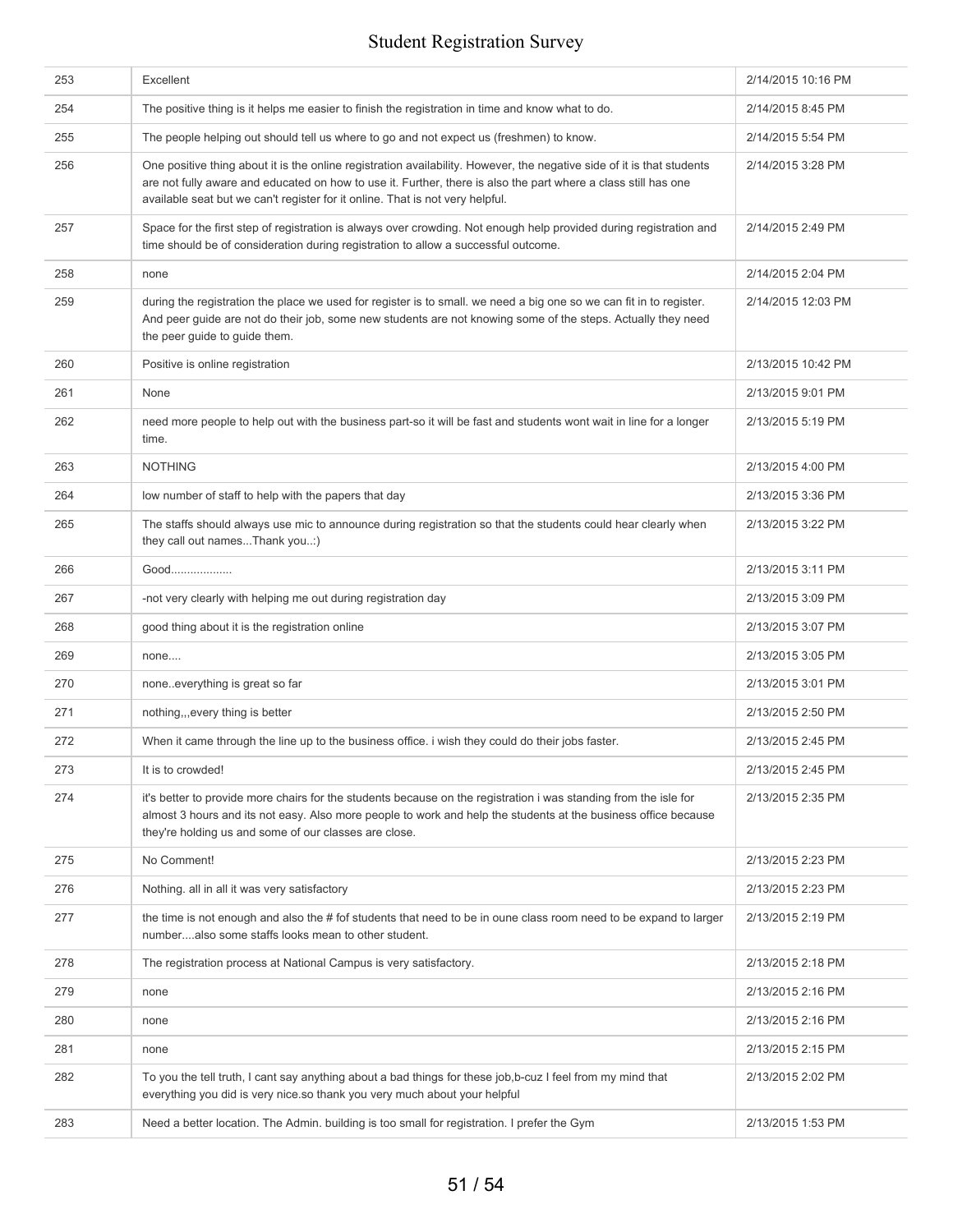| 284 | the location of the registration is to small and too crowded.                                           | 2/13/2015 1:11 PM  |
|-----|---------------------------------------------------------------------------------------------------------|--------------------|
| 285 | It allows us to know which classes to take the next semester                                            | 2/13/2015 1:09 PM  |
| 286 | please hire more instructors to teach the required courses.                                             | 2/13/2015 12:51 PM |
| 287 | the registration process is very effective and it should continue as it is                              | 2/13/2015 12:45 PM |
| 288 | the registration process is good :)                                                                     | 2/13/2015 12:42 PM |
| 289 | -very complicated -no advise from the teachers/advisors                                                 | 2/13/2015 12:36 PM |
| 290 | Everything is okay.                                                                                     | 2/9/2015 5:00 PM   |
| 291 | OK!                                                                                                     | 2/9/2015 4:58 PM   |
| 292 | Thank you all for your help. Happy New Year once and for all.                                           | 2/9/2015 4:57 PM   |
| 293 | None                                                                                                    | 2/9/2015 4:51 PM   |
| 294 | Overall, this time registration is good. It is faster than last time.                                   | 2/9/2015 4:50 PM   |
| 295 | This registration is faster then before.                                                                | 2/9/2015 4:48 PM   |
| 296 | None                                                                                                    | 2/9/2015 4:41 PM   |
| 297 | No comments                                                                                             | 2/9/2015 4:38 PM   |
| 298 | Thank you but try to make it more fast.                                                                 | 2/9/2015 4:36 PM   |
| 299 | It's little bit slow but it's satisfied me.                                                             | 2/9/2015 4:33 PM   |
| 300 | It's all good.                                                                                          | 2/9/2015 4:28 PM   |
| 301 | Much more less chaotic than Fall 2014                                                                   | 2/9/2015 4:24 PM   |
| 302 | My comments is to make more advicies to help more students.                                             | 2/9/2015 4:22 PM   |
| 303 | Dankz but you all should change little about our registration process to be more fast                   | 2/9/2015 4:20 PM   |
| 304 | No comments                                                                                             | 2/9/2015 4:19 PM   |
| 305 | The students in line are tired of standing. Very disorganized!                                          | 2/9/2015 4:18 PM   |
| 306 | To start the registration on time.                                                                      | 2/9/2015 4:16 PM   |
| 307 | No comments                                                                                             | 2/9/2015 4:15 PM   |
| 308 | No comment                                                                                              | 2/9/2015 4:14 PM   |
| 309 | No comment                                                                                              | 2/9/2015 4:12 PM   |
| 310 | None                                                                                                    | 2/9/2015 4:11 PM   |
| 311 | I if you include 1 staff to asst all the student before register, if possible!!                         | 2/9/2015 4:10 PM   |
| 312 | No negatives, but thank you all for your help and I registered satisfyingly. Thank you! Happy New Year! | 2/9/2015 3:51 PM   |
| 313 | No comments everything are goods                                                                        | 2/9/2015 3:46 PM   |
| 314 | Be more prioritized.                                                                                    | 2/9/2015 3:43 PM   |
| 315 | No comments Thanks.                                                                                     | 2/9/2015 3:40 PM   |
| 316 | Positive observation because this staffs were so helpful in whatever forms need for our clarifications. | 2/9/2015 3:38 PM   |
| 317 | NONE                                                                                                    | 2/9/2015 3:34 PM   |
| 318 | There were very few staff helping out. but the registration process was satisfying to my expectations.  | 2/9/2015 3:33 PM   |
| 319 | N/A                                                                                                     | 2/9/2015 3:32 PM   |
| 320 | Everything is fineNo further comment.                                                                   | 2/9/2015 3:31 PM   |
| 321 | Better this way.                                                                                        | 2/9/2015 3:29 PM   |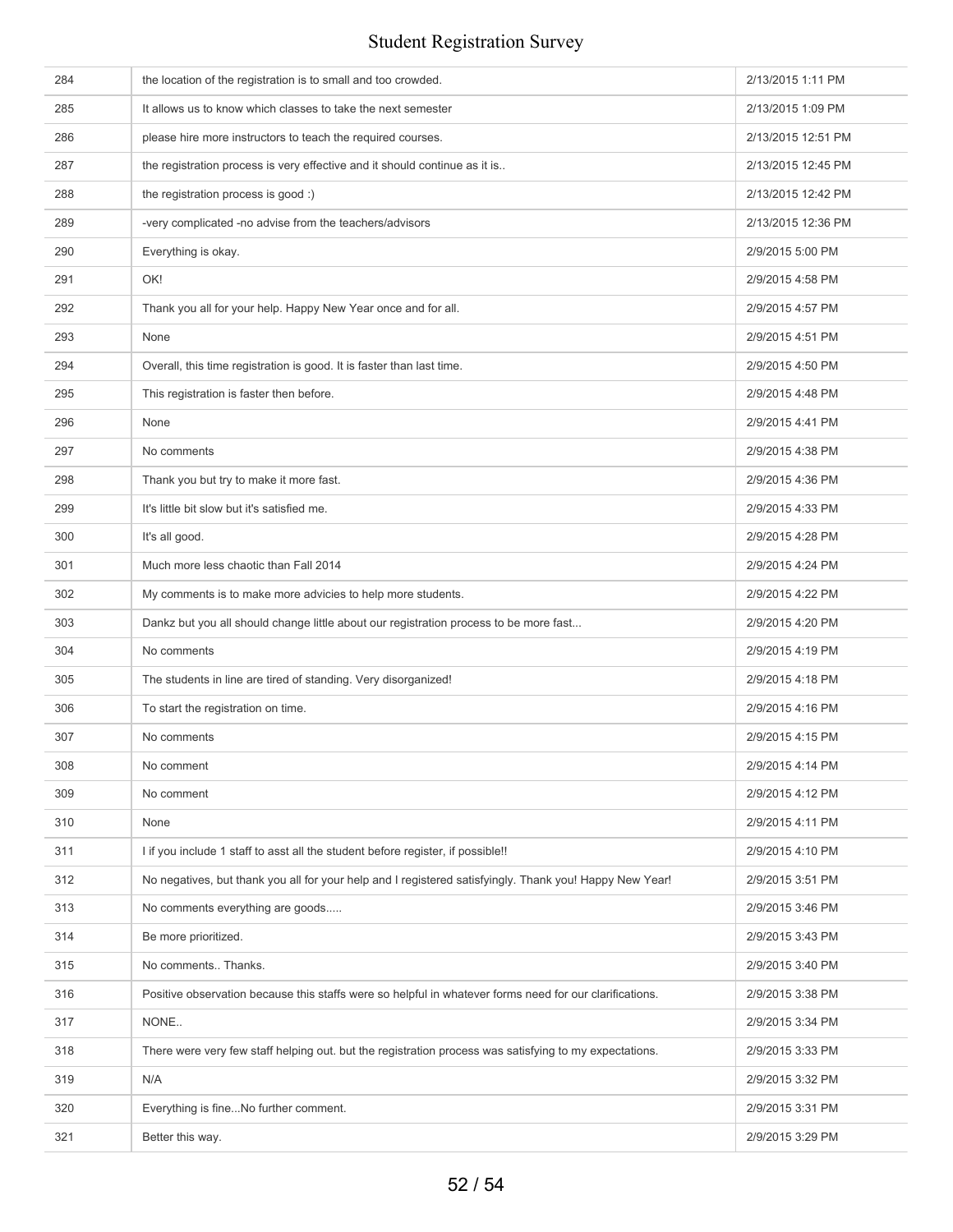| 322 | Negative things I observe is that the space is small. Better if each office staff stays in different room.                                                    | 2/9/2015 3:27 PM |
|-----|---------------------------------------------------------------------------------------------------------------------------------------------------------------|------------------|
| 323 | I have no comments, I know that everything are in positive ways. The staffs are so helpful.                                                                   | 2/9/2015 3:25 PM |
| 324 | It seems to me that all the workers are doing their jib good. Keep it up.                                                                                     | 2/9/2015 3:22 PM |
| 325 | Very organize!! Keep up the good job.                                                                                                                         | 2/9/2015 3:19 PM |
| 326 | Positive things about registration process is that all the staff are helpful and friendly. Nothing negative so far.                                           | 2/9/2015 3:13 PM |
| 327 | The registration performance is adorable.                                                                                                                     | 2/9/2015 2:58 PM |
| 328 | Need A.C                                                                                                                                                      | 2/9/2015 2:52 PM |
| 329 | This year the process went faster.                                                                                                                            | 2/9/2015 2:49 PM |
| 330 | The positive things that I observe from here the you talk. The negative things is to crowded and there's a lots off<br>paper we fix and go through it.        | 2/9/2015 2:46 PM |
| 331 | Helpful                                                                                                                                                       | 2/9/2015 2:39 PM |
| 332 | There's no negative things about the registration process. Everything's good. You do a great job.                                                             | 1/8/2015 2:20 PM |
| 333 | Needs more staff do help students finish registration because there are many students                                                                         | 1/8/2015 2:16 PM |
| 334 | i belive the above section shows everything!                                                                                                                  | 1/8/2015 2:08 PM |
| 335 | Good but some how they always made mistakes on their job.                                                                                                     | 1/8/2015 2:08 PM |
| 336 | The registration process was peace full but not accurate, should be accurate next time.                                                                       | 1/8/2015 2:02 PM |
| 337 | none in mind!                                                                                                                                                 | 1/8/2015 1:59 PM |
| 338 | i would give recommantation to all peer advisors and helpfulness of the staffs.                                                                               | 1/8/2015 1:58 PM |
| 339 | n/a                                                                                                                                                           | 1/8/2015 1:55 PM |
| 340 | The was too long                                                                                                                                              | 1/8/2015 1:55 PM |
| 341 | Negative is late. Positive is snacks.                                                                                                                         | 1/8/2015 1:53 PM |
| 342 | positive: the staffs are nice negative: some students are complaining about getting crossed.                                                                  | 1/8/2015 1:52 PM |
| 343 | No thank you all                                                                                                                                              | 1/8/2015 1:51 PM |
| 344 | No comments                                                                                                                                                   | 1/8/2015 1:51 PM |
| 345 | Nice well organized !! :)                                                                                                                                     | 1/8/2015 1:50 PM |
| 346 | None whatsoever                                                                                                                                               | 1/8/2015 1:48 PM |
| 347 | positive                                                                                                                                                      | 1/8/2015 1:46 PM |
| 348 | It is a wonderful time and i really enjoying looking beautiful people and their wonderful job which they've doing<br>throughout this week so awesome kalangan | 1/8/2015 1:45 PM |
| 349 | N/A                                                                                                                                                           | 1/8/2015 1:42 PM |
| 350 | everything is good with the process they make. the set up is good and they help out the students.                                                             | 1/8/2015 1:41 PM |
| 351 | Perfect Everything is fine                                                                                                                                    | 1/8/2015 1:37 PM |
| 352 | Noting, I just found out that this college is not much better so I need to inform you guys that some of you guys are<br>good but some not.                    | 1/8/2015 1:32 PM |
| 353 | Nothing it's okay                                                                                                                                             | 1/8/2015 1:29 PM |
| 354 | Plenty student and most of them doing whatever they want. You need more workers in finance and office.                                                        | 1/8/2015 1:21 PM |
| 355 | No comment                                                                                                                                                    | 1/8/2015 1:19 PM |
| 356 | very nice                                                                                                                                                     | 1/8/2015 1:14 PM |
| 357 | very nice                                                                                                                                                     | 1/8/2015 1:13 PM |